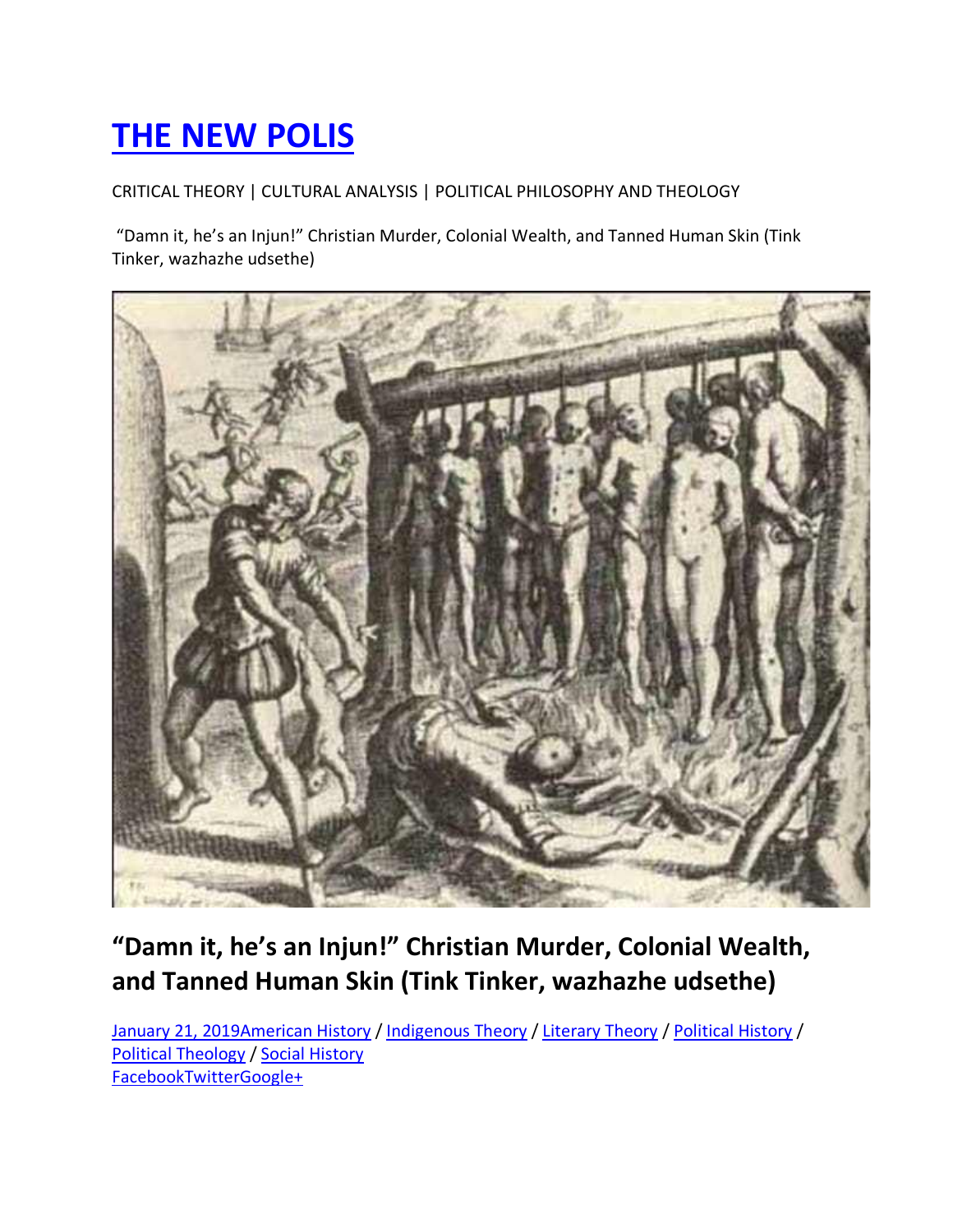*The New Polis is honored to present Dr. Tinker's follow-up piece to "Redskin, Tanned Hide: A* Book of Christian History Bound in the Flayed Skin of an American Indian: The Colonial Romance, christian Denial and the Cleansing of a christian School of Theology," *published in*  The Journal of Race, Ethnicity, and Religion*, Volume 5, Issue 9 (October 2014)*. *Due to the importance of source work for this piece, we have left all of Dr. Tinker's own notes and citations intact at the and of the draft. We have only added hyperlinks when helpful and broken paragraphs for online readability.*

# **"Damn it, he's an Injun!"**

*The settlers on the upper waters of the Monongahela often went in canoes and flat-boats to Fort Pitt, where they exchanged skins, furs, jerked venison, and other products of the wilderness for ammunition and necessaries. Jesse Hughes and Henry McWhorter made a trip together. One day they put ashore where a number of children were playing, among them a little Indian boy. The incident which followed I will give in McWhorter's own words.* [i.e., Henry McWhorter, the author's great grandfather]

*"The instant that Jesse caught sight of the little Indian boy his face blazed with hatred. I saw the devil flash in his eye, as feigning great good humor, he called out, 'Children, don't you want to take a boat ride?' Pleased with a prospective glide over the still waters of the Monongahela, one and all came running towards the boat. Perceiving Hughes' cunning ruse to get the little Indian into his clutches, I picked up an oar, and gruffly ordering the children away, quickly shoved the boat from the bank. When safely away, I turned to Hughes and said, 'Now, Jesse, ain't you ashamed?' 'What have I done?' he sullenly asked. 'What have you done? Why, you intended to kill that little Indian boy. I saw it in your every move and look, the moment you got sight of the little fellow.' 'Yes,' he said, 'I intended when we got into mid-stream to stick my knife in him and throw him overboard.' When I remonstrated with him about this, he said, 'Damn it, he's an Injun!'"*

# – Lucullus McWhorter[1]

*For Jesse Hughes the day of actual conflict had passed. The red warrior no longer haunted the Virginia wilderness, but desultory bands of friendly Indians, degraded by the vices of the white man's civilization (5) still lingered round their former homes and the graves of their people. These spent much of their time in wandering about through the white settlements and often indulged in drunken carousals. Against these beings, Jesse continued to glut his insatiate thirst for Indian blood….*

*Jesse's awful vow of his younger days, "to kill Injuns as long as he lived and could see to kill them," was fearfully and savagely kept in the eventide of his life. The laws for the protection of life were ineffective on the border and were seldom enforced when the victim was a "despised redskin."*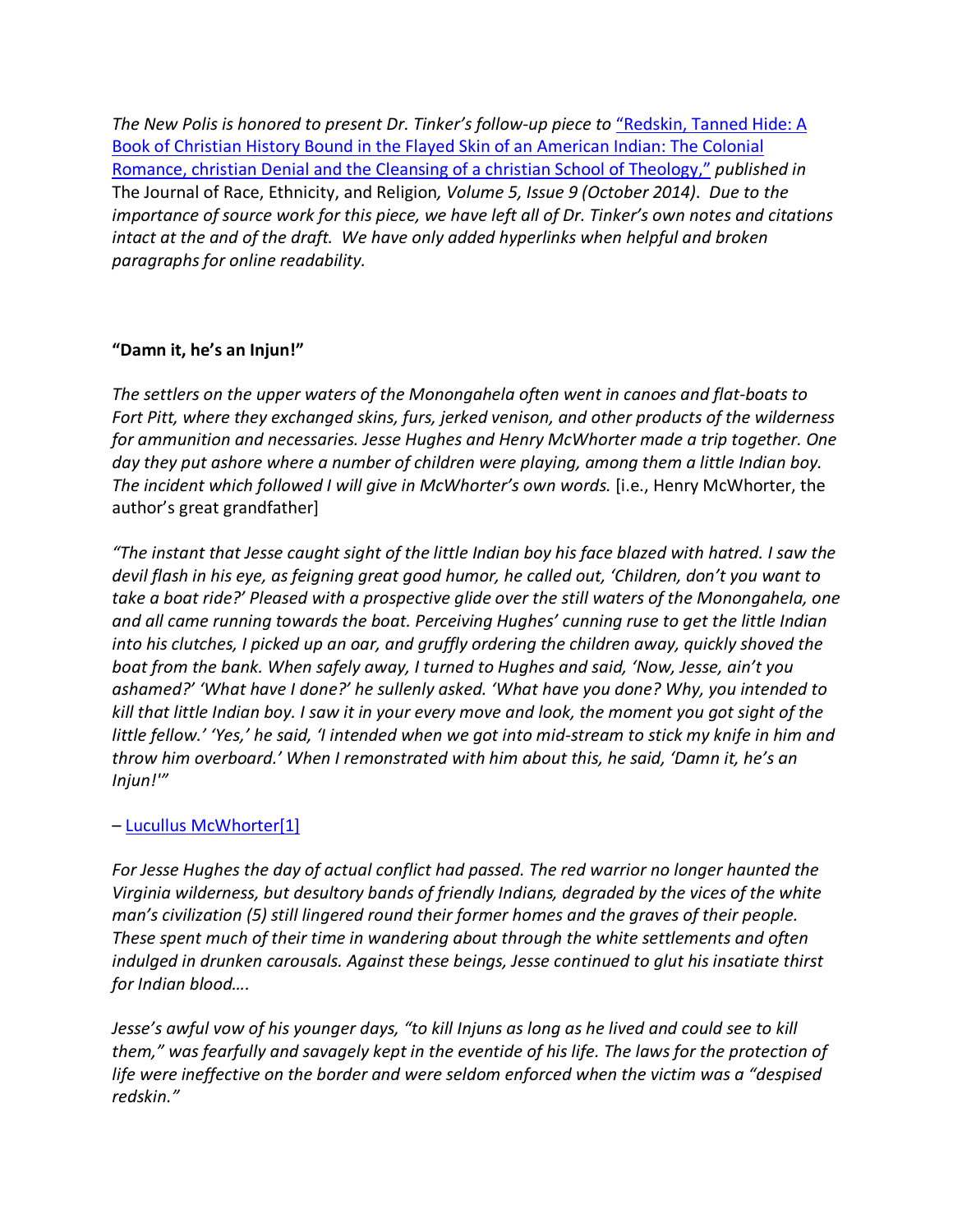– McWhorter[2]

About April 1, 1779, David Morgan (1721-1813), a euro-christian colonialist, murdered two Lenape Indian men on a piece of western virginia frontier land on which he had made a property claim and had started farming. His farm was close by, about a mile, the small fort the new invasive euro-christian community had built. Already by the mid-1750s, during the north american portion of the Seven Years War of England with France (in U.S. histories the north American portion is commonly called the "French and Indian War"[3]), a series of forts were constructed along what is now the eastern boundary of west Virginia on a line due south of the Fairfax Line —a couple of hundred miles east of what was to become David Morgan's property claim a quarter century later.[4]

While many of these were military garrisons built under orders of the Virginia governor, the majority were settler constructed forts, built by each local invader-settler enclave and designed to protect settler enclaves against Indian resistance to invader presence in Native territory.

The part of that european war played out in north America was one to determine whose Right of (christian) Discovery was to prevail over the lucrative Native lands of the Ohio River valley. So these forts (both civilian and military) marked the advancing anglo-christian frontier—each falling into disuse as the frontier passed them by and as english christian folk penetrated ever deeper into Native territory. By the mid-1770s Morgan had himself participated in building one of these front-line forts along the Monongahela River, one of the upper watersheds to the Ohio.

#### **David Morgan: Indian Killer**

*I killed seven Indians in my life.*—David Morgan, in his family Bible[5]

After Morgan's murder of these two Lenape men, in an act considered ghastly and grotesque by Indian People to this day, fellow colonialists flayed the skin of the victims and used their tanned hides for making souvenir curios, including, we are told, the cover for a book of christian history. That book became a treasured holding at a christian graduate school of theology a century after the murders, a prized gift from a local methodist minister.

In a previous essay I documented that school's history of shame with regard to the covering of that book and their secretive disposal of the cover in 1974 after 80 years of keeping it on public display.  $[6]$  This essay attempts to describe the larger context of horror that would generate such an atrocity.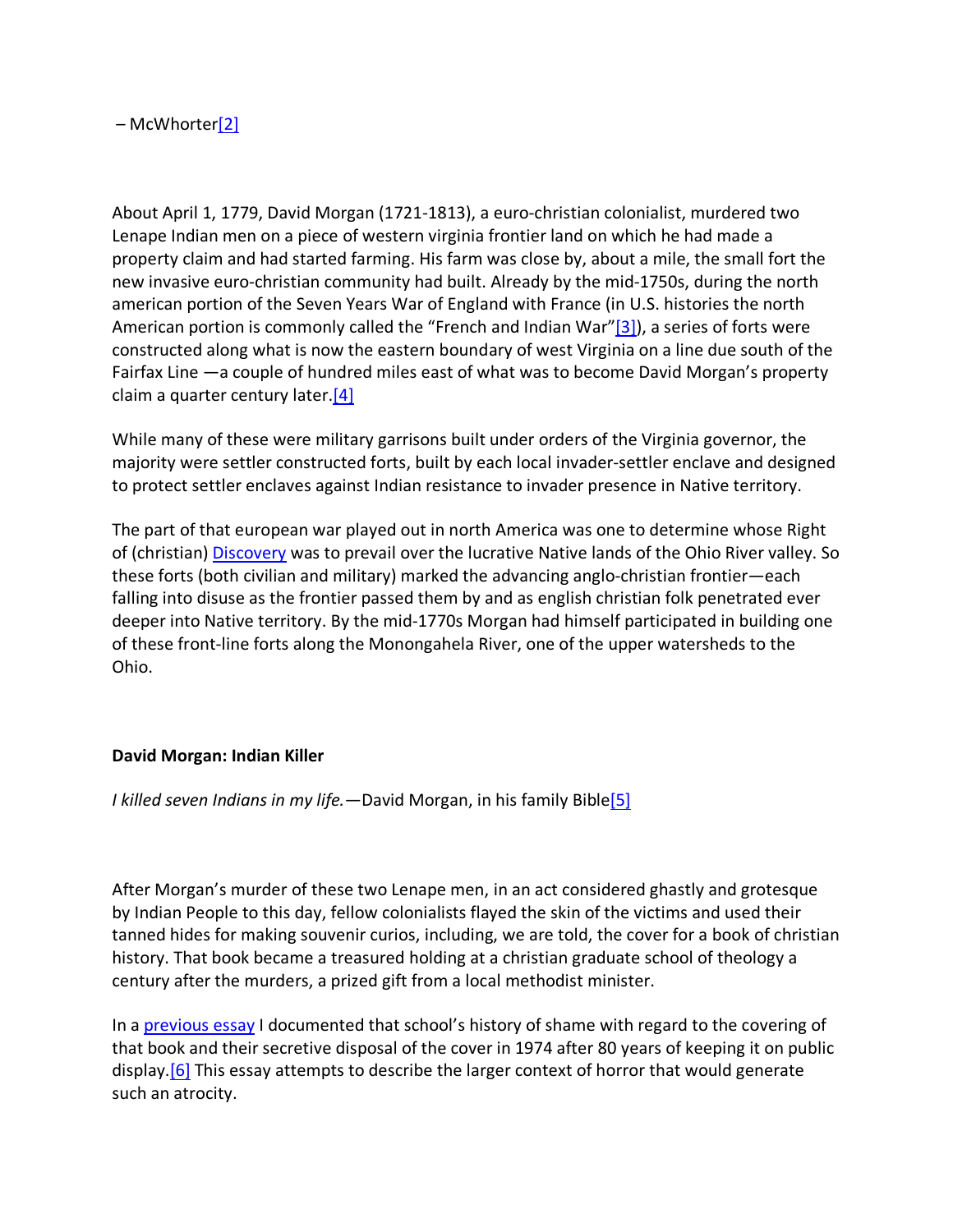David Morgan, a scion of a notable welsh quaker immigrant family, had been among the first euro-christian settlers on the upper Monongahela in 1774. He had undoubtedly walked the land more than two decades prior as a surveyor with a crew working on behalf of Lawrence Washington and the Ohio Company scouting out lucrative speculative lands on the company's behalf. In the process Morgan would have become privy himself to prime choices in Native land—as surveyors generally did.

A friend and neighbor to Jacob Prickett, Morgan would have helped in constructing Prickett's Fort, the civilian fortified refuge for these invasive settlers built in 1774. Morgan, Prickett, and the others in that initially small enclave of euro-christians were actually squatters on Indian land, a common euro-christian practice that persisted into the 20<sup>th</sup>century. Their "property" claims were effected by occupation at that date; only in 1776 was their property "ownership" ratified by the new national congress in Philadelphia.

Of course, Indian people of that region were not a part of the congress' deliberations in 1776 and would have only begun to hear word of mouth about this new government by 1779. And, of course, notions of property, individual rights of ownership, or private property would have entirely foreign to the Natives who lived and hunted on that land.[7]

What was David Morgan's claim to this land, and what were the circumstances of these killings? Who were these two Indian men and what were they doing? What else is going on in David Morgan's world as he draws aim with his rifle on the first Indian he kills? The answers are incredibly complex and multifaceted, buried beneath deep layers of colonialist romance and self-serving colonialist histories.

Getting at some of this history is difficult, requiring a thorough excavation of the exotic colonialist narrative. Yet we have some basic knowledge with which to begin. We know that a man died and was skinned, simply because of the documented history of the book held in the library of Iliff School of Theology that was covered with the tanned skin of one of these victims. Indeed, it becomes quickly apparent that there were two victims killed that day. We know when the incident happened, 1779, and we know where it occurred, near Rivesville in modern W. Virginia. And we know that David Morgan was the perpetrator—at least of the murders.

This essay is an attempt to explicate further why this could occur and how it may have played out. As a narrative, my interpretive history here breaks decidedly with the christian colonialist telling of history, and there is no doubt that it will leave some readers unhappy and unconvinced.<sup>[8]</sup>But it deserves to get a hearing, and I will argue that it is has a high degree of probability as historical explanation.

I suspect that David Morgan killed one Indian man in cold blood. Ambush. That would have been easy enough. But then he discovered a second man and found himself in a second, unexpected fight. Having fired his rifle at his first victim, he no longer had a loaded weapon, so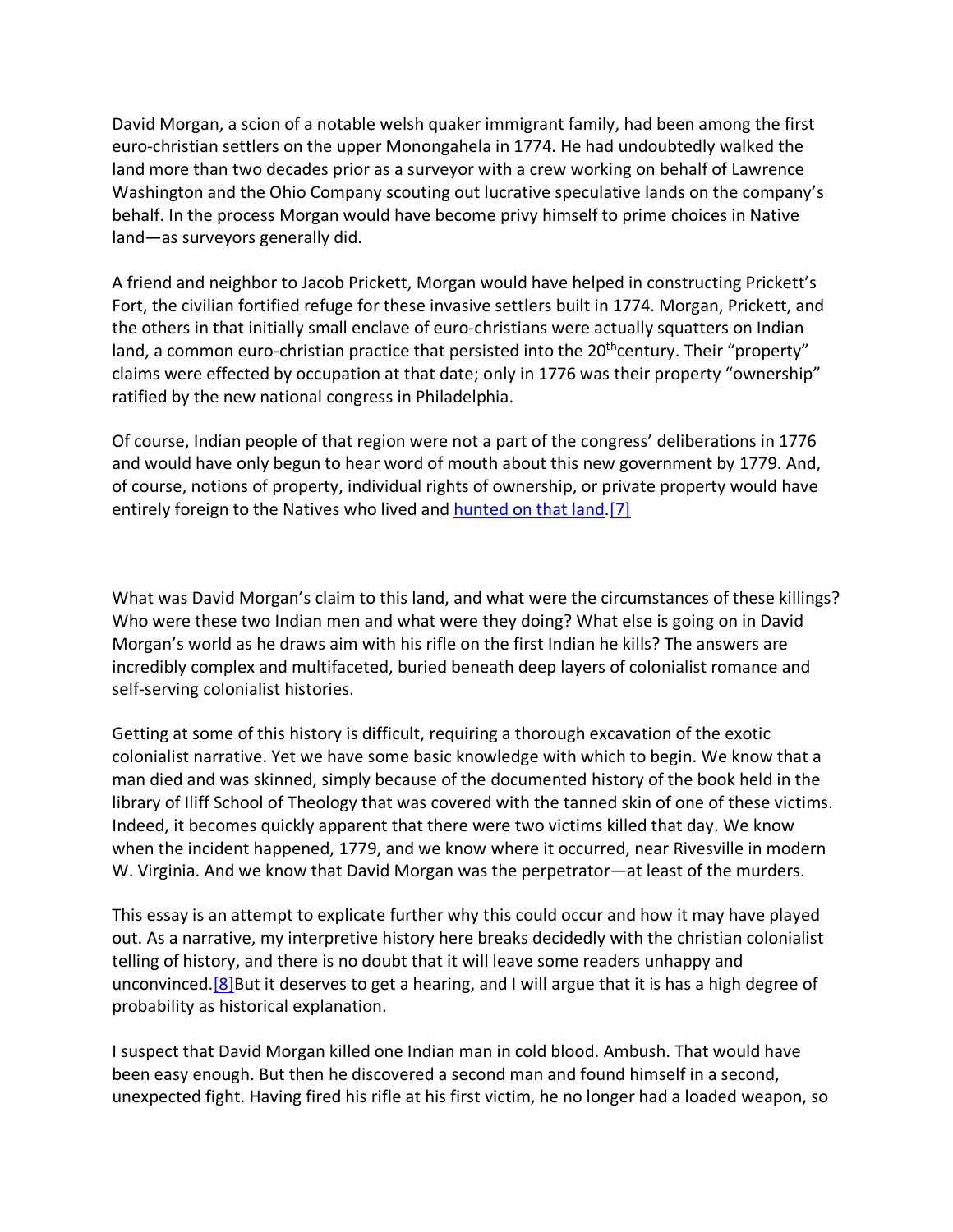he was forced to engage in a hand-to-hand fight. This narrative, however, cannot be satisfied merely with the solving of a crime. Rather, it must look at the whole social context of these murders in euro-christian colonial north America and pay attention to the dominant social imaginary shared across euro-christian north America about Indian Peoples.

The prime question—since the beginning of the euro-christian invasion—has to do with how the colonial settler population is always able to rationalize their christian faith and upbringing given the violence they systematically perpetrated against the people who already lived on this continent. In this case they proudly flouted their violence in one of their most sacred religious venues—namely, the methodist school of theology where I taught for 32 years.

It was not the case that we Indian folk were not yet considered human. Euro-christian people had decided that point for themselves in the 1550-51 Valladolid debate between two academically inclined spanish catholic bishops, intellectuals of the late renaissance. And from the beginning, euro-christian invaders were unquestionably able to communicate with Native Peoples as fellow human beings. The separatist pilgrims at Plymouth had Tisquantum, who had been kidnapped and had lived some time in England, learning the language; Hernán Cortés had Doña Marina, whose intellect allowed her to quickly learn Cortés' language.

Indeed, we are told that Morgan spoke bits and pieces of three Indian languages, including the language of the two victims he murdered. So euro-christian folk knew full well that Indian Peoples were, like themselves, rational human beings quite capable of precise communication, even as they devised a narrative to accord Indians less-than (savage) status.

At some level they fully knew they were in violation of their own code of "commandments," as in "thou shalt not steal," "thou shalt not covet anything that is thy neighbor's," and "thou shalt not kill." In the case of Morgan and the upper Monongahela Valley, the same basic knowledge had to be true as well. Namely, Morgan, William Crawford, George Washington, much like Governor John Evans and the Rev. John Chivington nearly a century later, all knew full well that they were pushing Natives off of the land in order to take Native lands to make room for eurochristian invasive settlement.

The murder and displacement of Native Peoples did not just happen, however. There was, at some level, a self-conscious plan and execution—even if the result was a lingering habitual behavior in the greater euro-christian public. As christian folk, though, the invaders needed to create some fiction about their invasion that could / would justify and excuse their violence, particularly their violence over against the Native inhabitants of the land they so coveted. Even as David Morgan was a consumer of the narrative, the story that spread recounting his murder of two Indians immediately became part of that much larger constructed narrative of christian excuse and denial.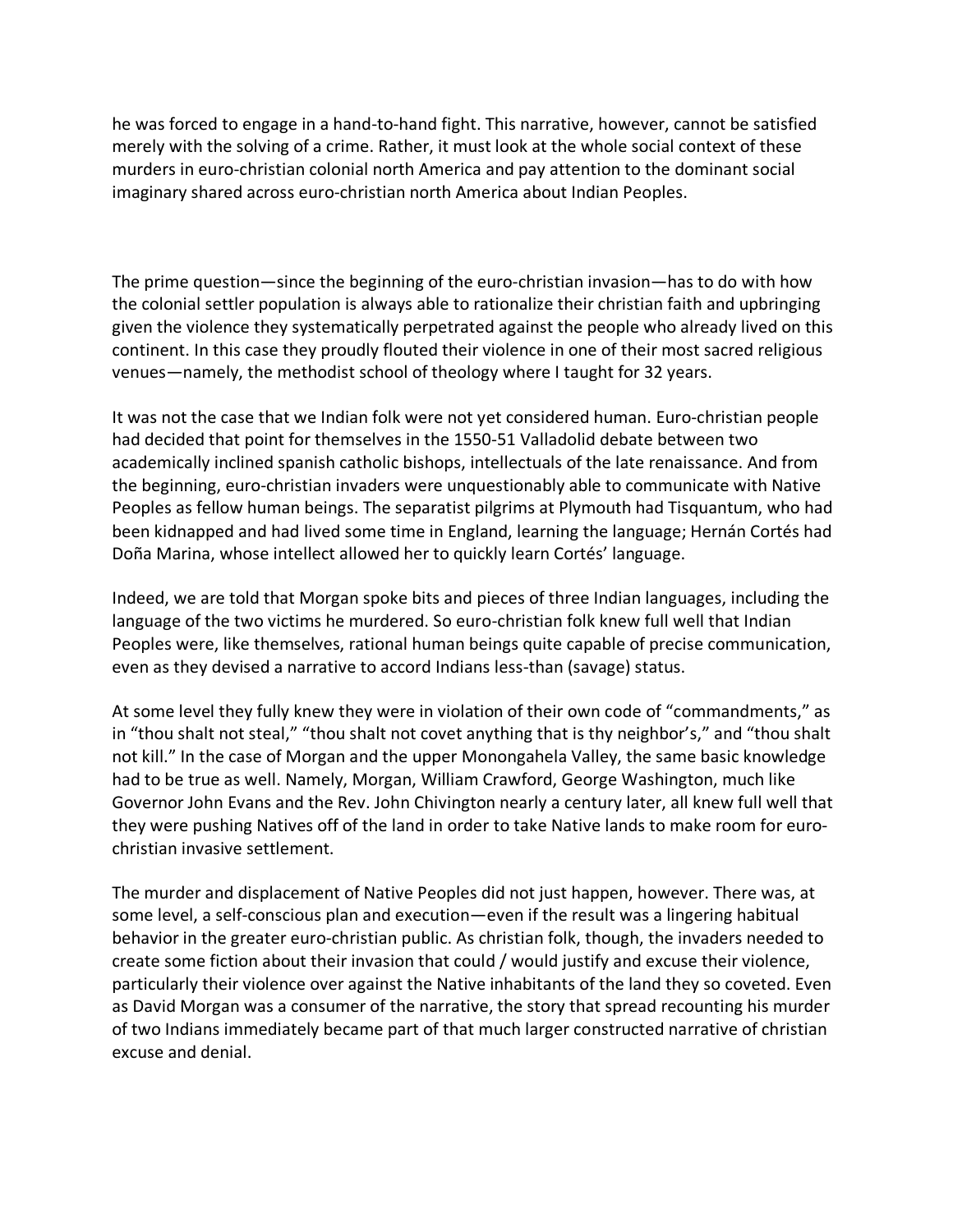Versions of the David Morgan Indian-killing legend proliferated very quickly after the event. Most of these stories were highly romanticized versions, particularly adding details precisely to exonerate and heroize the protagonist. By early 1779 Morgan would have been 57, no longer a young man, so the tale of his hand-to-hand combat with a younger, stronger Indian man adds to the heroic narrative. All these variant accounts reach out and grab a euro-christian authence in such a way that the violence in no way requires exoneration but rather just the opposite, generates christian exhilaration and celebration.

Indeed, the romance continues to express sympathy for heroes like Morgan and continues to cast Indians as permanent enemies, savages, and casts the White christian settler category as righteous, just, and even pious. This is the continuing foundation of american exceptionalism, the trajectory of that social imaginary into our own time.

More than one historian writing in our contemporary times has called the Morgan tale "thrilling." Jack Moore, author of the essay on the earliest printed version of the Morgan story, calls it: "One of the most exciting and enduring stories of pioneer adventure in West Virginia"[9] and identifies Morgan as still a hero in the state. And the extended Morgan family continues to have large reunions that recount their Davids, Zackquills, and Morgan Morgans, reunions that caught public attention even a century ago and more.[10]

The simplest and most unadorned version of the David Morgan killings is one recited by his son Stephen in a press interview in 1808 while his father was still alive. Stephen already addresses one aspect of that romantic exaggeration and puts the lie to another by simple omission—even as he engages in some exaggeration of his own.

Some historians have asserted that my father killed three Indians in the fight at our homestead in 1779. He was responsible only for the death of two Indians; they were of the Delaware Nation, and about thirty years old. One was very large, weighing about two hundred pounds; the other was short and stocky, weighing about one hundred and eighty pounds. My father (David Morgan) was six feet one inch tall, and at that time weighed one hundred and ninety pounds, about. It has been published that my father tomahawked and skinned the savages. This is not true. He left one Indian alive, but dying, and returned to the fort and to his bed, which he had left less than an hour before, where he remained for the remainder of the day. The oft' made statement that he attempted to escape to the fort by flight is not true. He did not run a single step with the expectation of getting away from the savages. The running he did was done to gain an advantage over the enemy, and this he accomplished. $[11]$ 

Although Stephen fails to confirm it at all, many other versions of the story place Stephen (at about age 18) at the farm only seconds before the first murder. Indeed, most versions of the story place Morgan's two youngest children on the site and have Morgan leaving the protection of the fort to check on his children and ultimately to rescue the kids.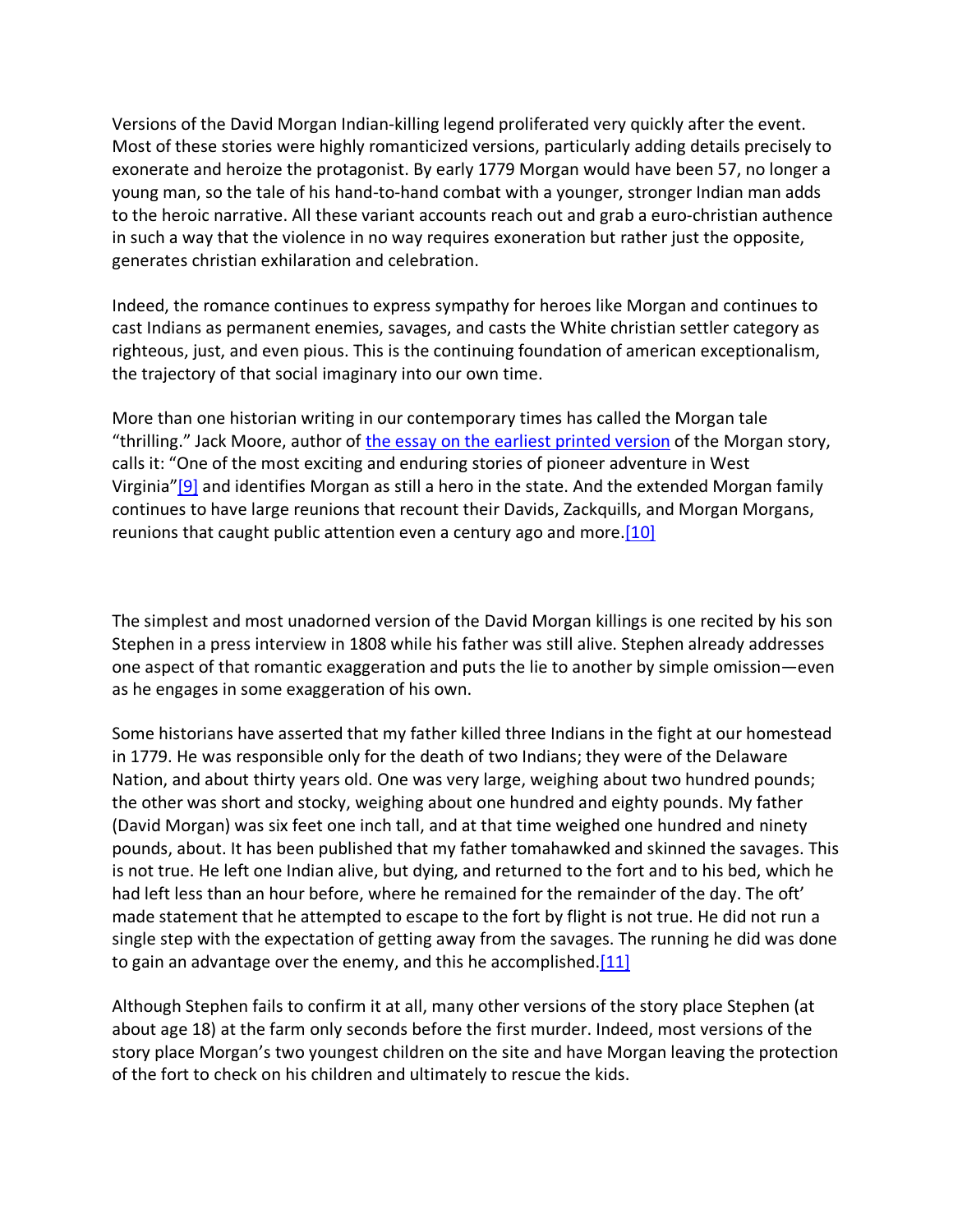It would seem that Stephen would certainly not fail to mention his and his sister's presence that day and his father's presumed heroism in rescuing both children from Indian attack. So we can readily dismiss this factoid as a later addition to the narrative intended precisely to increase its heroic value. Differing versions, while they might usually include the children-factor, add a number of other details that also seem to function as narrative justification for the killings and to heighten the heroic romance of what became the legend.

Some, but not all versions, speak of David Morgan suffering some illness requiring him to leave his sickbed to engage this enemy—again, seemingly added to increase the sense of the heroic. In some, Morgan has a vision while in bed at the fort warning him of the danger to his children. A couple of versions add a detail about Morgan finding the Indians actually inside his home.

The number of Indians killed also varies from two to three up to five.[12]For almost all of this, there is no real evidence whatsoever. Indeed, the stories that accompanied the "Iliff book" to its repository in Denver were even more the product of romance fantasy.

The earliest printed version of the narrative found its way into the *U.S. Magazine* in Philadelphia only a bit more than a month after the alleged event, yet even this early version must raise serious concern for historicity. The magazine posted a "letter" from an unnamed author writing from "Westmoreland" and dated April 26 and reporting the event happened about April 1.

Two problems arise immediately for the careful historian. First off, the letter is posted from "Westmoreland" and not from Prickett's Fort or Rivesville, the immediate neighborhood of the event. The oral narrative must have travelled down-stream very quickly, no doubt, but what is the relationship between the reporter in this letter and those who were actually present for some parts of the event? Since Morgan was alone with the two Indian men he killed, he was the only surviving immediate witness. Others evidently rushed to the scene upon hearing Morgan's report, but they could only function as eyewitnesses to the scene itself after the fact and the activities of the colonialists in killing the wounded man and deprecating both of their bodies—scalping, skinning, tanning the skins, etc.

So where was Westmoreland and how accurate might this letter writer's version be? Westmoreland today is a county that is part of the Pittsburgh metropolitan statistical area, but in 1779 it covered a much larger area—including Ft. Pitt. It was the first county of Pennsylvania entirely located west of the Alleghenies, established in 1773.[13]

So the author of this letter could have lived in a smaller settlement south of Pittsburgh, closer to what is now the border between Pennsylvania and West Virginia, but still would have been some distance away from Prickett's Fort and Morgan's farm where these killings happened, which raises questions about the possible accuracy of the narrative on its face.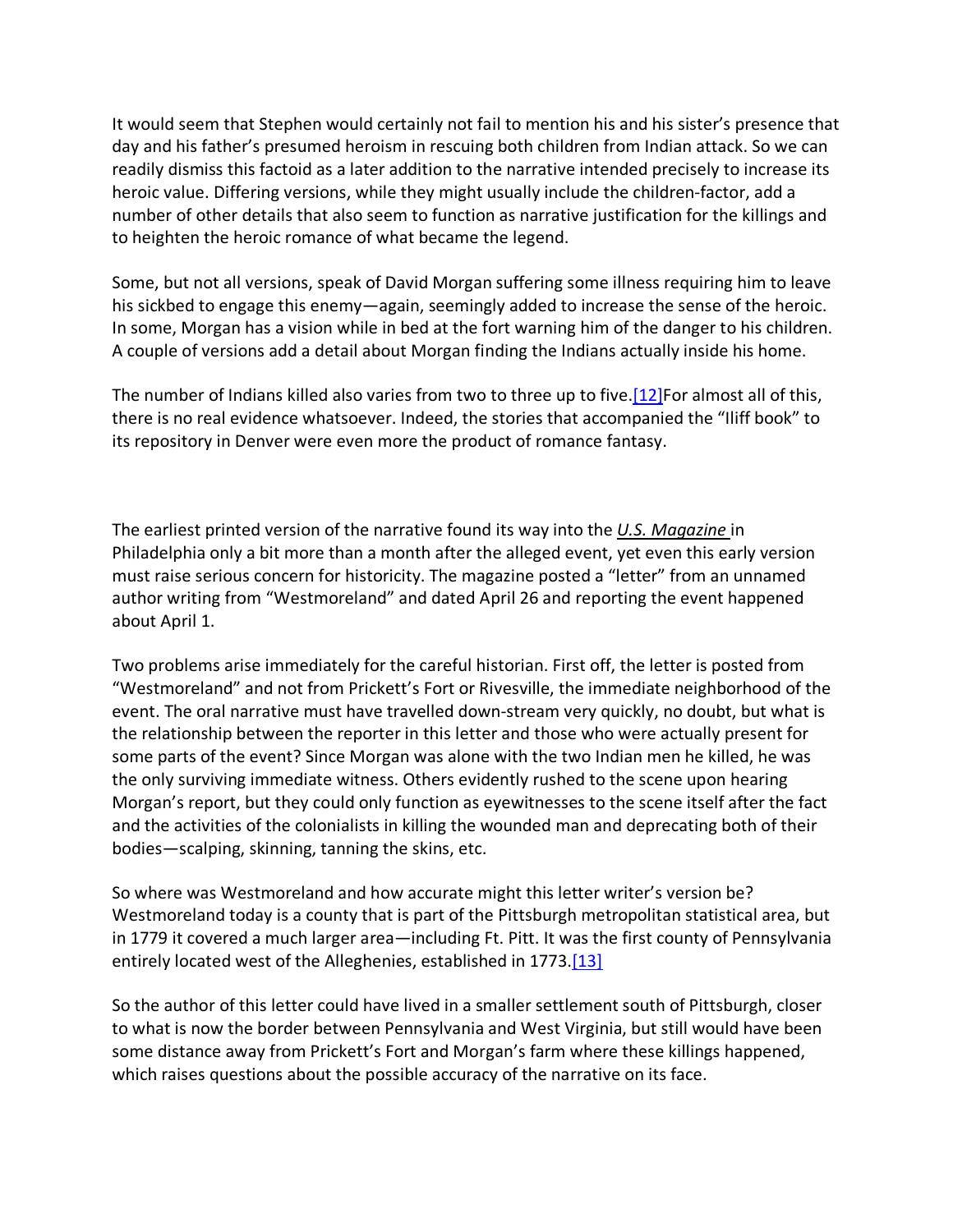It could only have been third hand, at best. It is much more likely, however, that the letter came from the commercial and governing center of the county, from the county seat of Westmoreland County, a small colonialist settlement some 30 miles east of Pittsburgh called Hannastown. Hannastown was the crossroad for all euro-christian communication and business trafficking with eastern outposts like Philadelphia. It, and not Pittsburgh, was the early hub of government in western Pennsylvania, the location of all court proceedings and the hub for postal services.[14]

So the letter probably originated from a point 30 miles east of the river and 90 miles north of Rivesville. Since the author does not forward any written documentation, we are necessarily dealing with his writing down of a second hand oral account. Moreover, the letter author had by his claim written an earlier letter in which very little detail was yet shared. The second letter comes after the author was able to piece together more of the details, raising again the question of euro-christian colonial orality and historical accuracy.

The "letter" would have been a third-hand narrative at best, then, and had undoubtedly been shaped and enhanced by the reigning social imaginary of that time and place. Secondly, and perhaps more importantly, there is certainly evidence that the Philadelphia based editor of the magazine was a colonialist patriot zealot, a fanatic anti-Indian diehard who was capable of heavy handed editing of any text. Hugh Henry Brackenridge (who was still located in Philadelphia at the time) would have had plenty of rationale to edit (and emend) the "letter" extensively, and indeed he has a history (in retrospect) of doing exactly that. We will necessarily come back to a discussion of Breckenridge's editorial proclivities when we turn to the death of William Crawford.

#### **David Morgan, Surveyor**

*In his manner of living and defending himself and others, he [David Morgan] was no different from his contemporaries. I certainly would not class him an Indian-fighter, no more than I would class Jacob Prickett, Frederick Ice, or Nathaniel Cochran as such. He was a Christian, a patriot, a soldier, a surveyor, and a very good farmer, the profession of which he is most proud, and a loving, and most times, a too indulgent parent.*

 $-$ Stephen Morgan 1808, speaking about his father $[15]$ 

So what was the socio-political milieu in which this murder happened? What shaped the social imaginary of the day?

There were several ways of generating great wealth in the colonial amer-christian period. The principal means all involved land in one way or another. Robert Morris, the main financier of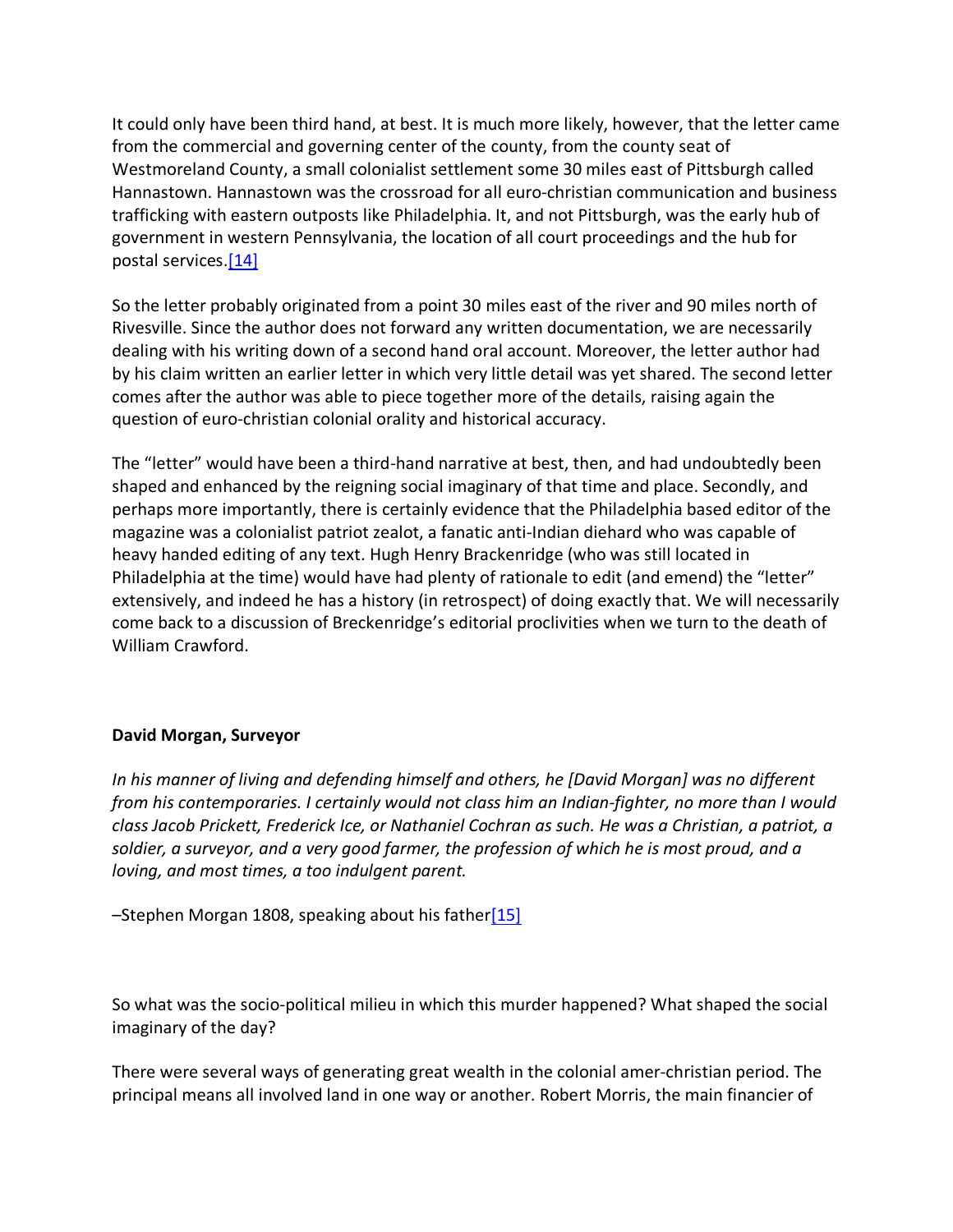the revolutionary war, made his wealth in land speculation, speculating in Native lands on the ever shifting frontier, as did a vast array of other "fathers" of America. Once the speculative purchases became less frontier-like and more euro-christian populated, the land speculators made huge profits in platting their lands for new towns and communities.

Lawrence Washington created the town of Alexandria, platting the land and then selling plots at an enormous profit. Ranking military officers stood to gain considerable reimbursement for their leadership by way of land grants from colonial, and then state, governments. At the head of armies roaming the frontiers, they also had opportunity to eye the best lands for investment and settlement. Trade accounted for considerable wealth, of course, but even trade is predicated on land as a resource to produce what is traded. Even the transatlantic trade in human bodies was ultimately predicated on occupying and using Native lands upon which those ensnared bodies were forced to labor.

About the most profitable job a young colonialist could have in colonial north America was that of surveyor, especially when appointed the head of a survey crew. The surveyor was working on the cutting edge of the advancing euro-christian frontier, and his work set him up for making very lucrative speculative land investments. It was a good setup for locating and claiming some of the best investment grade properties and generated great wealth for many of the U.S.'s founding fathers.

The enormous wealth of George Washington (until Donald Trump he was considered the wealthiest of all U.S. presidents—and the wealthiest american at the end of the  $18<sup>th</sup>$ century) is directly related to these sorts of speculative land investments. Already at a very young age, Washington was sent out with a surveying crew working for what was a family business, the Ohio Company, a land speculation business started in the 1740s by a consortium led by Washington's two older brothers, Lawrence and Augustin.

A good and trustworthy surveyor might also be compensated with a goodly share of the land speculated. Andrew Jackson was not a surveyor but aligned himself with a partner who helped him scope out and nail down properties across the southern frontiers that he had ravaged as the head of armies. Between Jackson's prowess as conqueror and his surveyor/political partner, both men became enormously wealthy, a wealth that helped propel Jackson to the presidency.[16]

According to his son, David Morgan (1721-1813) was "a christian, a patriot, a soldier, a surveyor, and a very good farmer." Stephen Morgan self-consciously resists labeling his father as an "Indian-fighter" in spite of the vast and romantic heroization of his father already in his own day. Looking back from 1808, Stephen muses that what his father did (killing Indians) is what everybody did in those early years of euro-christian invasion as these christian newcomers began settling what would become Marion and Monongalia Counties.

Yet, David Morgan is still widely remembered as "Indian fighter," "Indian slayer," and frontiersman to this day in West Virginia. Even the names "frontiersman," "pioneer" or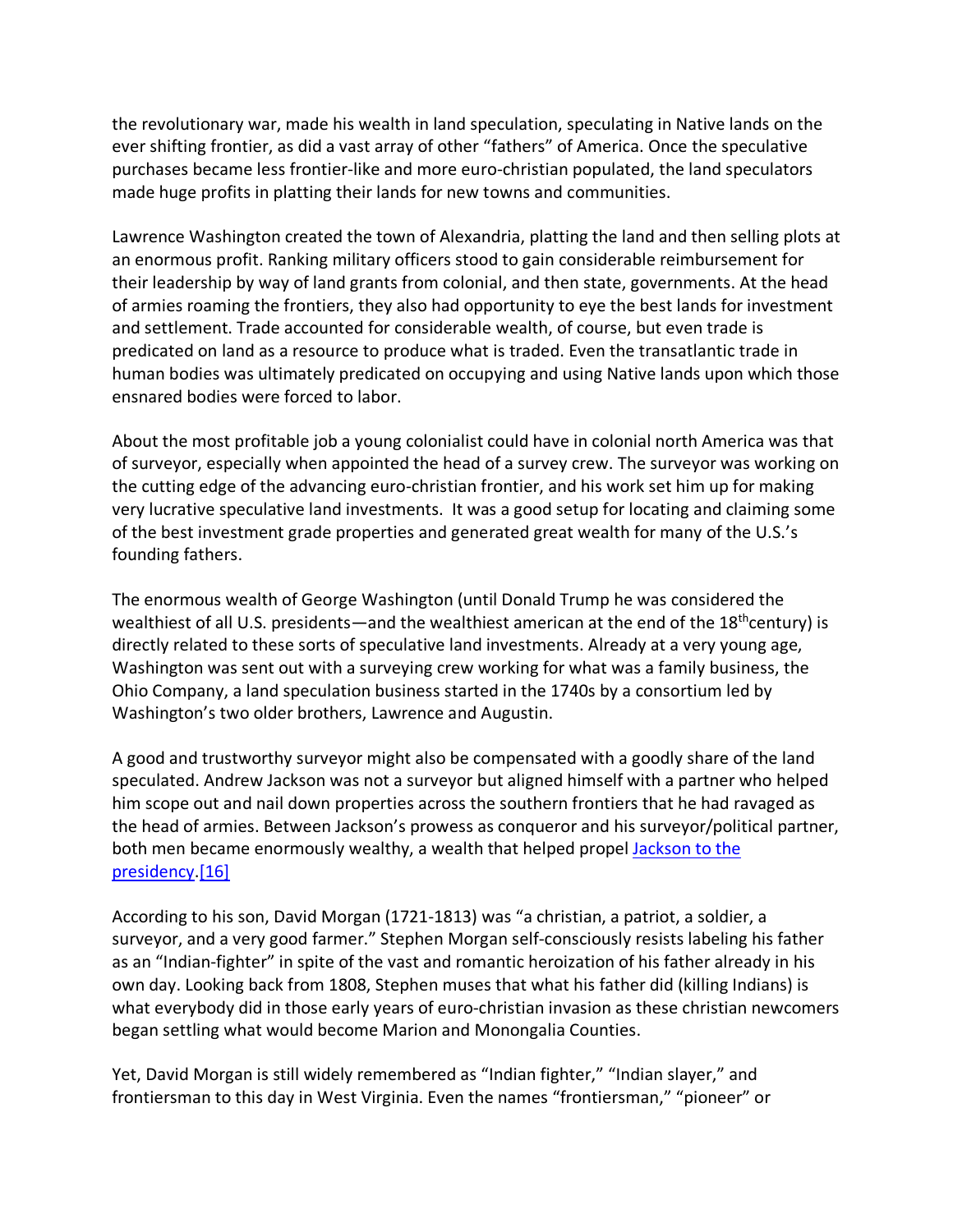"settler"—rather than more accurate legal descriptions like "squatter" or "trespasser" on Native lands—signifies a noble endeavor in the building of America. At the same time, we should take careful note of Stephen's classification of his father as surveyor, his early occupation and one he continued to practice from time to time even after establishing his farm in Rivesville.

There are two things to remark about surveying as a colonial occupation that can help sort out aspects of this colonial invasion. First off, surveyors in those colonial days were most always officials appointed by a territorial government or by land holding consortiums working with government issued proprietary land grants, meaning implicitly that they were plum jobs given out to young men from more highly regarded families.

Morgan came from such a family. As a result at the age of 25, Morgan was part of the famous team of surveyors who established the so-called "Fairfax Line" in 1746.[17] Some have even suggested that he was one of the "Gentlemen Commissioners" representing one side or the other, but I found no evidence to corroborate that notion.

It was, in any case, an illustrious group of some 40 men, including Peter Jefferson, Thomas Jefferson's father, as one of the lead surveyors—representing the Virginia Colony with Thomas Lewis and Benjamin Winslow representing the grant holder, Thomas (aka lord) Fairfax.[18] Theirs was an arduous journey—for non Natives—across a rugged western landscape, still at that time a couple hundred miles east of the land Morgan would claim as his own by 1774. Then, in 1748 Morgan joined the young George Washington on that Ohio Company survey team into the Monongahela and Ohio Valleys, sent out by Lawrence Washington. So Morgan could well have walked the land more than twenty years before he moved in and staked his colonial claim to a lucrative farm.

Secondly, an appointment as a surveyor in the colonial frontier put that person in a prime position to capitalize big time with prime purchases of land. They were often the first, and most invariably the first formal, euro-christian parties to enter into frontier lands that were still in possession of their Native inhabitants, American Indian communities, and had not yet been claimed as the "private property" of any christian invader. Thus, even as the surveyor increased the wealth of the territorial governor or the land consortium partners who appointed him, he too stood to have the singular fortune of investing in prime pieces of frontier lands.

As a surveyor, David Morgan did not live in the same aerie as Washington or Jackson or even William Crawford (Washington's partner in crime). Yet he too had ample opportunity to scope out his own homestead and the economic foundation to generate considerable (if middling) wealth. He had less interest, we are told, than his younger brother Zackquill Morgan, the builder of nearby Morgantown, in developing a land business and earning the greater wealth it might promise. He maintained a frontiersman persona, eschewing the more elitist sophistication of either his father or his brother, but was undoubtedly David's early career surveying on the frontier that eventually brought him and his brother to the Monongahela River Valley.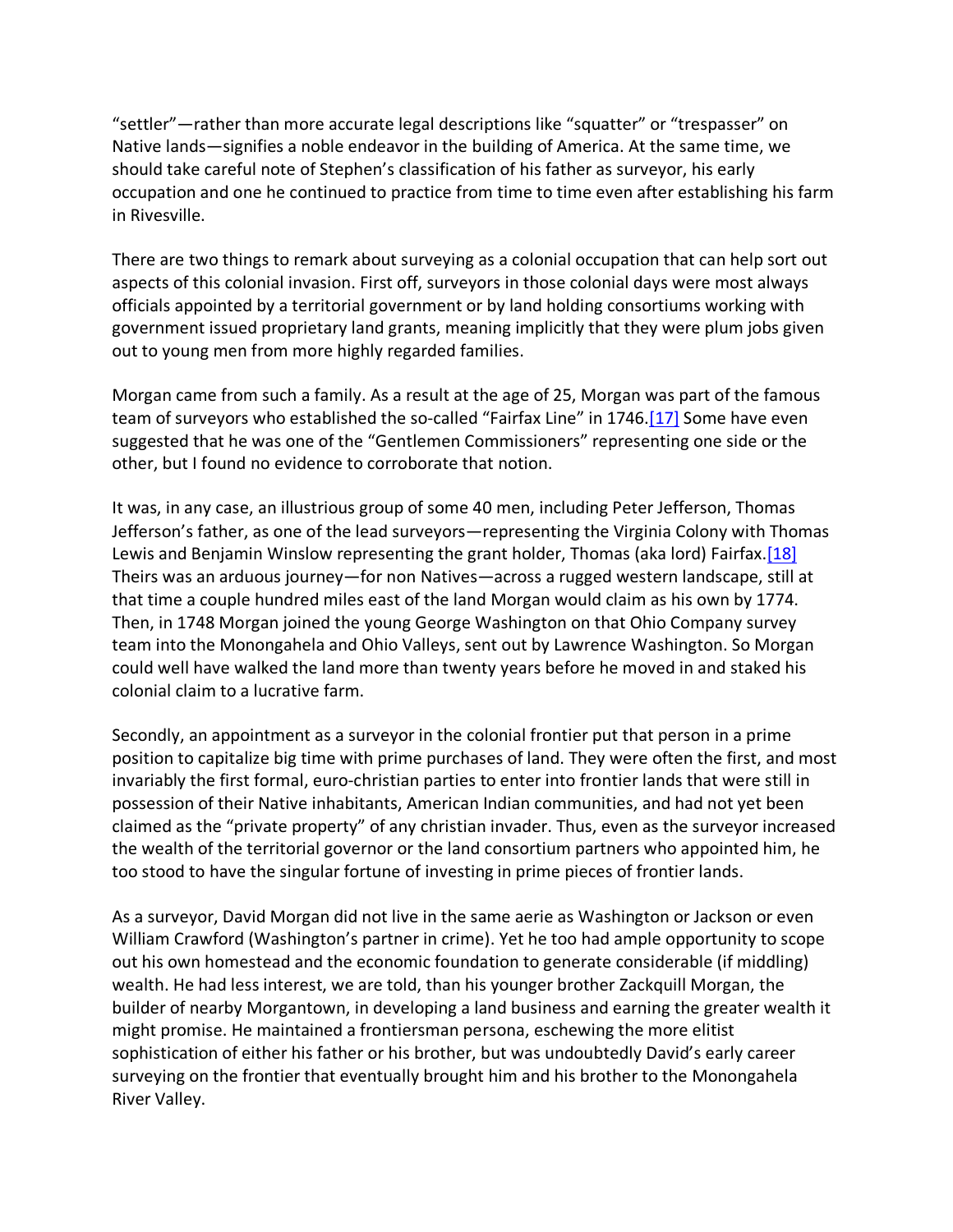We need to be clear that land was the principal medium of economic exchange in these early years of christian conquest of the continent—even as paper currency came more and more into play. One of the key areas of contestation in the early legislative congresses focused precisely on how to create legislation either to enhance the colonial landed elite or how to thwart those desires in favor of spreading landed property around more democratically.

Robert Morris and the Federalist party won those battles, but it cost them the presidential election in 1800. But then even those republican thinkers finally capitulated to the interests of the elites.[19] Surveying, land speculation, and colonialist greed for constant supply of new Native lands for euro-christian settlement, then, must play a role in the social milieu that allowed for such rapacious christian conduct of violence.

# **Trans Allegheny Frontier Enclaves**

David Morgan was certainly not alone in his disdain for the aboriginal Peoples of this continent, nor, in the final analysis did he perpetrate these particular crimes alone. Moreover, what happened that day in the Monongahela Valley did not happen in a vacuum, but was intrinsically related to events exploding across the territories west of the Alleghenies. The land hunger of the christian invaders, it seemed, could never be quenched, even if it meant killing the current occupants of whatever lands they coveted.

By 1779 the colonialist invasion of the Monongahela Valley was just beginning, as the westernmost part of the ever expanding colony of Virginia. The first permanent colonists arrived only as late as 1774—in a flurry of colonial activity. The christian rite of the theft of Indian lands (by "Discovery" and conquest) was still not complete by 1779, giving rise to the need for building fortified retreats spaced through the territory in close enough proximity that colonists could run to their safety whenever the original "owners" of the land sought to contest the christian invasion and occupation.[20]

Morgan's property claim, we are told, was about a mile's distance from such a fortified retreat. And his "property" was legally secured, in the euro-christian legal discursive practice, by a treaty signed with Indian people, that is, Indian people nearly five hundred miles to the northeast—purporting to sign away land on which other Indian Peoples were living.[21]

The american frontier beyond the Alleghenies was a relatively small world in 1779—even as it was a huge territory. The euro-christian invasion was only just beginning, and their settlement enclaves were still quite small. Pittsburgh, for instance, was a village of only a couple hundred people, built adjacent to Ft. Pitt, which had its small military contingent.[22] The military garrison itself was only established in 1758 as a frontier outpost to both mark english "(christian) Discovery" claims to and restrain French aspirations for claiming that large, still heavily Native occupied, territory.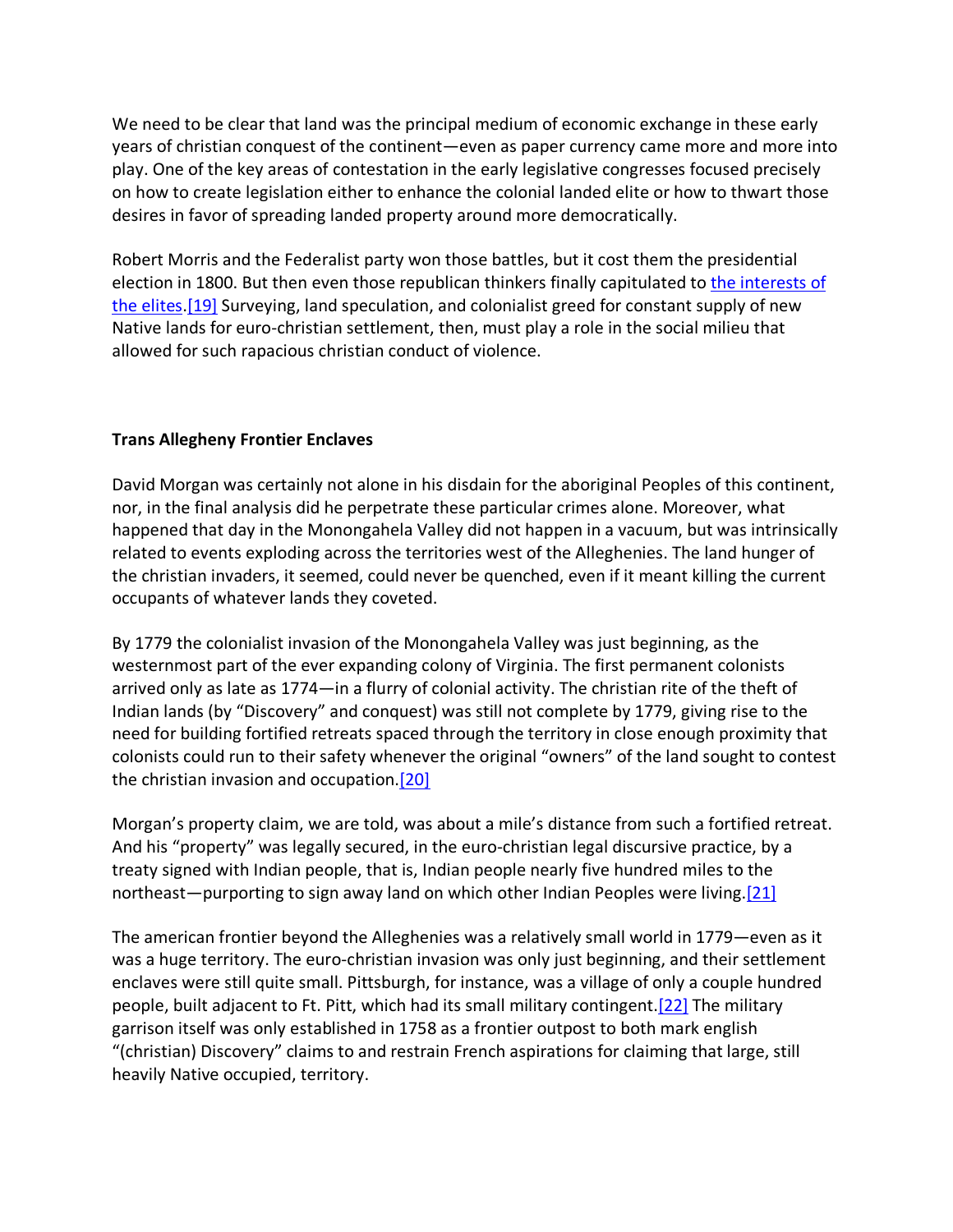Not only were these frontier enclaves small and close-knit, but people on the frontier would have most often known each other, even when separated by considerable mileage. Morgan's farm was some ninety miles south of Pittsburgh, but connected directly by the Monongahela River. More to the point, frontier settlement quite often involved larger extended families, so that much of the frontier was interrelated.

A couple hundred miles south of Morgan was another Quaker-born Indian killer, the famous frontiersman and surveyor Daniel Boone, whose mother was also a Morgan (Sarah). So the two were related, probably as cousins.[23] In the winter of 1788, Boone suffered a disastrous loss of a ginseng harvest in a rafting accident on the river near Morgan's farm and spent a week boarding with his cousin.[24]

Would David Morgan have had acquaintances in Pittsburgh? Indeed, one key colonialist, a continental army officer and settler there, had worked with Morgan ca 1748-50 on that colonialist surveying detachment in the Ohio Valley with the young George Washington[25] and had squatted a farm near Pittsburgh. That old acquaintance, (Col.) William Crawford, would lead a failed invasion of Ohio League territory three years later in 1782 resulting in his death.

At the same time, a distant relative, George Morgan, was serving as Indian agent at Ft. Pitt, and they would certainly have been acquaintances.<sup>[26]</sup> Moreover, David Morgan, as the son of Col. (Rev.) Morgan Morgan, came from a relatively high-status and respected family. Morgan Morgan, a welsh immigrant, came to Delaware with an appointment to the crown council of the colony. He is widely considered the first euro-christian to settle Indian lands in what is today northeastern West Virginia, in Berkeley County, in 1731.

By 1734 the area was being flooded with euro-christian immigrants, particularly by a large influx of Quakers, and that same year, Morgan is listed as a founding member of the Hopewell Monthly Meeting of Quakers.[27] All of these relationships become important in describing the racialized socio-political milieu of euro-christian enclave at Rivesville, Virginia Territory.

David Morgan and his progeny—like most of their invading christian settler neighbors certainly considered the Indian peoples of the Virginia frontier to be something less than human, certainly less than themselves. His son, Stephan Morgan, sheriff of Monongalia County called his father's victims "savages," although he also records that his father had learned at least three Indian languages, "Delaware, Shawnee, and Wyndotte [sic]," three of the languages of the Ohio Valley League, an alliance engaged in resistance to the further erosion of their Native land base.[28]

And we, living with a much greater appreciation for the complexity of these languages (representing two distinct language families) might allow that he may have learned bits and pieces of each. In any case, learning Native languages, especially in the late 18<sup>th</sup>christian century, would have required a certain intimacy with those Native communities—belied by his evident hatred and fear of Indian people.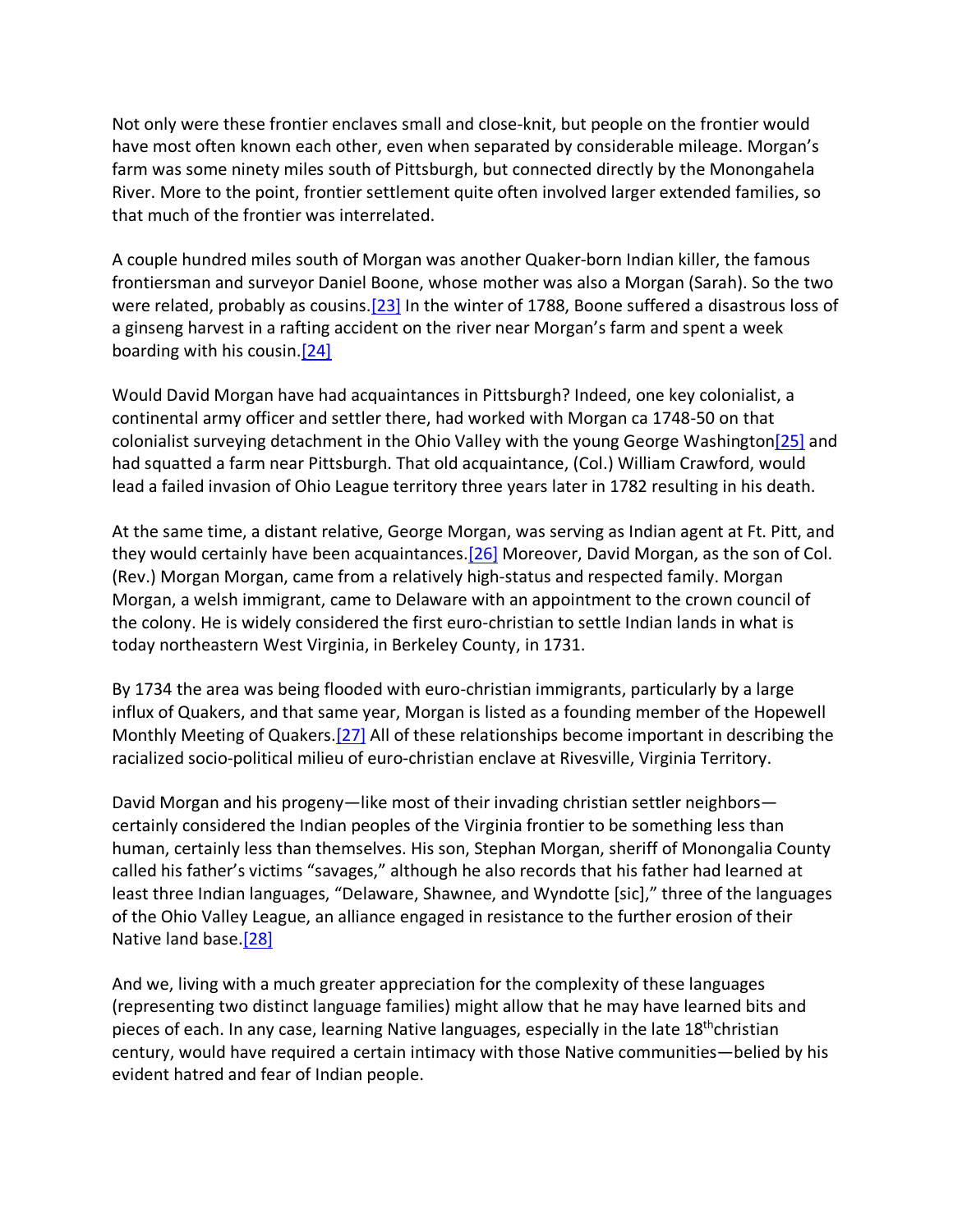This adds a different complexity to the social milieu. Namely, in spite of knowing Indian people and interacting with their communities enough to learn some of their language, the social imaginary that captured David Morgan was one of displacing those same Indian people and taking over their lands as euro-christian "properties."

#### **Washington and Land Speculation: Treaties and Law Be Damned**

In 1763 after the French were defeated both in Europe and in north America, an Algonquin alliance under the leadership of Pontiac responded to the loss of their French allies and the continued threats to their homes by attacking the anglo-christian settlements that were encroaching west of the Allegheny Mountains. Indian resistance forces succeeded in capturing most of the forts with the exception of Fort Pitt. While british military might finally overcame the Native resistance movement, opening western Pennsylvania and even the larger Ohio Valley to euro-christian settler invasion, that victory was thwarted by a nearly simultaneous royal edict from England, the proclamation of 1763.<sup>[29]</sup>

In response to the fierce Native resistance, Britain's royal proclamation that fall was an attempt to separate the euro-christian settlers from Native Peoples' communities. It prohibited any settlements west of the Alleghenies and forbade any non-governmental purchase of lands from Native Peoples. It even forbade territorial governors from making land grants in the region.

Needless to say, this created a great deal of resentment among euro-christian colonialists on that american frontier, including, no doubt, among land speculators like George Washington. Indeed Washington's correspondence with a key co-conspirator and land surveyor based in Pittsburgh (a small village already settled west of the Alleghenies), is illustrative.

In direct defiance of the law, Washington directed his associate, the infamous Indian-killer, frontiersman, surveyor and land speculator William Crawford, to locate on his behalf choice pieces of land for investment purposes. In a 1767 letter, Washington begs Crawford's strict confidentiality in their land dealings, while promising him a goodly share in the bounty: "I woud [sic.] recommend it to you to keep this whole matter a profound Secret." The letter spells out considerable detail:

. . . I can never look upon the Proclamation in any other light (but this I say between ourselves) than as a temporary expedient to quiet the minds of the Indians. It must fall, of course, in a few years, especially when those Indians consent to our occupying those lands. Any person who neglects hunting out good lands, and in some measure marking and distinguishing them for his own, in order to keep others from settling them will never regain it. If you will be at the trouble of seeking out the lands, I will take upon me the part of securing them, as soon as there is a possibility of doing it and will, moreover, be at all the cost and charges surveying and patenting the same . . . . By this time it be easy for you to discover that my plan is to secure a good deal of land. You will consequently come in for a handsome quantity.[30]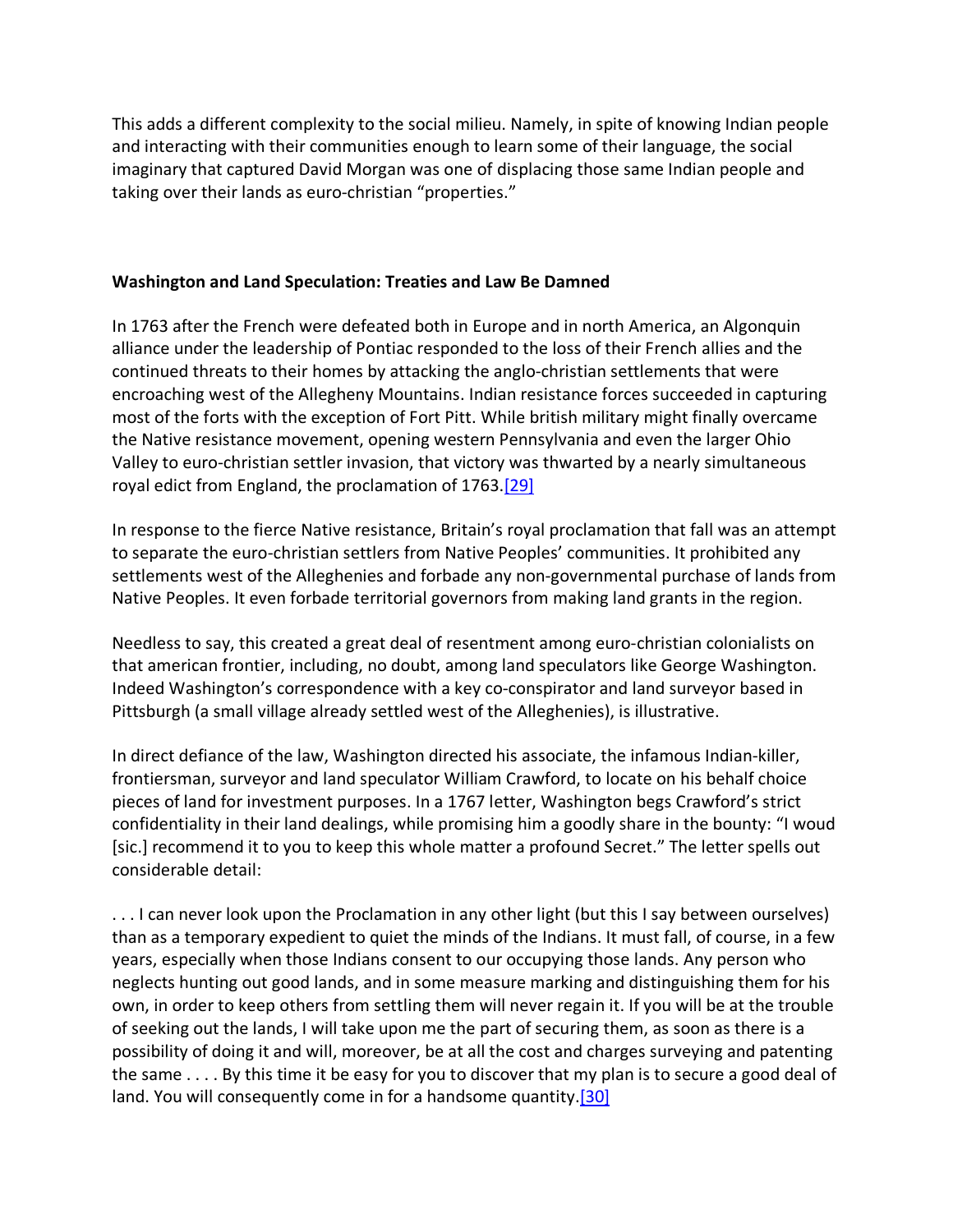Did Washington, the exceptional american hero, know that he was blatantly violating the law? Did he know he was engaged in treaty fraud? His own words seem to make all that clear. He goes on to invoke Crawford's silence and confidentiality:

All of this can be carried on by silent management and can be carried out by you under the guise of hunting game, which you may, I presume, effectually do, at the same time you are in pursuit of land. When this is fully discovered advise me of it, and if there appears a possibility of succeeding, I will have the land surveyed to keep others off and leave the rest to time and my own assiduity.[31]

Then only three springs later, Washington joined Crawford, as they teamed up on a land scouting excursion to the Ohio River in the area around Point Pleasant. This was four years before Dunmore's expedition—which included a company commanded by Crawford—which conquered Native Peoples there and secured the territory for euro-christian occupancy. Washington and Crawford were already looking for suitable investment property—ostensibly locating suitable lands as grants for veterans in Washington's Virginia Regiment as well as for personal investment.

Edward Redmond reports that their joint effort resulted in a 64,071 acre grant,[32] but nearly 30 percent of this grant was patented in Washington's name as personal property.[33] In this context we should note that by the time of Washington's death (1799), he still owned 45,000 acres of land west of the Alleghenies, and that not counting the considerable acreage he had sold (at enormous profit) in projects of building frontier towns.

# **Crawford's Demise and Hugh Henry Brackenridge, Editor**

It is not insignificant that this is the same William Crawford who would be famously executed by the Ohio League in Hopocan's Lenape village in 1782, after a disastrous attempted eurochristian attack on the League's villages on the Sandusky River. This is three years after what Lucullus McWhorter calls "the Morgan-Indian tragedy at Pricket's Fort," yet it is not unrelated in interesting ways.[34]

Crawford's execution was widely publicized in the colonial american frontier world, markedly in one particular published report.[35] The editor and publisher of the report is the same editor and publisher, Hugh Henry Brackenridge, who published the April 26, 1779 "letter" about the Morgan affair, having moved in the interim to Pittsburgh.[36] Moreover, as we shall see, Brackenridge was both a provocateur and a practiced liar of the highest order.

Brackenridge, a scottish immigrant as a child, was a diehard american patriot who wrote heavily romanticized patriotic poetry and drama. He graduated from Princeton with classmates James Madison and Philip Freneau, taught school briefly, was ordained as a presbyterian minister and served as one of Washington's chaplains in the Continental Army—preaching fiery patriotic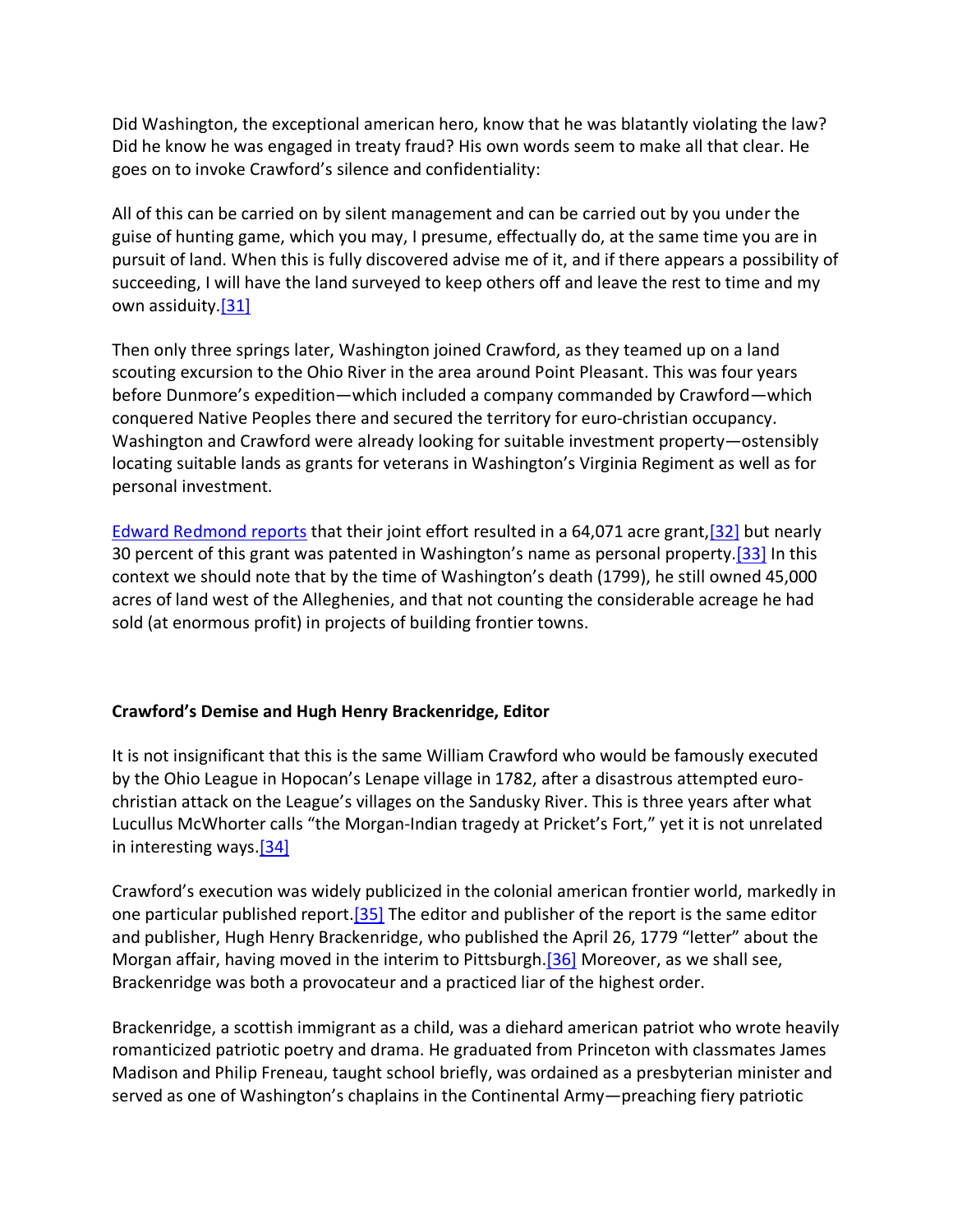sermons. He went on to read law before settling in Philadelphia and pursuing his interests in publishing.

After his publishing venture failed to attract the gentry-elite of the capitol, Brackenridge abandoned Philadelphia for the tiny but what he thought the more wealth-and-fame promising outpost of Pittsburgh, where indeed he did go on to considerable fame and fortune. His accomplishments included starting what became the *Pittsburgh Gazette* and a school that is today the University of Pittsburgh. A failed politician who served one term in the U.S. congress, Brackenridge went on to become a justice of the Pennsylvania supreme court.

An incendiary propagandist for the revolutionary war, Brackenridge was particularly keen on fueling the war on the western front—against Indians. His publishing of the so-called captivity narrative of one of the euro-christian prisoners held with Crawford—but who managed to escape—is a prime example of this political urge.

I want to argue that his publishing of the Westmoreland letter recounting the Morgan killing of two Indians four years earlier is of the same propagandistic genre. Brackenridge found in the spectacular death of William Crawford, Washington's old partner in the land speculation business and a citizen of Westmoreland County, a vehicle for pressing his anti-Indian propagandistic aims.

In late May 1782, Crawford led an army of about 500 deep into Ohio Native territory with the intention of surprising and destroying the Ohio League towns on the upper Sandusky River. It was just another piece of Washington's strategy of fighting the revolution on two fronts: one against the English in the east; the other against Native Peoples in the Ohio Valley, the so-called western front. Ultimately, the League got notice of the attack and were well prepared to intercept Crawford and his army, defeating them handily. While a great many of Crawford's men managed to escape during the rout, a contingent including Crawford were captured and taken to the main Lenape town. Crawford was executed following a day-long trial before one of the key governing councils (i.e., the women's council) of the town.

One of those captured with Crawford, the regiment's surgeon, Dr. John Knight, did manage to escape and make his way back towards Pittsburgh, where he functioned as an eyewitness to Crawford's death, but his is only one of many eyewitness testimonies, both Indian and eurochristian. Brackenridge almost immediately imposed himself on the invalid's bedside to get his account of the execution of Crawford.

Writing less than a month after Knight was found and carried into Fort McIntosh on a blanket, "injured, barely coherent, and starving," $[37]$  Brackenridge insists that Knight wrote out his own account. We know this to be a falsehood, since as Parker Brown notes Brackenridge himself admitted as much some years later.[38]

Yet, the historical accuracy of the Brackenridge text had gone largely unquestioned until the Brown's analysis. Brown clearly demonstrates that Brackenridge engaged in heavy-handed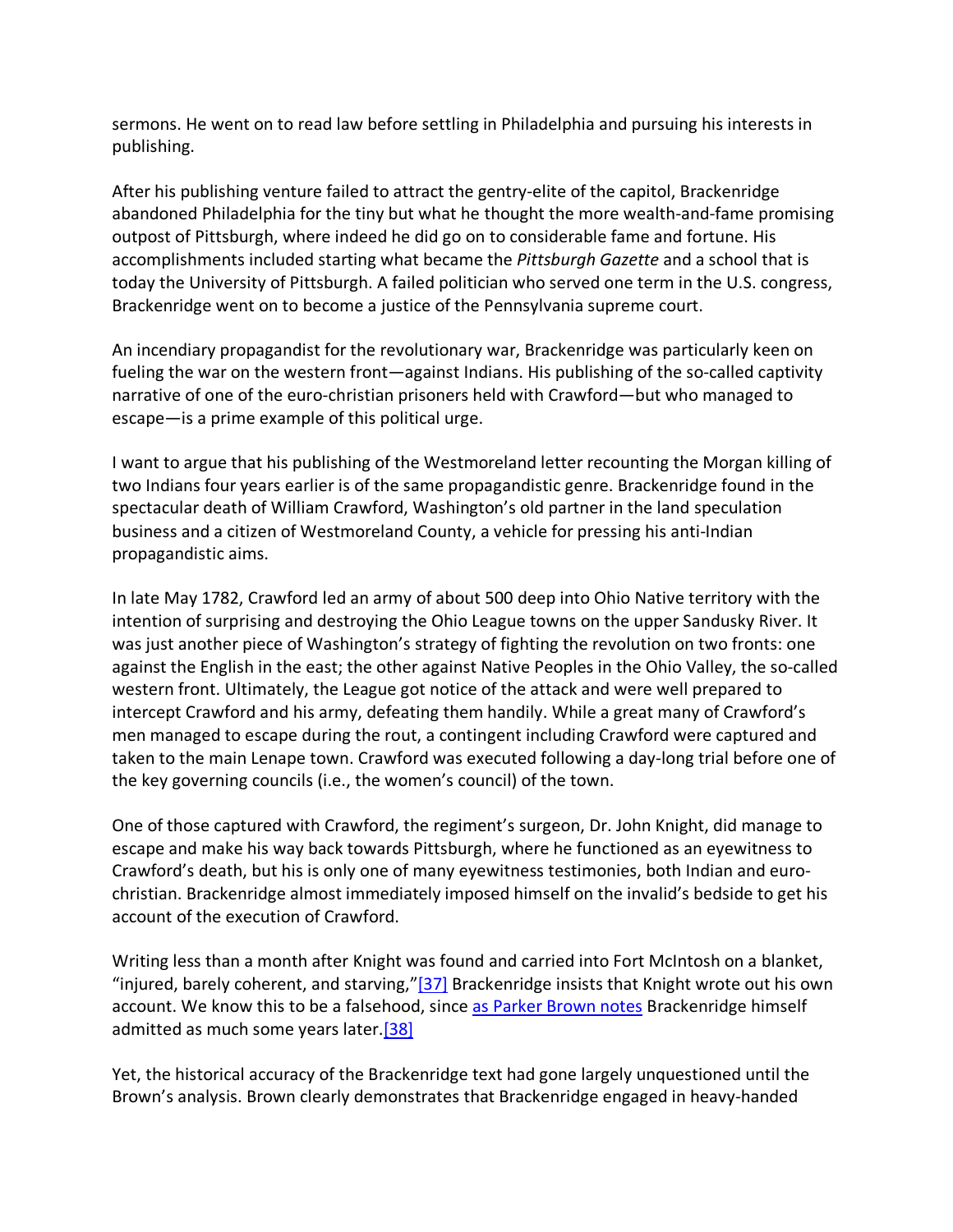editing in order to transform the surgeon's tale of woe more expressly "into a piece of virulent anti-Indian, anti-British propaganda calculated to arouse public attention and patriotism."[39] Parker is very convincing in showing what Brackenridge as editor deleted from Knight's tale and what he added:

The middle portion is most historically suspect. Here the editor had several objectives in mind when he polished his notes. He desired, first, to produce a popular, salable story. He also wanted to stir the western populace into such a rage that it would immediately rise up to turn back marauding war parties and revenge the tortured commander, Col. Crawford. In addition, he wished to shame eastern politicians so that they would release more government troops for frontier duty. To do this, Brackenridge accented every gruesome aspect of Crawford's ordeal. In so doing, he ignored important Indian motivations and circumstances, omitted significant recollections, and unjustly besmirched the character of Simon Girty, the British agent. (Parker, 55)[40]

While Brackenridge's narrative became the celebrated frontier romance, persistently reprinted and sold out until after the Civil War, there were plentiful other accounts against which Brackenridge's narrative can be compared. Fortunately, Parker Brown has done some of that task for us. Having devoted considerable publication energies writing about the Crawford incident, Brown is able to surface a number of other early reports on the Crawford execution, several even quoting Knight.

By comparing accounts, for instance, he is able to ascertain that Brackenridge has falsified the sequence of events, quite evidently to satisfy his own propaganda needs. Brackenridge spends no energy in exploring why the Natives dealt so harshly with Crawford other than his usual claim that they are a cruel and barbaric race—thus, ignoring the Goschocking (Gnadenhutten) Massacre of only a couple of months prior to Crawford's military adventure.

Knight undoubtedly reported to Brackenridge that Crawford's trial before the women's council explicitly made the connection between his sentence and the Genocidal murders at Gnadenhutten, since we have other reports of Knight's testimony from others.[41] Rather, Brackenridge chose to erase that connection in his published account of Knight. By shifting the sequence of events he avoids having to report either Crawford's formal trial or the Native reasoning for their execution and works to conceal the connection between the two, leaving his readers with a clear impression of savagery on the part of Native Peoples.

He manages to extend Crawford's march under guard by a full day in order to skip over a full day's activity the day before the execution, namely Crawford's formal trial before the Indian (women's) council. Parker notes:

…the editing would be undiscernible were it not for the July 6 letter of Maj. William Croghan. In it, Knight is quoted as saying that he and Crawford began their return with guards to Sandusky two days after their capture rather than three days, as the narrative indicates. He also said that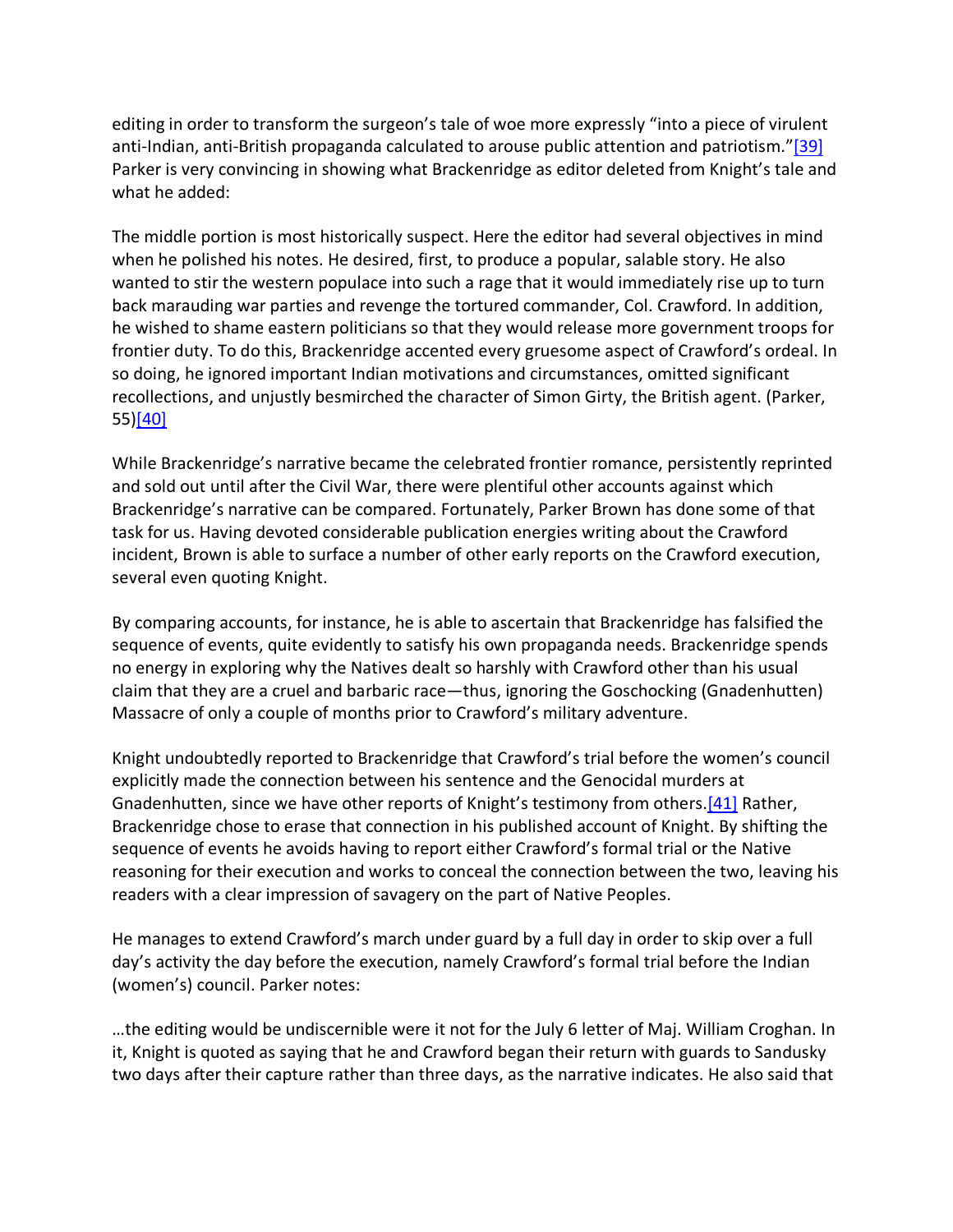they were confined at Pipe's Town the night before Crawford's torture rather than some miles away, a fact corroborated by Indian sources. [Parker, 57]

It is well documented that Crawford received a trial before being executed, a fact that Brackenridge doggedly erases from his record. On June 10<sup>th</sup>a council, the Clan Mothers' Council, in Hopocan's Lenape town, spent long hours hearing evidence and debating Crawford's crimes before passing sentence on him.[42]

Crawford, in other words, did have a formal hearing, the equivalent of a euro-christian judicial court trial. Reporting this fact would deprive Brackenridge's narrative of some of its propaganda force. Indeed, Brackenridge has intentionally falsified his telling of Knight's story to increase its propaganda force!

Moreover, in falsely defaming Katepakomen (Simon Girty) he further falsifies the evidence in favor of using his rhetoric to inflame the passions of amer-christian colonialists (Brown, 58, 59). Quite to the contrary of Brackenridge's text, Katepakomen, a long-time friend and associate of Crawford's, was appointed to serve in this Council hearing as Crawford's "Speaker," his advocate (Mann, 172). Again, Brown concludes:

All charges against him were aired. The surgeon surely told Brackenridge this, but how could the narrative mention the council without stirring curiosity as to what transpired? Readers were therefore kept ignorant of the council and its deliberations. (Brown, 57)

Crawford was taken to this particular town out of explicit deference to the Lenape precisely because of their loss, the genocidal massacre at Gnadenhutten, at the hands of another military foray led out of Pittsburgh only two months prior to the ill-fated Crawford campaign. We should note for starters here, however, that it was Crawford who initiated the most recent military encounter. He led a large army, under orders from a commanding general of the Continental Army, from Pittsburg into the Ohio Valley.

This was the remaining homeland of the Ohio League (Seneca, Wendat, Lenape, and Shawnee Peoples), and indeed, this was the third major american colonialist attack on the Lenape inside of four years. It had already firmly convinced the Lenape to abandon their longstanding attempt to remain neutral in the British/American war and forced the Lenape to move ever closer to the other League villages.

Of more immediate significance, however, is the historical fact that Crawford's expedition against the Sandusky towns came so soon after Crawford's second in command, David Williamson, had perpetrated that vicious Genocide against an american allied Moravian christian Indian village at Gnadenhutten.[43] These pacifist christian Indians were overwhelmingly Lenape, and in spite of their conversion they were still beloved relatives of those Lenape on the upper Sandusky.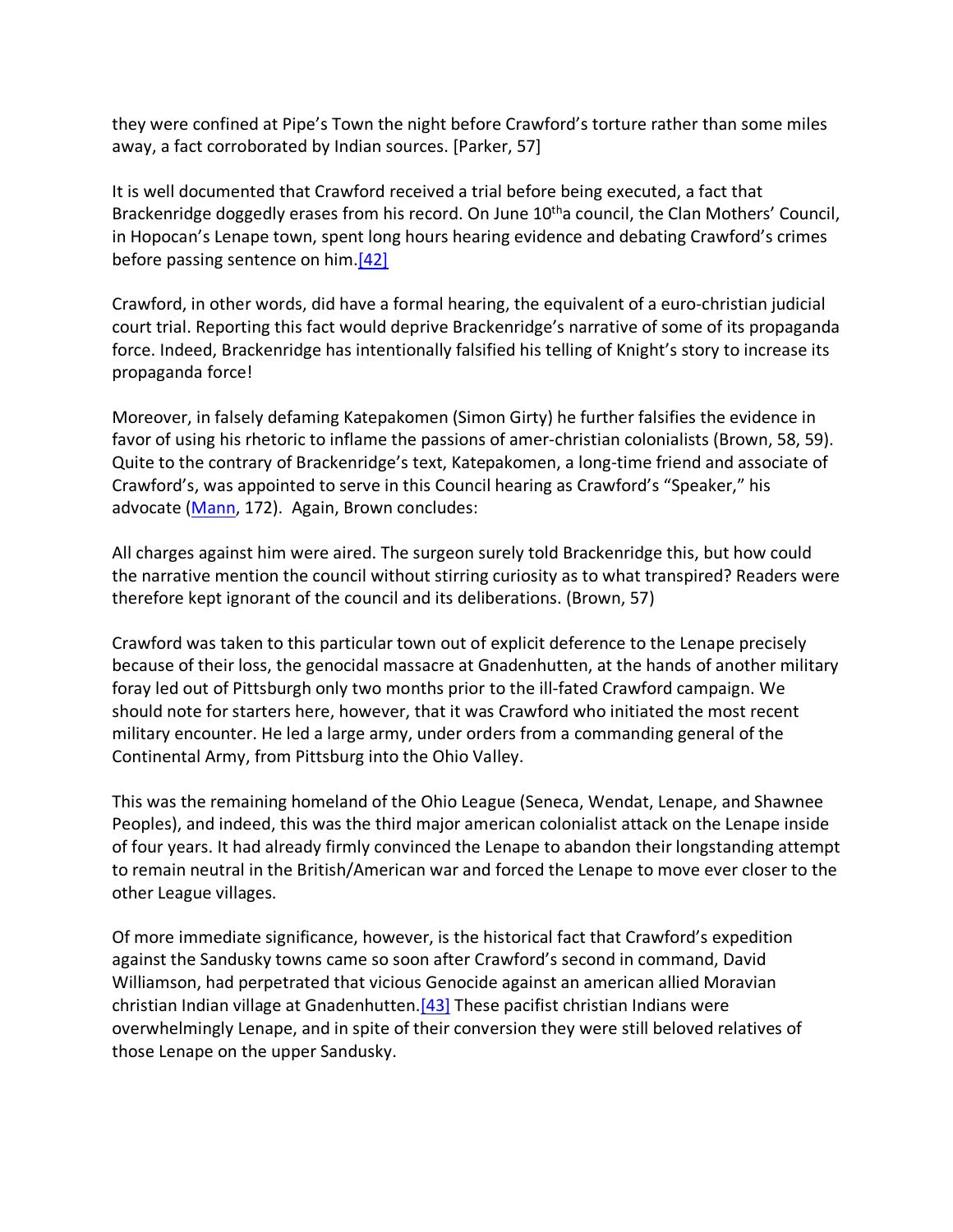This accounts for the principled decision to transfer Crawford to Hopocan's Lenape town for trial and execution. The wounds were still very raw from that euro-christian brutality, from the murder of ninety six of Hopocan's people—some 28 men, 29 women and 39 children were murdered in cold blood, execution style, by Williamson and his men. Three months later Williamson escaped capture. Crawford was not so lucky and paid the price for Williamson's indiscretion. The Lenape explicitly made the connection between the Genocide at Gnadenhutten and their trial and execution of Crawford.

Brackenridge just as intentionally concealed that connection in order both to inflame his public against Indian folk generally and to help salve the euro-christian conscience by erasing that stain of guilt. Parker Brown is absolutely correct in his analysis here. Indeed, Brackenridge seems to see the death of Crawford as an opportunity to move the attention of the amerchristian public beyond any remorse they might feel for the Gnadenhutten Massacre and to redirect attention to his own project, one of identifying Indian peoples with barbarity as blood thirsty savages.

At the same time, it should not pass without notice that this was not Crawford's first outing in military uniform against Native Peoples on their own land. He had fought in the Ohio valley war of the british against the french, the so-called french and Indian war—as a member of the illfated Braddock expedition; fought again in the Pontiac War. He led a virginia regiment early in the revolutionary war, seeing action on that western frontier against Native Peoples. But most memorably for the Native alliance in the Ohio Valley, he had been with Dunmore's expedition at Point Pleasant in 1774 and led the gratuitous attack that destroyed the undefended Salt Lick Town after the decisive military encounters had virtually ended Indian resistance.

This, we will remember, was precisely the territory he and Washington had reconnoitered only a couple of years before as potential investment property. A euro-christian captive of this community, Jonathan Alder, told an account of the attack. Community members remembered and told a terrifying account, of what Andrew Lee Feight insists would be called "a monstrous war crime" today: "…the killing of innocent civilians who ran in panic with their children and grandchildren as the Virginians shot indiscriminately at the villagers."[44] Alder clearly reports that no armed fighting men were present in the village at the time. Needless to say, Indian Peoples in the Ohio Valley neither forgot nor forgave that criminal act on Crawford's part.

Crawford's execution was both dramatic and brutal, involving hours of torture. As he walked around the stake to which he was tied, he was shot 96 times with blank loads of powder, one for each of the innocents killed at Gnadenhutten. Brackenridge's editorial handling of the incident, erasing the Gnadenhutten connection, however, is merely opportune propagandizing, intentionally inciting further terrorist activity on the part of the amer-christian population of western Pennsylvania and of the federal government itself. Because there are other reports that also quote Dr. Knight, we know that Brackenridge persistently falsified Knight's story, his political and propaganda interests superseding any interest in truth-telling.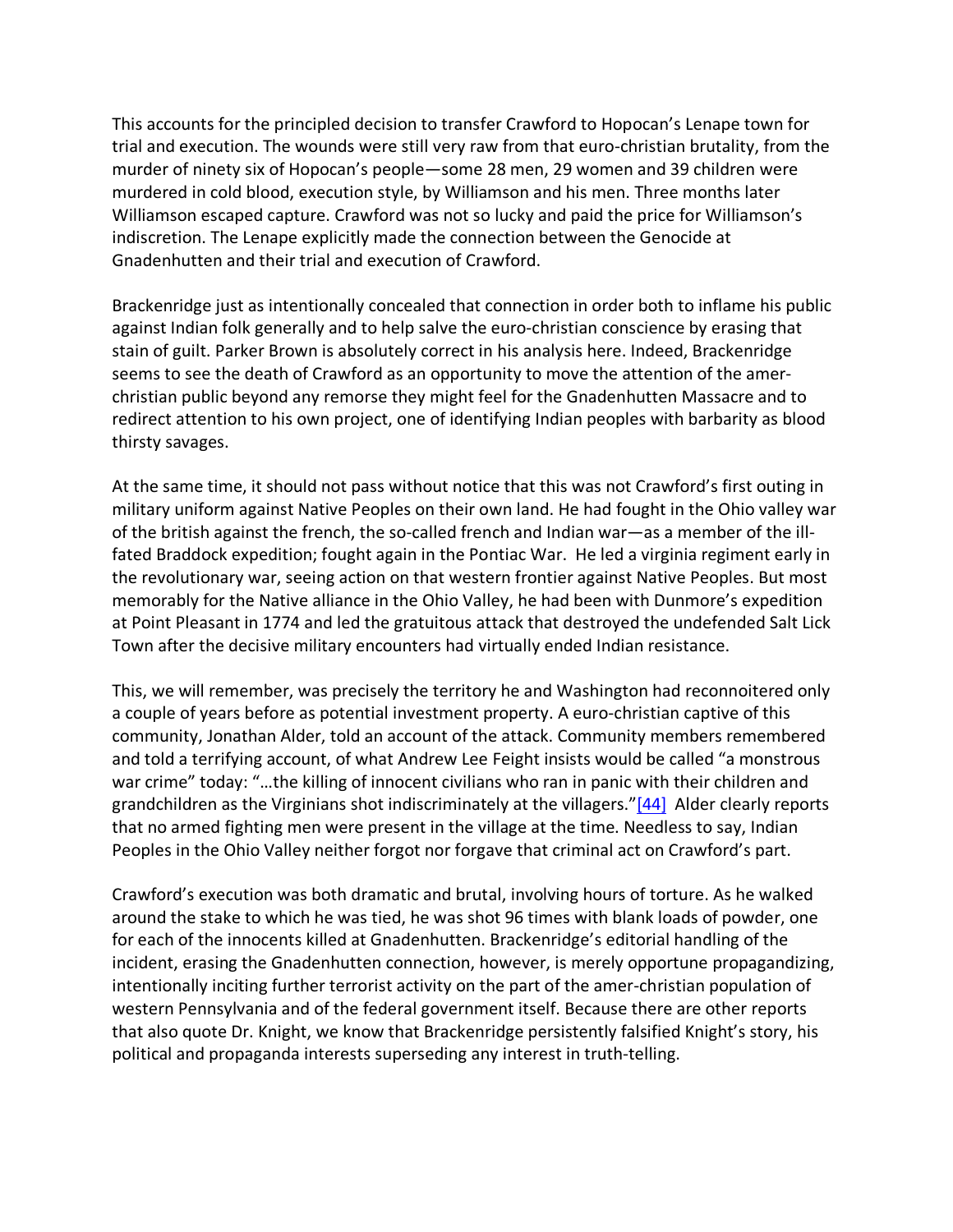This brings us back full circle to Brackenridge's publication of the Westmoreland letter about the David Morgan killings in May 1779, less than a month after the murders had been perpetrated near Rivesville, and raise anew for us the question of the letter's truth value, since we only have Brackenridge's published account of the letter and do not have the autograph copy. How much of that letter is the original letter, and how much is heavy-handed editorial emendation from Brackenridge?

#### **The Letter**

By 1779, Brackenridge was in Philadelphia (and not yet in Pittsburgh) following his literary dream to publish the first american magazine, the *United States Magazine*, as a vehicle to advance his patriotic fervor. It was a joint venture with college classmate and fellow poet Philip Freneau, and it was published by the same Mr. Bailey (aka Francis Bailey) to whom Brackenridge sent the Knight and Slover narrative four years later from Pittsburgh.[45] So here is the narrative culled from that 1779 U*.S. Magazine*, embedded in a letter marked"Westmoreland, Apr. 26, 1779."

#### "Dear Sir,

"I wrote you a note a few days ago, in which I promised the particulars of an affair between a white man of this county, and two Indians (sic): now I mean to relate the whole story, and it is as follows:

"The white man is upwards of sixty years of age, his name is David Morgan, a kinsman to col. Morgan of the rifle battalion. This man had through fear of the Indians, fled to a fort about twenty miles above the province line, and near the east side of the Monongahela river. From thence he sent some of his younger children to his plantation, which was about a mile distant, there to do some business in the field. He afterwards thought fit to follow, and see how they fared. Getting to his field and seating himself upon the fence, within view of his children, where they were at work, he espied two Indians making towards them: on which he called to his children to make their escape, for there were Indians. The Indians immediately bent their course towards him. He made the best haste to escape away, that his age and consequent infirmity would permit: but soon found he would be overtaken, which made him think of defense. Being armed with a good rifle, he faced about and found himself under the necessity of running four or five perches towards the Indians, in order to obtain shelter behind a tree of sufficient size.

"This unexpected manoeuvre obliged the Indians, who were close by, to stop where they had but small timber to shelter behind, which gave mr. Morgan an opportunity of shooting one of them dead upon the spot. The other, taking advantage of Morgan's empty gun, advanced upon him and put him to flight a second time, and being lighter of foot than the old man, soon came up within a few paces when he fired at him, but fortunately missed him. On this mr. Morgan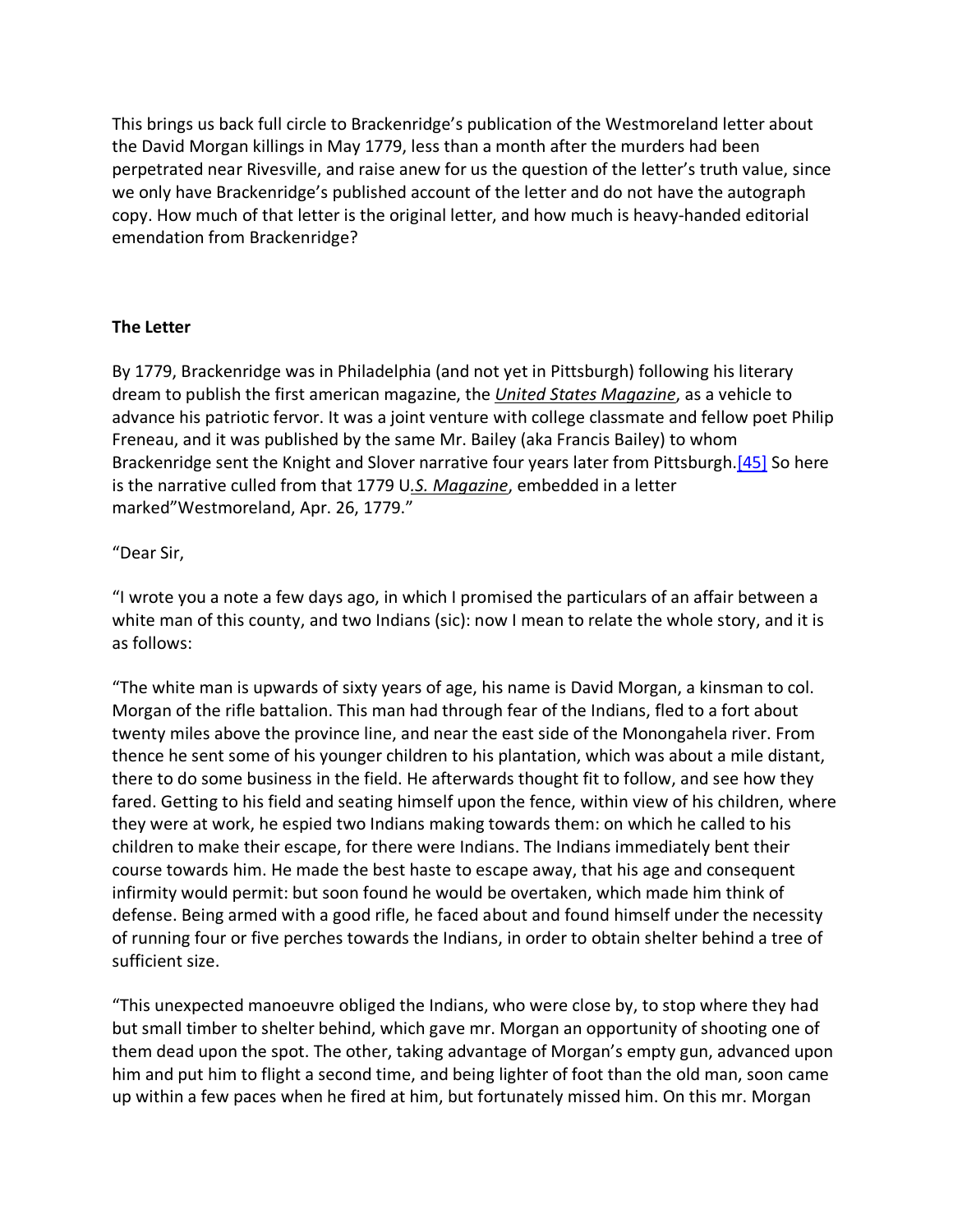faced about again, to try his fortune, and clubbed his firelock. The Indian by this time had got his tomahawk in order for a throw, at which they are very dexterous. Morgan made the blow, and the Indian the throw, almost at the same instant, by which the little finger was cut off Morgan's left hand, and the one next to it almost off, and his gun broke off by the lock. Now they came to close grips. Morgan put the Indian down, but soon found himself overturned, and the Indian upon him, feeling for his knife, and yelling most hideously, as their manner is when they look upon victory to be certain. However, a woman's apron which the Indians had plundered out of a house in the neighborhood, and tied on him, above his knife, was now in his way, and so hindered him getting at it quickly, that Morgan got one of his fingers fast in his mouth and deprived him of the use of that hand, by holding it; and disconcerting him by chewing it; all the while observing how he would come on with his knife. At length the Indian had got hold of his knife but so far towards the blade that Morgan got a small hold of the hinder end; and as the Indian pulled it out of the scabbard, Morgan giving his finger a severe screw with his teeth, twitched it out through his hand, cutting it most grievously. By this time they had both got partly on their feet, and the Indian was endeavouring [sic.] to disengage himself; but Morgan held fast by the finger, and quickly applied the point of the knife to the side of its savage owner; a bone happening in the way, preventing its penetrating any great depth, but a second blow directed more towards the belly, found free passage into his bowels. The old man turned the point upwards, made a large wound, burying the knife therein, and so took his departure instantly to the fort, with news of his adventure.

"On the report of mr. Morgan, a party went out from the fort, and found the first Indian where he fell; the second they found not yet dead, at one hundred yards distance from the scene of action, hid in the top of a fallen tree, where he had picked the knife out of his body, after which had come out parched corn, &c. and had bound up his wound with the apron aforementioned; and on first sight he saluted them with, How do do broder, how do do, broder?but alas! poor savage, their brotherhood to him extended only to tomahawking, scalping, and to gratify some peculiar feelings of their own, skinning them both; and they have their skins now in preparation for drum heads."

There are a number of issues here to which our interpretive analysis must be drawn:

- 1. First of all, we need to note the immense attention to even the smallest details in the letter. The detailed description is inordinate for someone who was not even present at the site of the murders—the writer in Westmoreland. Suspicion should already be heightened that too many details were added in Philadelphia, rather than in Westmoreland or even at an oral traditions stage coming out of Rivesville. This already says something about the mindset of the publisher of the letter and the mindset of his public.
- 2. That there were two Indian men on the scene seems apparent. We have Stephen Morgan's word to that. That much seems unquestionable.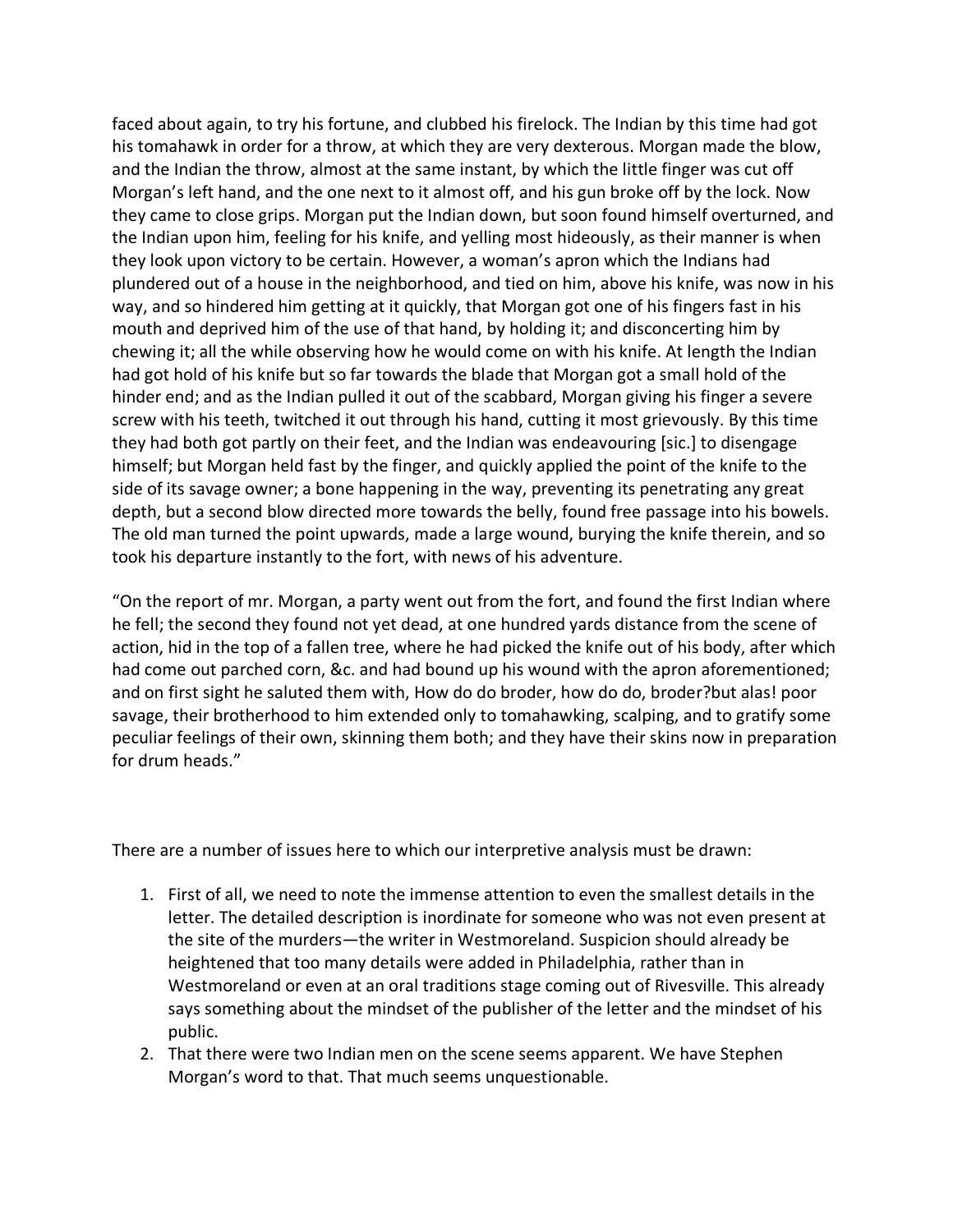- 3. Morgan would have been 57 years old. While that would not have disqualified him from battle or military service, it seems quite old for a single warrior to be choosing to attack an enemy alone in the open field, let alone two of them. That would mean that he chose a fight in which he was outnumbered. It is hard to imagine even euro-christian arrogance resulting in such brazen bravery.
- 4. The identification of David Morgan as a kinsman of quite famous virginian military hero, Daniel Morgan, has been made persistently. It is patently false. To my knowledge this "letter" is the first instance of that claim having been made. This is undoubtedly Brackenridge's editorial work, enhancing the importance of the event and his magazine story. No one close to David Morgan would have made that mistake or had any reason to manufacture the relationship. In later tellings, Daniel becomes the "estranged" younger brother of David. Brackenridge, on the other hand, was deeply involved in that war, having served as chaplain to the Continental Army and having functioned as an incendiary patriotic voice both as chaplain and as writer after that service. His seemingly intentional mistake here, and editorial insertion, would serve to enhance the romance of the narrative of the original letter.
- 5. If there was a general fear of Indian raids that brought the surrounding enclave in to the safety of the fort's confines, why in the world would a "doting father" (Stephen Morgan's description) send his "younger" children out a mile from the fort on farming chores without himself? This simply fails to ring true; it would have been irresponsible parenting, to say the least. Later versions attempt to explain this discrepancy away by insisting that Morgan was ill at the time, but Brackenridge's "letter" fails to indicate anything of this nature. Then we have Stephen Morgan's abbreviated version in which there is no mention of children (namely, himself!) being out at the farm at this dangerous moment and no mention of any illness on David's part. The two children most often mentioned as having been sent to the farm are Stephen and Sarah. Stephen would have been not yet eighteen; Sarah thirteen or fourteen. Now these teenagers are certainly not 21<sup>st</sup>century teenagers. We know that Lewis Wetzel was eighteen when he publicly killed a Lenape man who was trying to negotiate peace with his commanding officer, Col. Brodhead. Wetzel, still young, was an accomplished frontiersman and professed Indian killer, as was Jesse Hughes and Stephen's cousin Levi Morgan. Wetzel, Hughes, and Levi Morgan would have been roughly the same age group as Stephen. Surely Stephen would have been armed; perhaps even Sarah. After all, these eurochristian invaders certainly felt the need for constructing forts like Pricketts. Why would an older man decide to square off with two much younger and stronger adversaries while he instructs his perfectly capable son to run? Why wouldn't they have fought side by side—as so many other stories depict father and son in battle during this time? And this is especially significant given that the old man was outnumbered by two armed young Indian men. It seems apparent to this reader that Brackenridge must have invented the children-present part of the narrative. Again this would have functioned to enhance David Morgan's heroism, to heighten the sense of heroism of the amerchristian over against the hated enemy. Stephen omitting any mention of his or his sister's presence is critical here. He surely would not have omitted that fact if it were indeed the case. Stephen was strong enough to farm; surely he was trained in military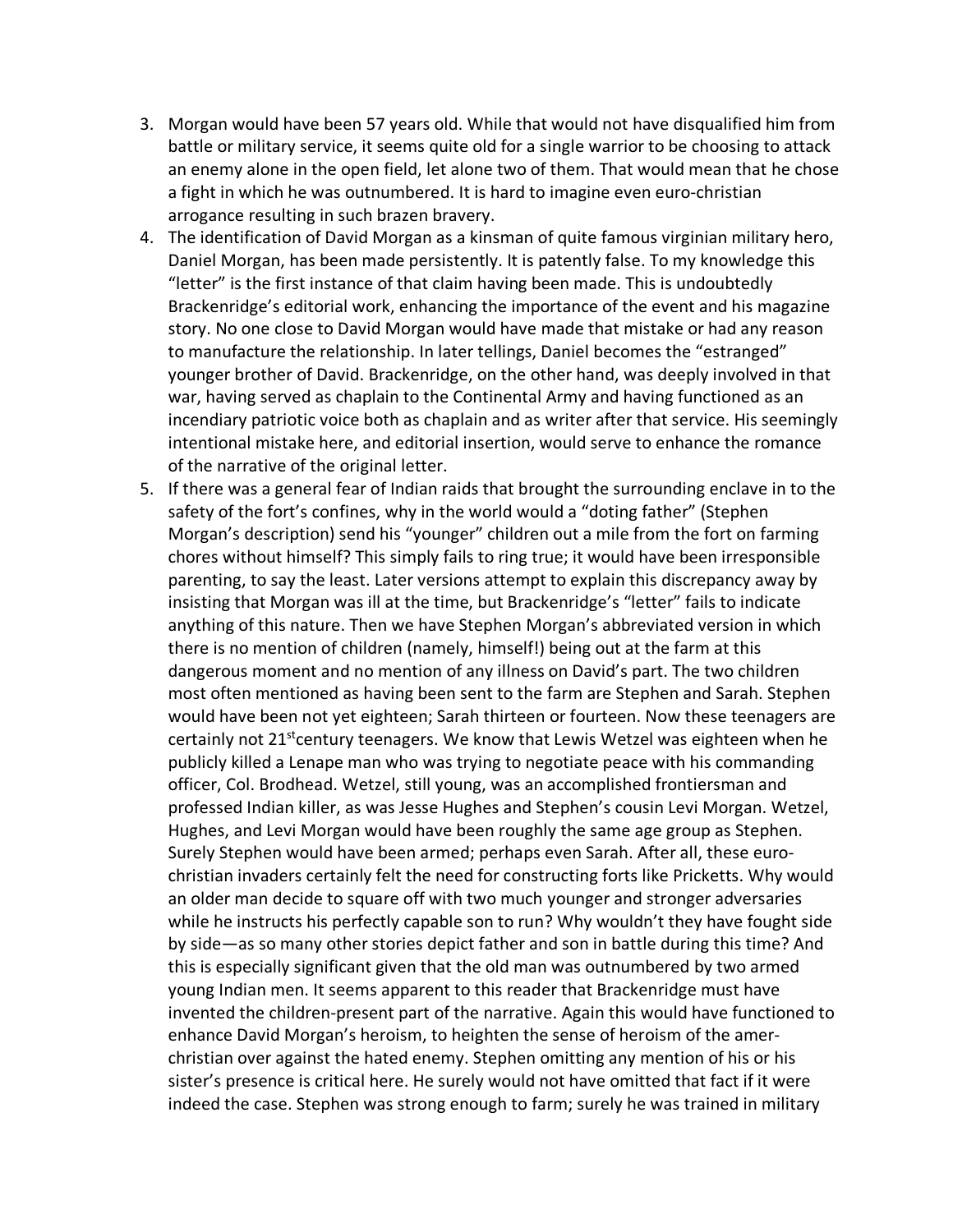arts living that deep in frontier territory. Lewis Wetzel, we know, was carrying a rifle by age thirteen. Surely, Stephen would have been armed that day. And certainly he took on military responsibilities as sheriff of Monongalia County early in the next century. Could this have been an invention that crept into the oral tradition before it got to Brackenridge—to explain away David's rashness in taking on two Indian adversaries? I suppose that is possible, but it seems to me improbable that early in the oral tradition process. More likely, in my opinion, the urbanite Brackenridge was the inventor of this detail. Having lived his life much further east, he would not have the intimate knowledge of the technical difficulties of frontier living in squatter enclaves—at least not at this stage of his life. The incongruity would have been far less noticeable to him.

- 6. Then we must deal with the fact already alluded to that there was only a single surviving eyewitness to the events that unfolded—either sans children or after they run for the fort. But remember, Stephen does not place himself on the scene at all. It certainly would have helped his description if he could have provided eyewitness testimony at least to the presence of two Indian men. So ultimately, we—meaning we modern readers, and those who were secondarily at the scene after Morgan's action in the field, and even Brackenridge—have only David Morgan's word for what happened that day! And in reality we do not even have Morgan's word, since he did not write about the incident, nor is he recorded as speaking about it directly. As the first written account, Brackenridge's "letter" would then have become a principle source for a still congealing oral tradition.
- 7. There are at least two instances in the letter that show editorial enhancement for the sake of making the narrative more pointed in its anti-Indian-ness: "The Indian by this time had got his tomahawk in order for a throw, at which they are very dexterous." The appearance of a tomahawk reads naturally as part of a report. The addition of the racial stinger at the end of the sentence, however, is undoubtedly an addition: "…at which they are very dexterous." Not yet living on the frontier, Brackenridge simply does not know that Lew Wetzel is just as dexterous, for instance, but to this day the symbol of a tomahawk is used as a racially identifying device. [46] The addition is intended to heighten the racialization of the enemy in the minds of his Philadelphia authence. The same seems the case for the following sentence which includes this addition: "yelling most hideously, as their manner is when they look upon victory to be certain." It certainly seems unlikely that Morgan, recovering from relatively serious injury and loss of blood, would be interested in this detail as it is written. Morgan may have remembered a yell. The Westmoreland traditior might have included a yell. But here again, the narrative is significantly enhanced to widen further the gap between christian (clarified explicitly as White) and a savage Native. A further emendation seems to accompany the letter's report of the skinning of both victims. That they were disfigured this way is not the question. That much is undoubtedly the case. But the act of skinning seems to have shocked even this diehard Indian hater: "…to gratify some peculiar feelings of their own, skinning them both…." After all, Brackenridge is a city boy, a college graduate, a minister, etc. Skinning a victim would not be a usual mode of thinking in his urbane world, in spite of his need to deprecate Indian enemies.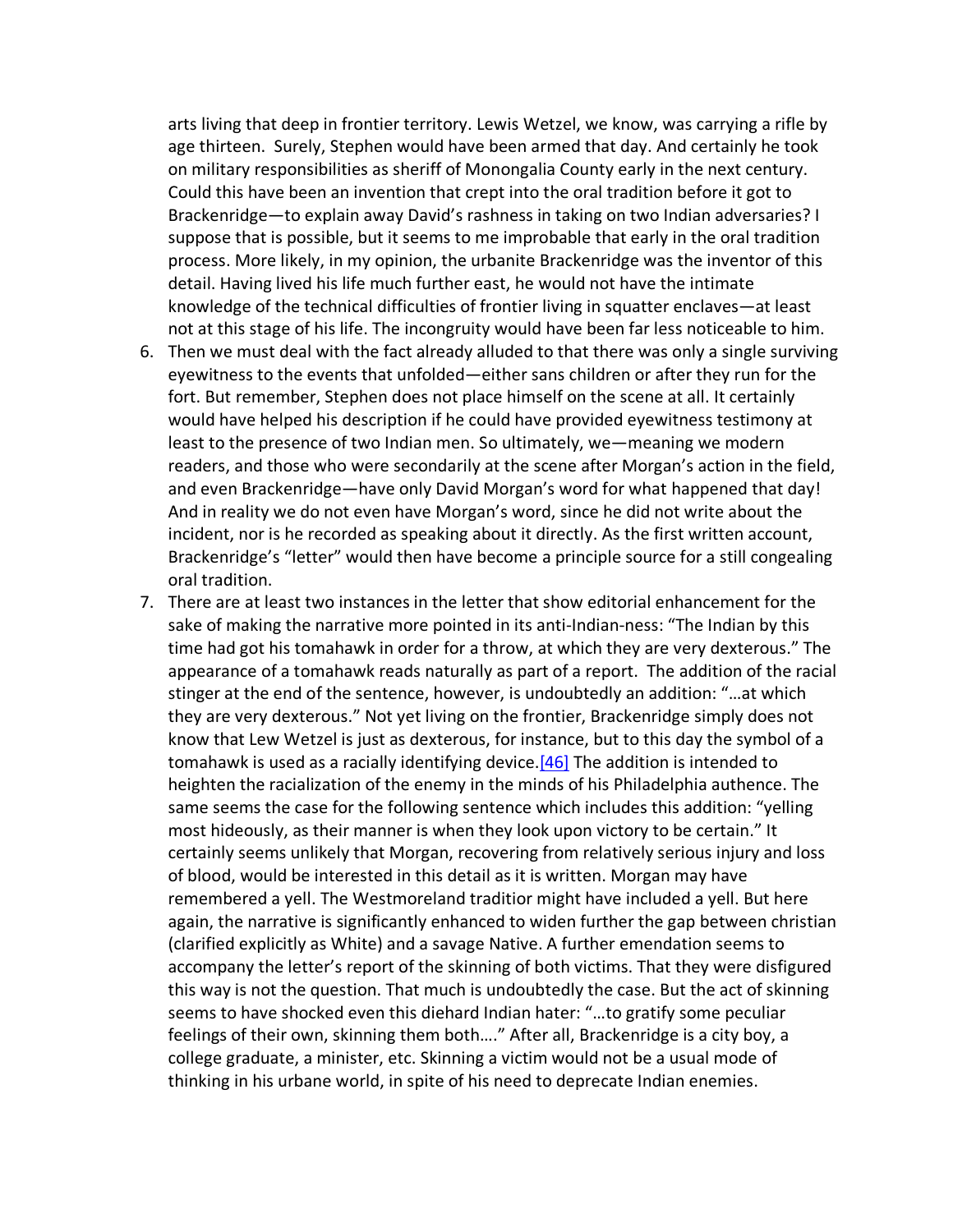- 8. It seems clear that Brackenridge edited this letter with a similar heavy hand, as he did demonstrably with the Knight report.
- 9. So what actually happened? Here we can only suggest possibilities based on what we do know about the historical context. I am offering my reading of the incident, trimmed of all the ornamentation that has attached itself.
	- 1. Two Lenape men were out one day wandering through their land, through their former home perhaps, or maybe they were neighbors. Maybe they were hunting. We don't know. But David Morgan sees them. Or more likely, he sees one man not realizing there are two of them.
	- 2. Maybe these men live in an Indian community nearby. Friendly Indians. Like the Conestoga Indians who continued to live peacefully with their new neighbors in Pennsylvania and whom the presbyterian Paxton Boys dispatched in their rage at all Indians two decades before. The widely reported speech of the mortally wounded man ("How do do broder, how do do, broder?") might be an indication that we are indeed dealing with a christian convert. That a Lenape might know some english language is not surprising, but the use of the english word "brother" as an address is. While the usage is more common street language today (Howdy, Bro! or He's my bro.), in 1779 it would still have been a more religious usage. The "how do" part of the questions sounds odd in today's english usage, but it accords with usage of the time, dating to 1680, particularly in scottish usage.
	- 3. If these two men were actually out to engage in active Indian resistance, surely they would have been much more attentive and careful. The euro-christian romance, however, makes every effort to cast Indian peoples as inept, lacking in proficiency. For better or worse, we can only guess at the intentions of these two men; likewise we can only guess at what might have gone through Morgan's mind as he saw the first of the two men.
	- 4. My own guess is that Morgan, seeing only one man at first, simply decided that this was an easy kill, another note in his bible. Having a reputation as skillful with a rifle, he drew a bead and shot the man forthwith. Indeed, this would have been a pro forma action in Morgan's frontier world of euro-christian domination. He certainly knew the young Jesse Hughes, his own nephew's serial murder of Indians was already a legend in that part of the country. But to Morgan's surprise there were two men in the field, not just one. Having fired his (single-shot, muzzle-loading) rifle, he was suddenly in big trouble. Lew Wetzel was famous for being able to reload while at a full run, but that was a scarce talent. Morgan was 57 and less physically inclined than young Wetzel. Now it became hand to hand combat. That Morgan won that struggle is as much luck as anything. How much of the story to believe is difficult to ascertain, of course, but there does seem a weight of evidence that there were two men killed that day. My argument, however, is that Morgan did not expect to have to deal with a second person after killing the first. The first killing was cold blood. The second has some element of self-defense, but I would argue that it was murder all the same. Both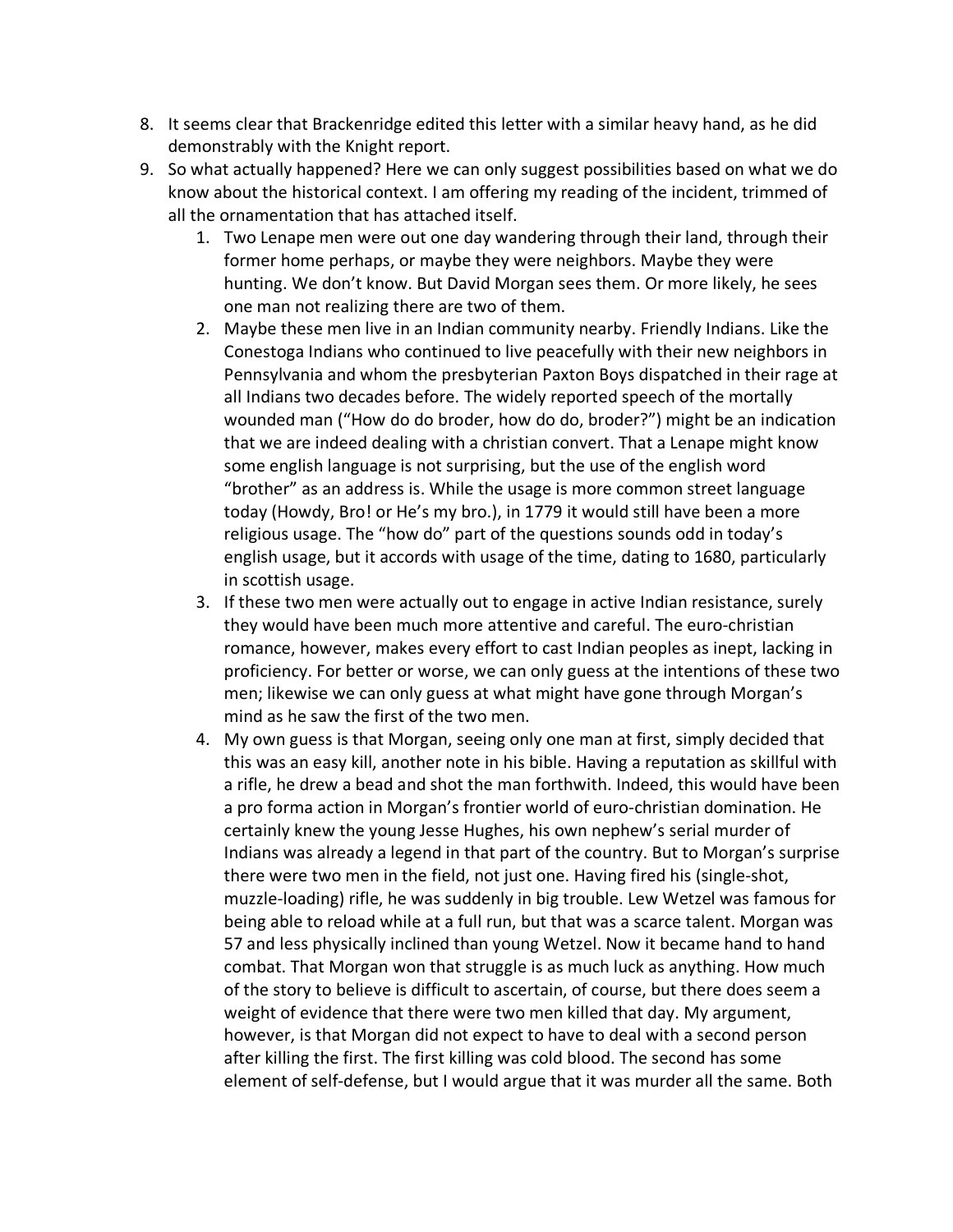men should have survived to be with their own children that night or soon thereafter.

### *The essential American soul is hard, isolate, stoic, and a killer.*

#### —D.H. Lawrence

In David Morgan we do not quite see the dedicated, single-minded Indian-killer that we see in his upstream colleague Jesse Hughes or in his nephew Levi Morgan (Zackquill's son). Nonetheless, David brags in his family bible that was able to kill seven Indians in his lifetime. His son Stephen assures us that this was before the two he killed on that infamous day that insured David's frontier hero status. Levi Morgan's killings are numbered, we are told, in the hundreds, and like Hughes or Lewis Wetzel further north near Pittsburgh, Levi's killings mostly happened outside of the context of military battles. These men were dedicated serial murderers, to use Barbara Mann's designation.

David Morgan does reflect the general attitude of the invaders towards the aboriginal Natives whom they were displacing. Hughes, Wetzel, and Levi Morgan were held in the highest regard for their records of slaughter; they were already romanticized in their own day by their frontier neighbors. When Col. Daniel Broadhead, leading an army of half Continental regulars and half locally recruited militia volunteers, promised safety to a Lenape delegation to cross the river and negotiate peace with the americans, Wetzel interrupted the peace process singlehandedly. As the two Lenape disembarked from their canoe, "Lew Wetzel… walked up behind one of them and sank a tomahawk into his skull."[47]

While Wetzel's killing ensured the continuation of warfare between the two sides, an enraged Broadhead was powerless to discipline Wetzel because of the high regard the volunteers had for the man. Broadhead would have lost half of his army forthwith. Wetzel, like Jesse Hughes, killed Indians out of pure hatred but also simply as sport. [48]

Describing a later incident in Wetzel's life, George Carroll avers, "No action could illustrate any better what a skillful and remorseless terrorist Lewis Wetzel had become by his mid-twenties." Carroll goes on to argue, "The task of an adequate scale of judgment for assessing the homicidal actions of Lewis Wetzel is difficult to establish apart from the frontier society he inhabited." Indeed, the enclaves of christian settler-invaders may not have widely emulated these killers, but they depended on them to help build their own security living on stolen land. Thus, they were widely admired and glorified in the euro-christian frontier romance narrative.

Likewise, after the Rivesville killings David Morgan's fame was ensured. What actually happened that day on the farm we will never really know for sure, but it looks like a simple case of murder times two. He could aim his rifle at what he thought was a lone Indian roaming his farm and kill him in cold blood simply because, as son Stephen reports, that is what euro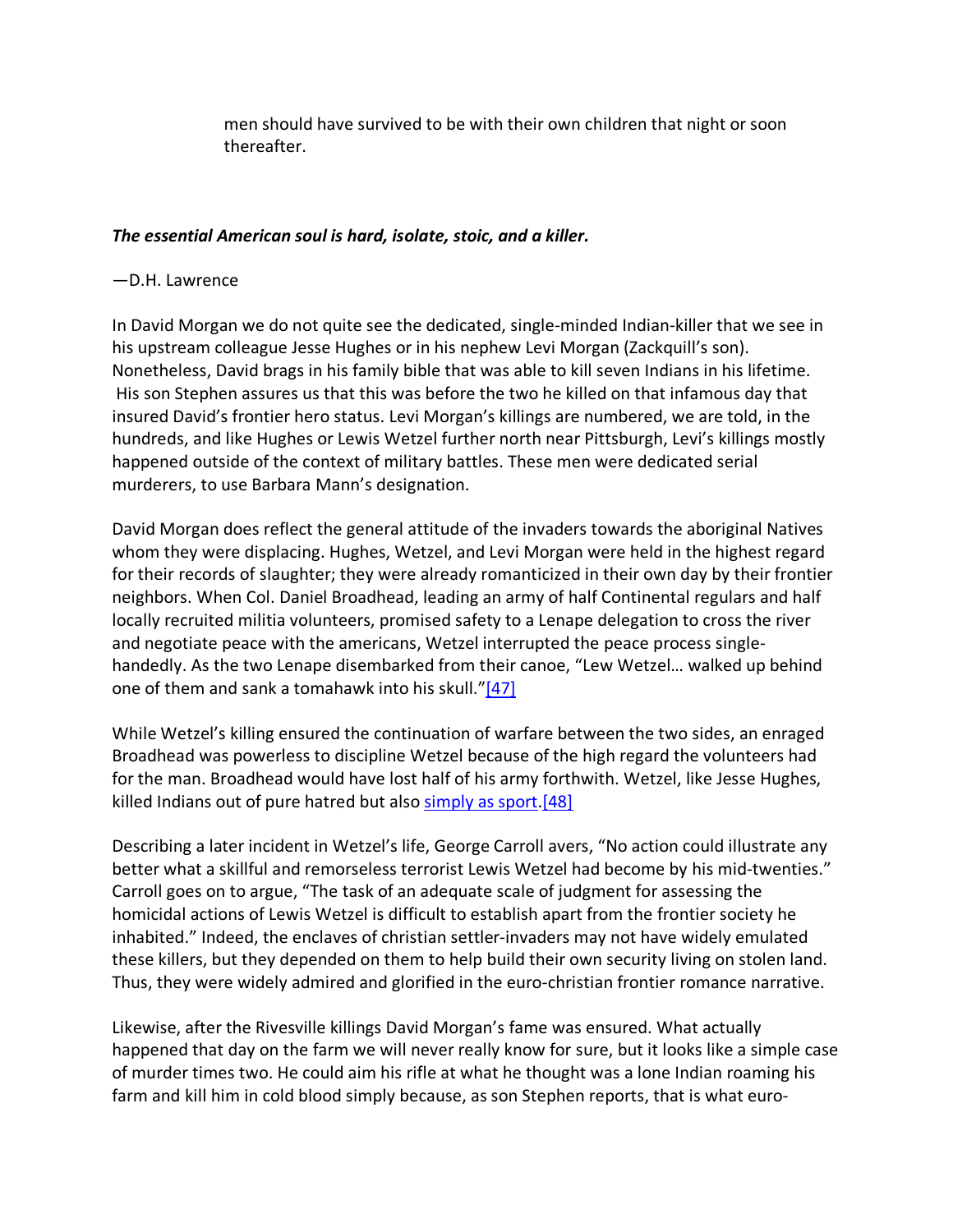christian squatters on the frontier did: "I certainly would not class him an Indian-fighter, no more than I would class Jacob Prickett, Frederick Ice, or Nathaniel Cochran as such. He was a Christian…."

So killing the first of these men was merely a habitual response, and alone it probably would not have earned him the fame that resulted in his hand to hand fight with the second man.

While Slotkin calls these frontier narratives "a lethal national mythology,"[49] West Virginia historian George Carroll, among others, has a very different take:

The plea of humanity notwithstanding, Crevecoeur's testimony is clearly suggestive of how effectively unnerved much of the American rural population was, and how much food producing western territory was depopulated by guerrilla warfare which in reality employed few armed forces. Would that the large armies of the Revolution had been as effective.[50]

He goes on to warmly cite novelist Zane Grey, who used the Wetzel personage to create several novels: "The border needed Wetzel. The settlers would have needed many more years in which to make permanent homes had it not been for him. He was never a pioneer; but always a hunter of Indians."[51]

That, too, was Morgan's nephew Levi and Jesse Hughes, but David Morgan was a farmer: "…the profession of which he is most proud," reported Stephen. Yet the Indian-killing romance around Wetzel, Hughes, Levi Morgan and others developed precisely among these farmers and their families. Their occupation of Native lands depended on the terrorism and easy serial murder of Indian people perpetrated by these Indian killers.

Meanwhile, journalist/politicians like Hugh Henry Brackenridge advanced the narrative all the more widely though their publications—insuring that future euro-christian writers like Zane Grey would perpetuate a variety of variant narrative romances of conquest well into the 21<sup>st</sup>century. It is clear from Brackenridge's later publications that his virulent anti-Indian sentiment and rhetoric continued until late in his life.

By 1792 he published a front page article in the *National Gazette* pressing the government of the new republic to continue its military attacks on Native Peoples in the Ohio Valley.[52] That article argued the national government had an obligation to defend its frontier citizens as they penetrated ever deeper into Native territories. "The government," Brackenridge argues is "bound to give peaceable possession of the soil," that is, Indian soil, to its citizens.

As Patrick Spero argues, Brackenridge held an attitude towards Native Peoples that was shared across the frontier—but one he in no small way helped to entrench through his writing. He found Indian Peoples to be inherent and perpetual enemies who are a constant threat to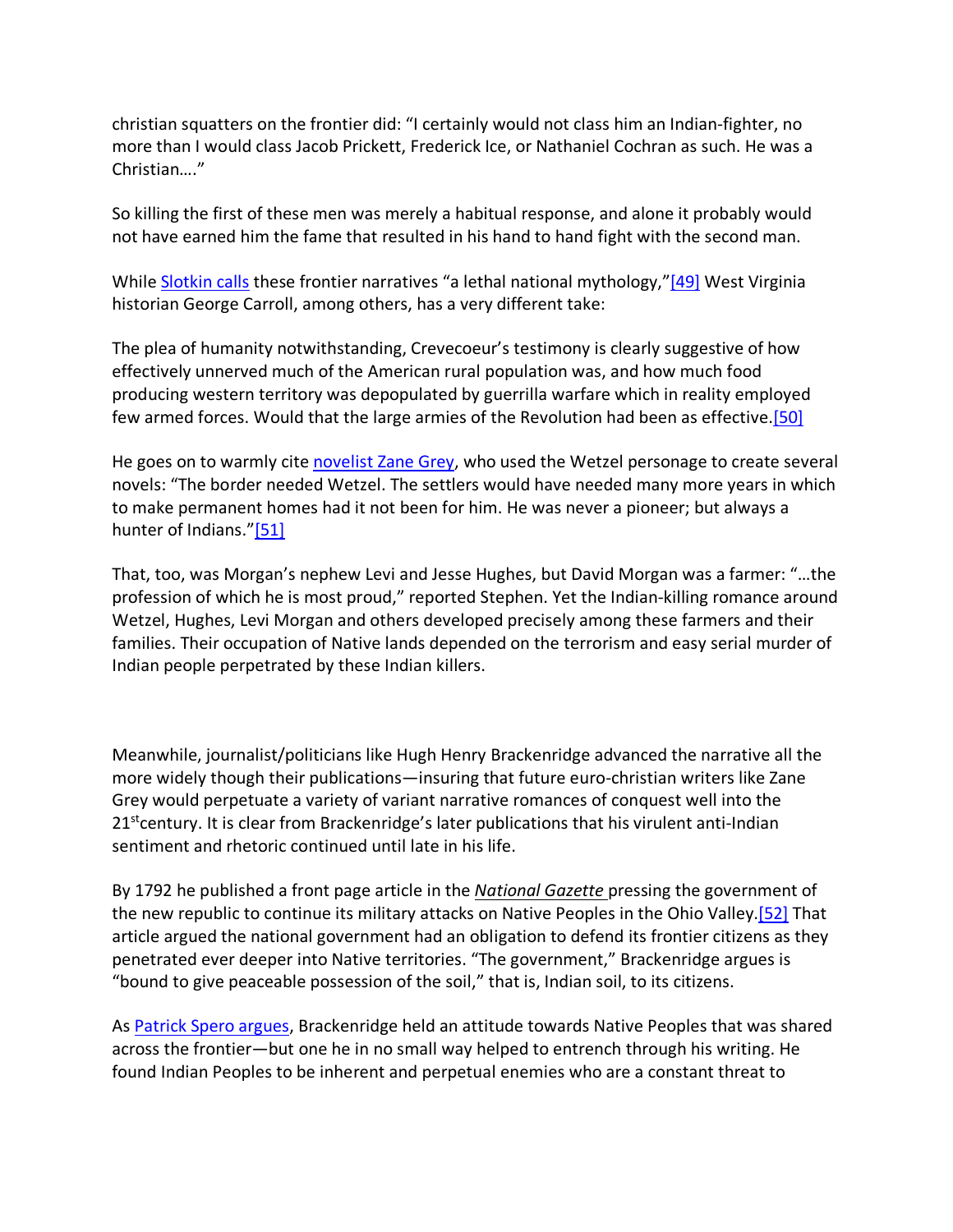invade—a curious reversal of actualities, a kind of psychological projection that Freud would have found interesting.<sup>[53]</sup>

The best defense, Brackenridge finally concludes, would be a military offensive, "penetrating the forests, where they haunt, and **extirpating the race**."[54] Spero concludes, "Such an offensive posture, framed by the idea of a permanent Indian enemy constantly threatening invasion, meant that the frontier was to be an expanding and active zone of military operation."[55] David Morgan, and his history of murdering Indians, is deeply embedded in this frontier christian narrative.

American history is overflowing with fictional, historical, legal and religious narratives invented by the euro-christian colonialists, invariably casting Native Peoples in a negative light and functioning to justify euro-christian conquest and occupation. Moreover, the colonialist academic histories that ensue from these narratives are inherently steeped in the romance of this history even as academics make their usual claim to objectivity.[56] It is the ground level stuff of contemporary american exceptionalism.

So jamaican scholar David Scott should not surprise us when he argues that the vast majority of academic histories (and he would include all european histories in his critique) produced during the era of modernity are written in what he identifies as the romance genre.<sup>[57]</sup> Indeed, much of christian colonialist history, past and present, paints an idyllic Bierstadt portrait of a bucolic fantasy community bathed in a warm sepia light—until the Indians appear.

This means that we must regularly invoke a hermeneutic of suspicion whenever we engage historical interpretation of any narrative rooted in this colonial past. As the saying goes, history is written by the victors, and in this case the victors are the christian colonialists who continue to steep their histories in the veil of romanticism.

Scott's corrective is to insist that histories should be written as tragedies. An english interpreter does some of this work for modern american folk. *D.H. Lawrence, writing in Taos New Mexico in 1923, put it this way: "*But you have there the myth of the essential white America. All the other stuff, the love, the democracy, the floundering into lust, is a sort of by-play. The essential American soul is hard, isolate, stoic, and a killer. It has never yet melted."[58]

As we watch an America today wrestle with the continuing specter of confederate civil war statues and persistent calls for their removal and some memorializing of that hurtful past, we cannot help but ask about amer-christian people's history of violence with regard to American Indians. *How can we memorialize that past in all of its quagmire depths and complexities without recourse to the genre of tragedy?*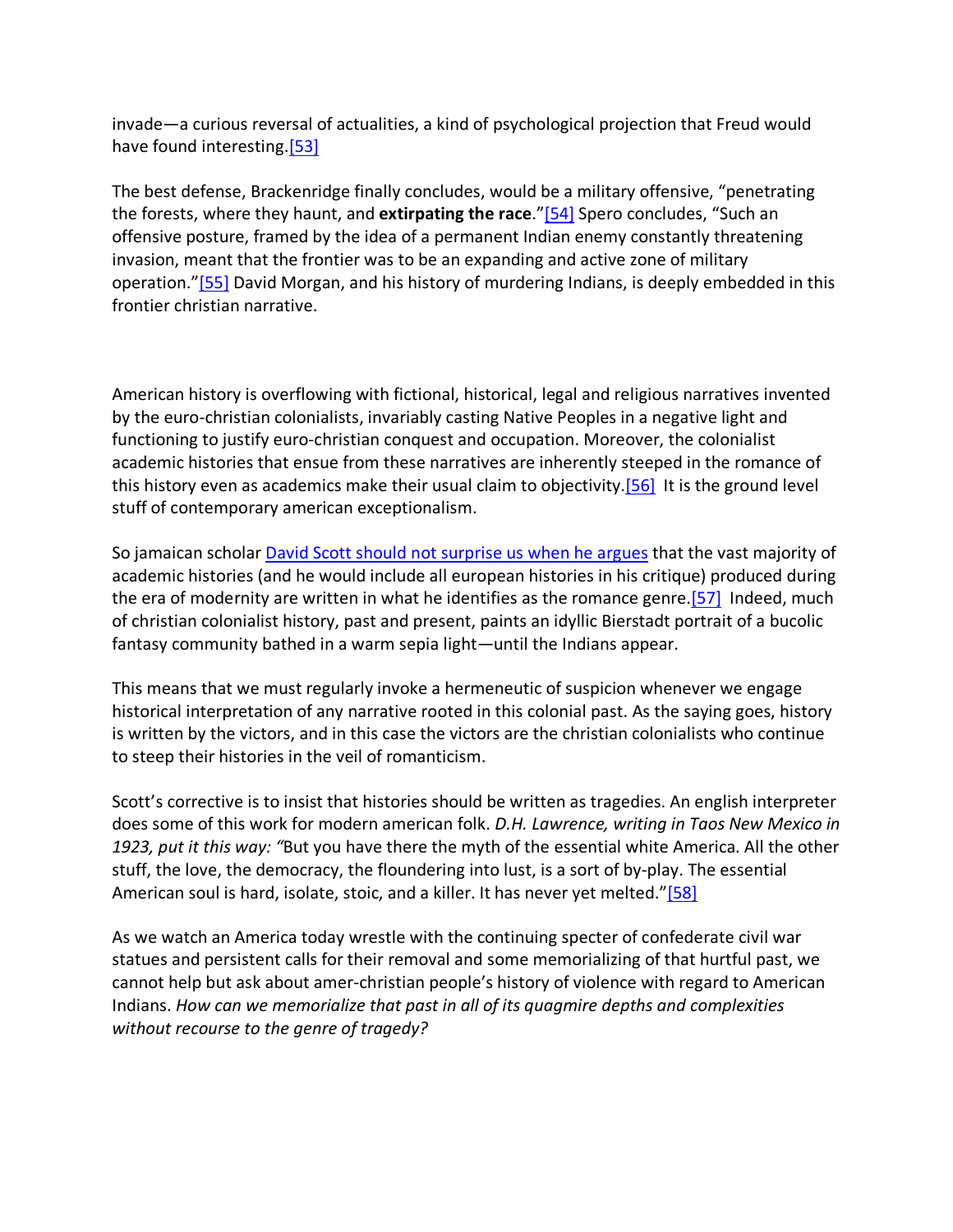I began this research project with a book of christian history that was bound in leather tanned from the flayed hide of a murdered Indian man (i.e., a Lenape man), a book that was held as a treasure and displayed with honor for 80 years in the library of a methodist school of theology as a special trophy in their rare book collection. Iliff school of Theology did the right thing in 1974 when they separated the cover from the book and surrendered it to the Colorado American Indian Movement for burial—even if they did so by invoking secrecy, intentionally swearing Colorado AIM to secrecy as part of the deal, in order not to offend their funding base.

One of the unanswered questions had to do with how the book ended up in a methodist institution. The book had been a gift from a local methodist minister with connections to west Virginia. But how did a methodist minister come to possess the book? Part of the answer lies in the unfolding history of quaker born David Morgan, reputed to have helped build the first episcopal church in Fairmont.

By 1786, however, Morgan had become a methodist—along with several neighbors and family members.[59] In this, he is much like quaker born John Evans, the Colorado territorial governor associated with the Massacre of Cheyenne and Arapaho people at Sand Creek in 1862. So we come full circle from methodist to methodist. But lest we be too hard on methodists, we remember that quaker born Daniel Boone became baptist by the end of his life.

Brackenridge and then Andrew Jackson were presbyterian; other prominent anglo-christian conquistadores were puritan or episcopalian. The tragedy here is that religious affiliation (i.e., christian affiliation), even with pacifist leanings, could not protect the original peoples of the land from displacement, land theft, murder, terrorism and genocide.[60]

It was just too deeply ingrained in the behavioral habits and conceptual imaginary of the christian invaders. The next step, initiated from the beginning, as it were, was to ingrain these behavioral habits in legal codices and in intellectual discourses that provided some clear excuse for christian behavior. That would lead us logically into a critique of (episcopalian) John Marshall's unanimous decision in the Johnson v. M'Intosh case on the Doctrine of (christian) Discovery in 1823, 44 years after the Morgan killings.<sup>[61]</sup>

#### **Conclusion**

What actually happened has no real currency at all. It is a matter of how one tells the story that counts. Descendent Raymond Morgan, president of the 2007 Morgan family reunion event, boiled the Morgan story down to these fantasized and romanticized basics in a newspaper interview that June:

Some books say it was **two Indians** and some say three, but more say two than three. The story is that he **woke up dreaming** that **the Indians** were sneaking up on his family to kill them. He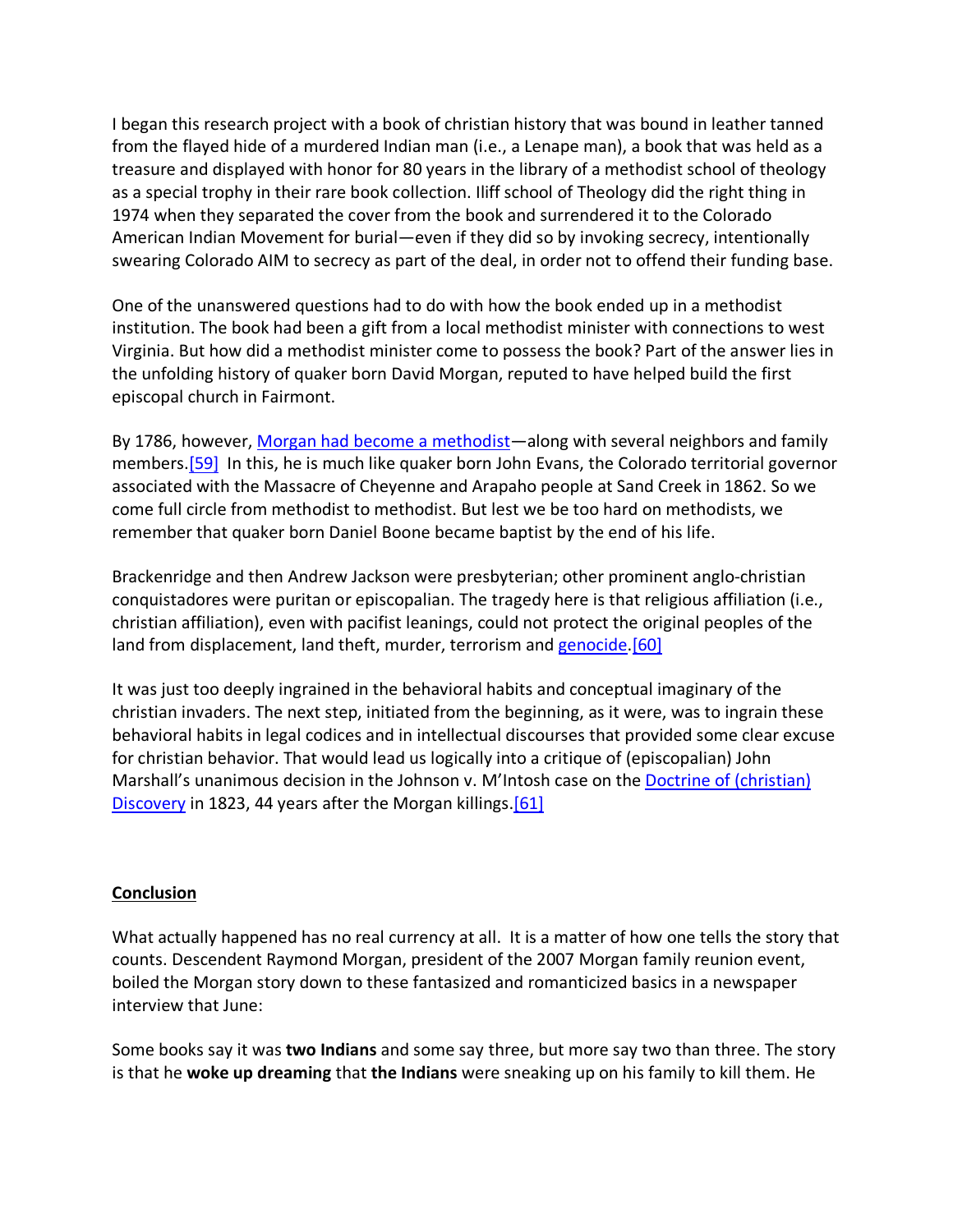went back to bed and had the same dream again. So, he went up the hill and **there were the Indians** in **between him and his kids**. [62]

To begin with, Raymond has not read the report of his ancestor Stephen Morgan, who clearly insisted that it was only two men that his father David killed and not three, but he gets this part of the story right. This is the only point he makes in his short narrative, however, that is unassailably "correct" — the rest is mere romantic historical fantasy: "He woke up dreaming…." Here, Raymond Morgan adopts what is clearly is part of the late addition to the heroic narrative.

The earliest tellings of the story do not have Morgan in bed, let alone feeling ill or having the flu. These are all late additions to the legend, functioning as enhancements. In the "earliest printed version" of the narrative, Morgan has no dream, but merely goes out to check on the children, but, then, there is the matter of having children present in the narrative at all. I have already discredited that "earliest printed version" of the narrative where David Morgan "sent some of his younger children to his plantation, which was about a mile distant, there to do some business in the field."

The narrative continues immediately, without any notation that Morgan was either ill or in bed taking a nap, as might befit an elderly man of 57: "He afterwards thought fit to follow, and see how they fared."

Indeed! Remember there are "Indians" afoot (as in "there was mischief afoot"). Yes, these are dangerous times, and dangerous times make for great romance, great heroic narrative.

But wait, we should take a minute to unpack the parenting issues involved here. What in the world was this parent thinking, sending children off into the frontier of a war zone "to do some business in the field" at a moment of such impending danger?

Remember that in 1809 his son Stephen called David "a loving, and most times, a too indulgent parent." Again, this rescuing the children motif must be an addition to the narrative to enhance its romantic heroic value as anti-Indian war propaganda—with no attention to the incongruities. I have already made that point, but it bears reiteration with further argumentation.

By the time the narrative takes shape, already in Brackenridge's contemporaneous "letter," David Morgan is no longer a real person but has become a romantic symbol of the righteousness of christian conquest and domination on the continent. And that important point perdures right into the present. In order to ensure that we all understand the genre, Raymond Morgan, clarifies in 2007 that the threat to christian occupation and David's immediate enemy was "the Indians." Not men, not even Indian men, let alone Lenape or Lenape men, but "the Indians:" "the Indians" who were "sneaking up on his family," or standing "between him and his kids."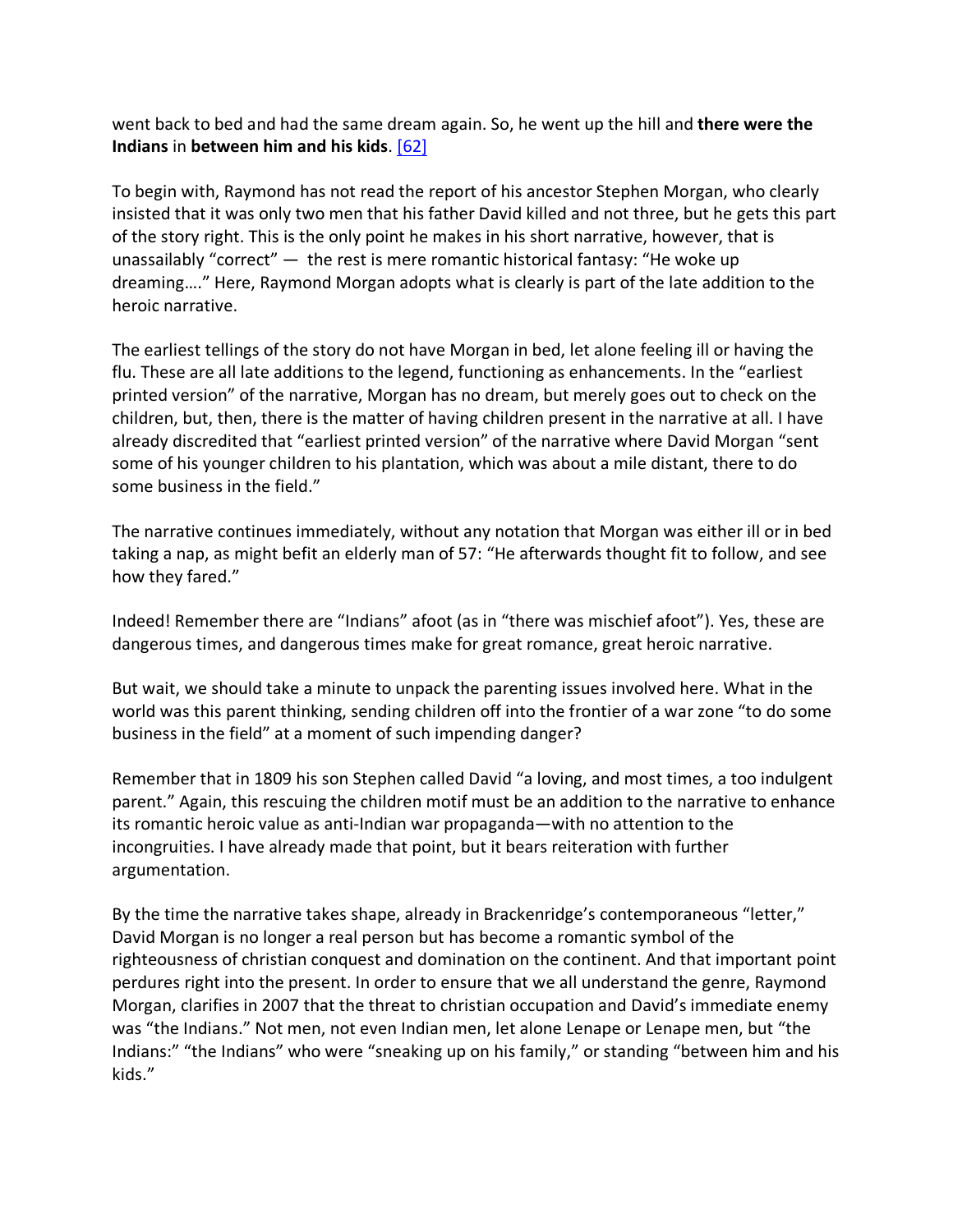Yet he does clarify who these "the Indians" are. We know immediately who they because they are "sneaking." That simple word immediately identifies Indian Peoples as the wrongdoers of christian colonialist history. It speaks volumes in terms of how these peace-loving christian farmers, who only came to eke out a living of the land (someone else's land, albeit; Native land!) were constantly being threatened by "the Indians" sneaking about their "property" property having become a whole new cognitional category that only begins to emerge with euro-christian modernity.

The literature is filled with code words, like naming Indians as sneaking or marauding, that seem invariably to require no argumentation or proof. They are presumed as axiomatic. It is easy enough to point to the propagandistic narrative of a Brackenridge, for whom Indians are the permanent enemy. But the coded use of language continues even in more contemporary scholarship.

West Virginia historian Jack Moore was writing about Morgan in 1962 when he described "the dramatic and heroic nature of Morgan's struggle alone against two *marauding savages*." Of course, Indians are marauding, and savages to boot. Indians are always marauding; and always savage. Otherwise it would be more difficult for christian folk to rationalize killing them and stealing their land. So marauding savages are code words accepted at face value by almost all euro-christian readers into the present, persistently repeated in what pass for scholarly discourses in critical and analytical histories [63] — and of course, in children's literature.

And eventually the signifiers are accepted even by the victims of genocidal abuse as appropriate designations of themselves, or at least of their ancestors. After all, they have become christian nowadays, so they are no longer savage, and they are no longer marauders because they live in (substandard) HUD housing developments. Yet even today according to the Center for Disease Control, young Indian men (age 20-44) are more likely to be killed by police than are young African American men.[64]

In a second 2007 local newspaper interview, in August, Raymond reports a very different scenario than he had reported less than two months earlier in the June interview. Now, all of a sudden, ancestor David did not kill anyone. Rather his is distinctly identified as an "Indian Negotiator" rather than an Indian killer. In this interview Mary Burnside reports a whole new, radically different, version of the David Morgan story, with details not readily available from other sources.

**David**, who settled in Rivesville, was known as an **Indian negotiator** after rescuing his two children from members of the Delaware tribe. David also was friends with Daniel Boone, whose mother was a Morgan, said Raymond Morgan of Fairmont, president of the reunion committee: "He's gone down in history with the false idea that he was an Indian fighter, but he was a negotiator," said Raymond Morgan: "He was a peaceful man, but one you wouldn't want to cross." That's because, in order to negotiate with Indians in the wake of the kidnapping of white settlers, Raymond Morgan said, David actually then would take some Indian braves and use them as bargaining chips.[65]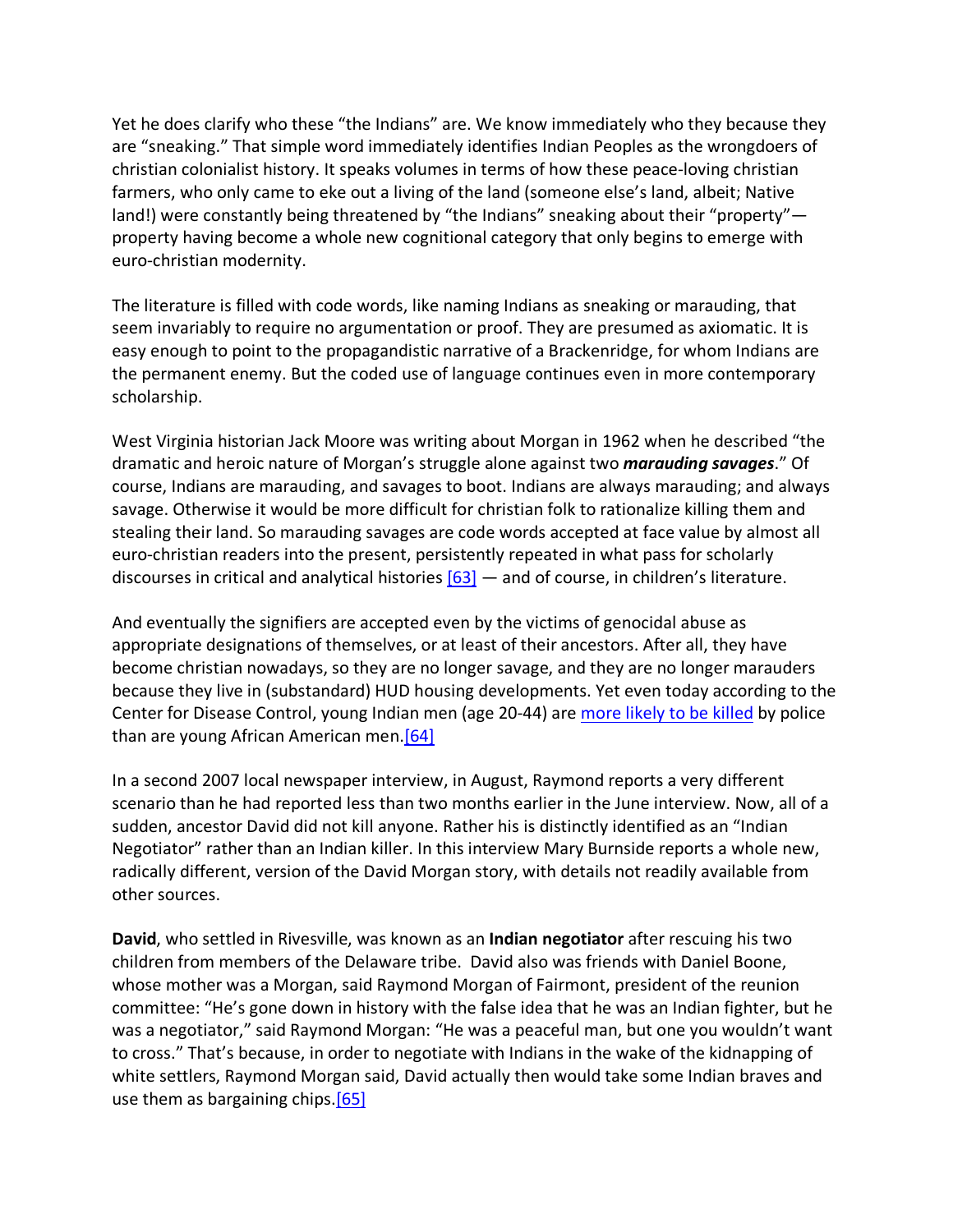In this version, the reputation of David Morgan is sanitized to fit today's contemporary notions of morality. Any notion, then, of David as an Indian fighter or Indian killer seems put to rest by Raymond Morgan in favor of a gentler, kinder colonialist who is an expert at negotiating. He no longer *kills* these Indian men; rather, he *rescues* his children—ostensibly by trading Indian captives, negotiating. So the legend continues to grow. Nevertheless, it grows, as always, to the detriment of Indian Peoples.

David may have been sanitized, but we are back to Indian men being identified as "braves," and one supposes Indian women would be identified in terms of their genitalia… (i.e., *squaws*). Here the code word "braves" designates Indian men as primitive, warlike savages. The imagery casts them as less competent than the more civilized (and civil—even when they are murderers) euro-christian men. These braves may be brave, but they are entirely inadequate in comparison to the euro-christian guy, who is able to round up captives at will to use "as bargaining chips." This David is "peaceful," says g<sup>x</sup>-grandson Raymond—never mind that he was "able to kill seven Indians" according to his family bible, and that before the two killed that day at Rivesville. And what a brave and skillful man David turns out to be, able as he is to come up with multiple hostages (i.e., "some Indian braves") to trade for White euro-christian captives.

In 2007 Morgan reunion activities included a song celebrating David Morgan's murder of these two Lenape men, [66] sung by a sixth grade descendent accompanied by his teacher, also a descendent. The explicit christian identification here (catholic affiliation) of both student and teacher should be noted here. Sometimes "euro-christian" is a sociological designation, at other times it is much more transparent and explicit.

A song about David Morgan, titled "My River," will be sung by [a sixth-grader] from Fairmont Catholic Grade School. Committee member Robert Ellis, [the student's] music teacher at Fairmont Catholic, will provide accompaniment. The song originally was created by West Virginia composer William Prunty, also a Morgan descendant. Prunty began writing a musical about David Morgan's life but died in 1999, before it could be finished. Ellis hopes one day to complete the folk musical and perform it at Pricketts Fort.[67]

Killing Indians was still being memorialized as heroic accomplishment in christian schools in 2007. So why can't Indians let go of our painful past? Perhaps we can talk about that when White euro-christian folk finally let go of their past and stop celebrating the genocide of Indian Peoples. Of course, the problem is that this would mean letting go of George Washington, Indian killer and slave owner; and letting go of Andrew Jackson, Indian killer and slave owner; and letting go of lots of other White euro-christian heroes. That would go way beyond removing confederate statues.

**The Indian-Savage Meme**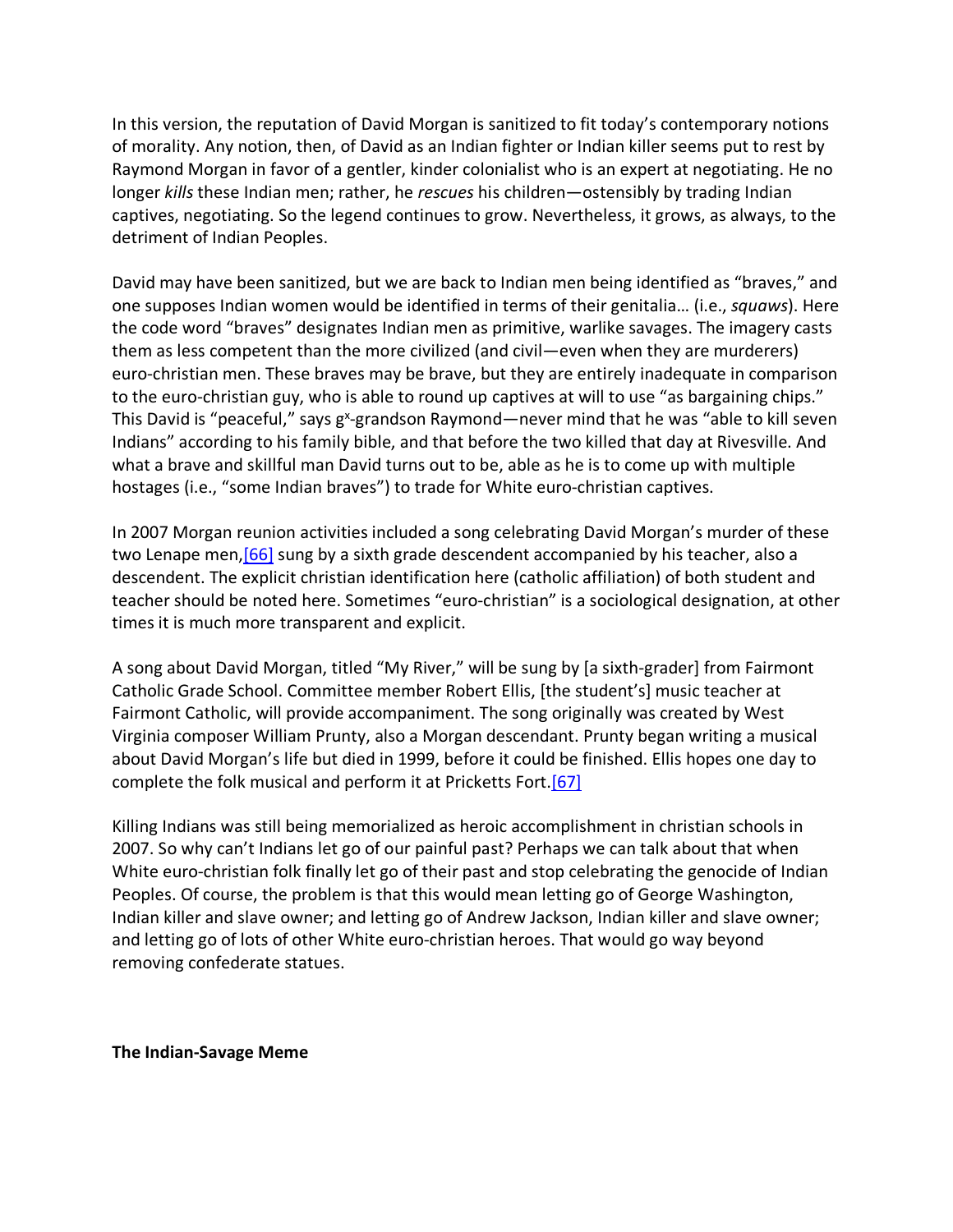The Indian or Indians/injuns were not just an obvious threat to euro-christian domination on the trans-Allegheny frontier—and ultimately across the continent. Rather, they become a veritable meme that functions to signal the self-identity of the christian domination Self, both back then and yet today.

The meme becomes so deeply embedded in the euro-christian consciousness that it persists across time and space, perduring into our present era. It continues to have its own life in our midst and even claims each of us as its progenitors.

To wit, a news item on politico.com caught my eye the morning of September 5, 2017. It was the picture and the subtitle that first drew my attention. Titled: "Is America Still a 'Nation of Ideas'?", the accompanying graphic displayed more than a dozen arrows, some resting in a "quiver" made from a rolled copy of the Declaration of Independence, and some stuck around it in the red backdrop, having missed their mark. While they looked like "feathered" arrows, I gave it little thought until I read the subtitle: "Warring Tribes or United by Principle?" [68] Ahha: The "damn it he's an Indian" meme!

And then I came across a local, largely euro-christian (i.e., White), public school that is using an old school racist novel to teach reading at the fifth grade—precisely that moment when a child's race sentiment is shaped. The book is another romantic tale of White boy who bests savage Indians at their own game. Indians are animal-like, Indian women are referred to by their genitalia, and the moral superiority of Whiteness is roundly affirmed at the end. The White boy makes his escape from the Indians, completely repulsed by their habit of collecting human scalps. He is better than that.

Never mind that his people, euro-christian people, paid enormous sums for collecting Indian scalps and probably initiated scalping as a practice on this continent having brought it with them from Europe. The image of Indian folk that these children will have deeply implanted in their consciousness will be very difficult to remove once they are adults. $[69]$ 

Yet, thanks to the protest of White euro-christian graduate students in 1974, children can no longer be traipsed over to Iliff School of Theology to see the gory Indian skin trophy in the form of the leather cover on a book of christian histor  $y -$  "... a priceless vestment for the teachings of brotherly love," said a local 1934 newspaper report.[70]

But some ten miles to the south a public school continues to teach the same old bovine scatology about Indian people, reading a children's version of Karl May or Zane Gray. Iliff School of Theology gave up its ill-gotten trophy in 1974, but they / we have yet to really change the deeply euro-christian colonized (and racialized and gendered) world in which we live.

*Tink Tinker is the Clifford Baldridge Emeritus Professor of American Indian Cultures and Religious Traditions and a citizen of the wazhazhe udsethe(Osage Nation). His career spanned*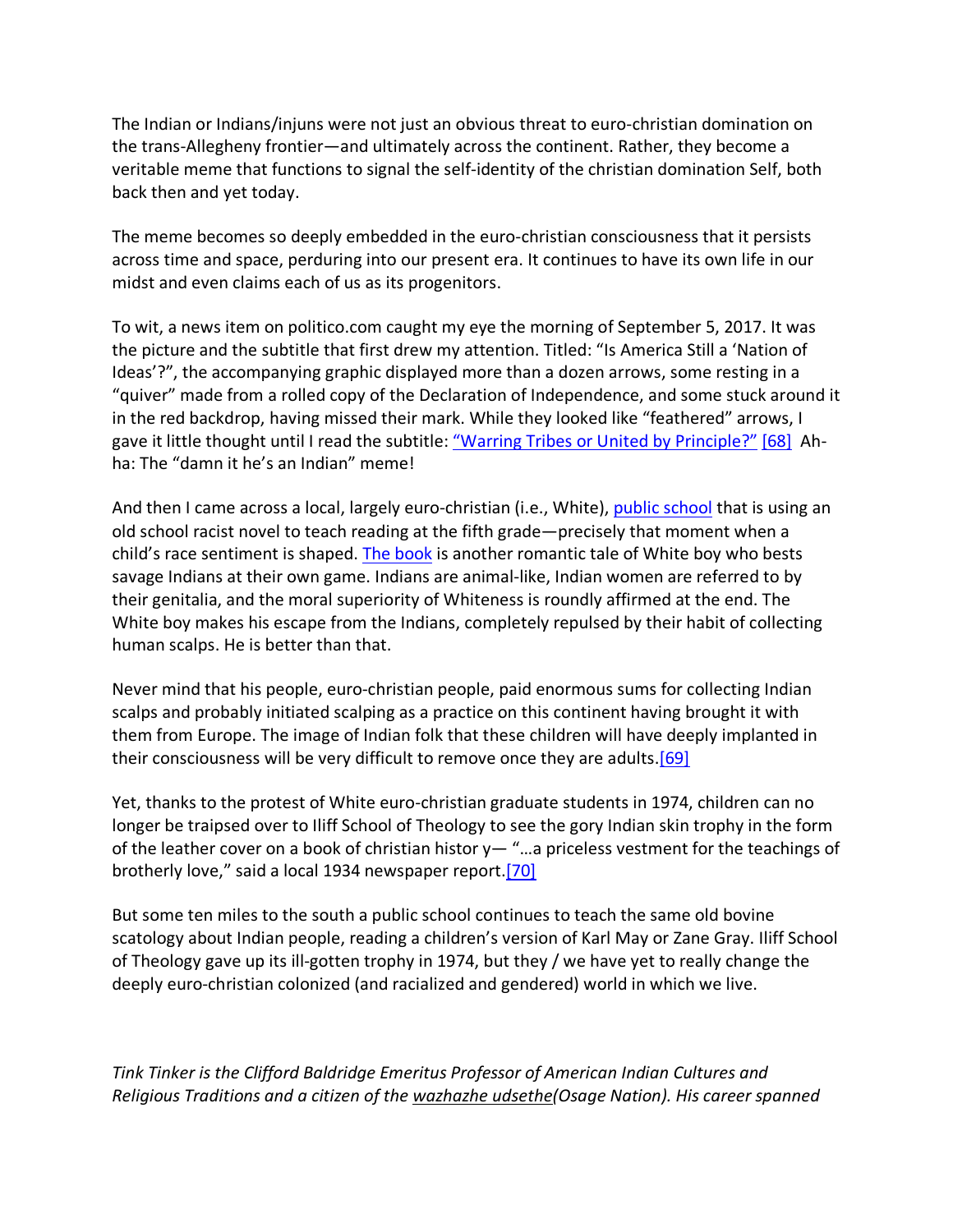*34 years at Iliff School of Theology where he also taught in the Iliff/DU Joint Doctoral Program. During his tenure at Iliff, Tinker also provided (pro bono) leadership for the Four Winds American Indian Council, a local urban Indian community project.*

#### Notes

[1]Lucullus Virgil McWhorter, *The Border Settlers of Northwestern Virginia, from 1768 to 1795: Embracing the Life of Jesse Hughes and Other Noted Scouts of the Great Woods of the Trans-Allegheny*. (Hamilton, O.: Republican Pub. Co., 1915), 159f., recounting his great grandfather's tale of Jesse Hughes, one of the most famous West Virginia frontiersmen—pioneer, scout, hunter, and Indian killer of renown.

#### [2]*Ibid*., 213.

[3]Winston Churchill famously called the Seven Years War the first world war in his *History of the English Speaking Peoples*, London: Cassell and Company, Ltd., 1956.

[4]A useful listing of these forts constructed in what is now West Virginia can be located on-line at: http://www.northamericanforts.com/East/wv.html#din. Note the claim of Rufus B. Stone, "Broadhead's Raid on the Senecas," *Western Pennsylvania History Magazine*, 7 (1924): 90f.: "A cordon of forts had been erected extending from the Delaware to the Susquehanna and then from the Susquehanna to the Allegheny. The original seventeen was enlarged to fifty, says Fisher, but the Pennsylvania Archives contain a list of eighty-four."

The Fairfax line was the western most boundary of Virginia's Northern Neck, the 1649 land grant held by Thomas ("lord") Fairfax. Fairfax and his family were deeply intertwined with that of Washington. George's brother Lawrence was married to one of Fairfax's daughters; George himself was taken under wing by Fairfax and mentored, particularly in the arts of surveying; and George maintained a very close relationship with Fairfax's son William and his wife, with whom Washington was evidently smitten romantically.

[5]This is widely reported and has become a fixed part of the hagiographic myth of David Morgan. To wit, Jack B. Moore. "The Earliest Printed Version of David Morgan and the Two Indians." *West Virginia History*, 23 (1962): 101-115:

http://www.wvculture.org/hiStory/journal\_wvh/wvh23-2.html. In an 1808 interview, his son Stephen does indeed report that David had killed seven Indians prior to the incident at Rivesville: "Before the fight at our homestead, he had fought and killed seven Indians in singlehanded combat." Interview with Stephen Morgan, *Monongalia Gazette* (Morgantown, Virginia, now W. V.), October 1808, as cited in Glenn D. Lough, *Now and Long Ago: A History of the Marion County Area*(McClain Printing Co.: 1997; orig., Morgantown Print and Binding Co: 1969), 521f.; the Stephen Morgan interview is also posted on-line at: http://www.geocities.ws/kward79/david1.html.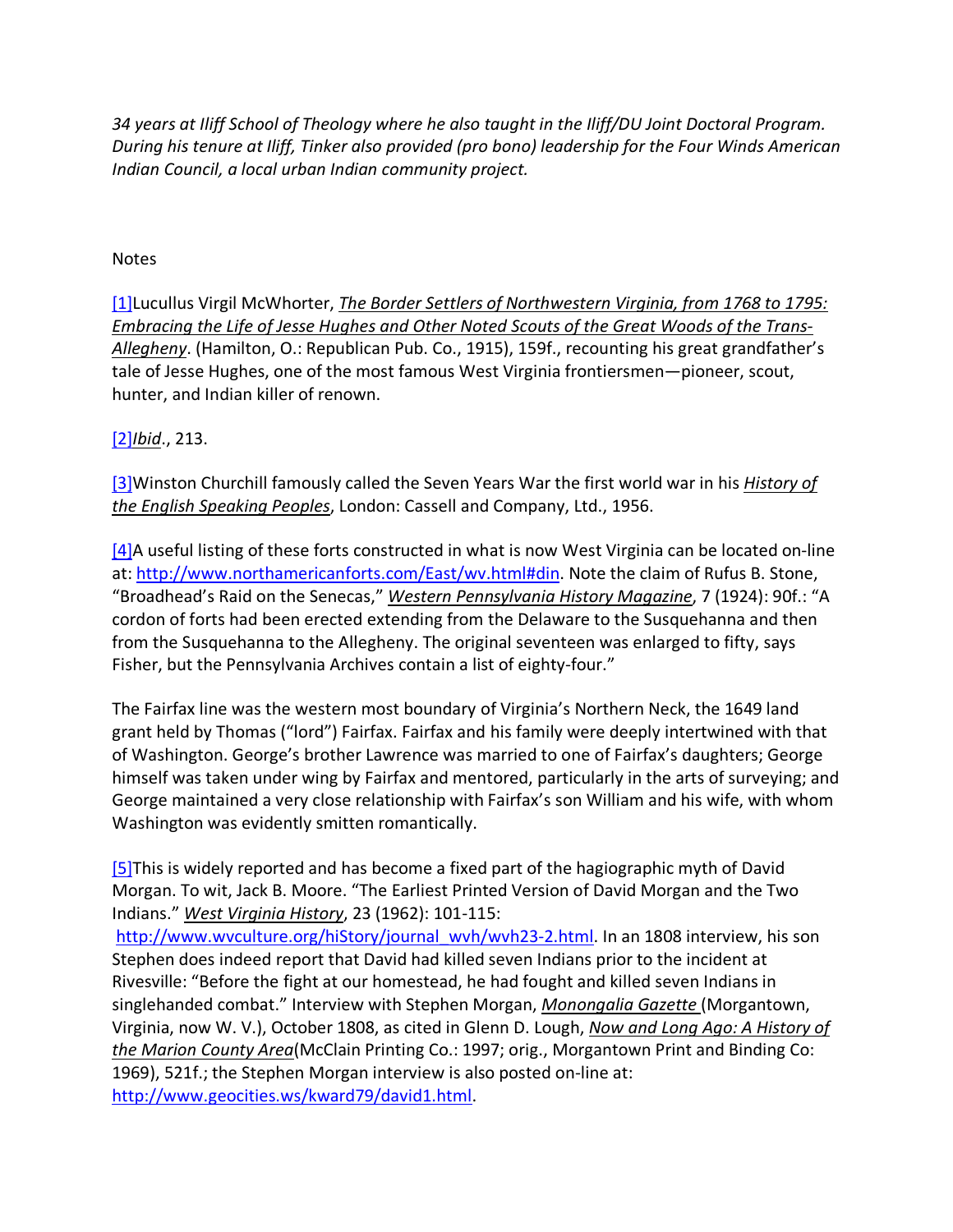[6]TTinker, "Redskin, Tanned Hide: A Book of Christian History Bound in the Flayed Skin of an American Indian: The Colonial Romance, christian Denial and the Cleansing of a christian School of Theology,"*Journal of Race and Ethnicity in Religion*, Volume 5, Issue 9, 2014: http://www.raceandreligion.com/JRER/Volume\_5\_(2014)\_files/Tinker%205%209.pdf.

[7]Anthony J. Hall, *Earth into Property: Colonization, Decolonization, and Capitalism*(McGill-Queen's University Press, 2010). Hall traces the massive global conversion of "commons" into private property over the very few centuries of euro-christian colonialism. He captures the spirit of what we are discussing here, the conversion of American Indian commons (Indian land) into the legal structure of private property, real estate. It should be noted that Indian languages lacked words for either "own / ownership" or for "property," private or collective. The land that nurtured the people could never be reduced to property. Rather, she was recognized as having her own personhood.

In this regard, one should also note the work of Anthony Anghie on the development of international law under euro-christian imperialism. The quickest introduction to his analysis of the legal processes invented by euro-christians to facilitate land theft might be his essay, "The Evolution of International Law: Colonial and Postcolonial Realities," *Third World Quarterly*, 27 (2006): 739-753. Available on-line at:

https://collections.lib.utah.edu/dl\_files/fb/5e/fb5ecb0217f1089ce9d43ca244de1c422bb752cb. pdf. Property becomes the euro-christian legal designation that emerges particularly in their early modern period. And here we must remember John Locke's chapter v: "On Property," in the *Second Treatise on Civil Government*; and note my critique of Locke: T. Tinker, "John Locke: On Property," in *Beyond the Pale: Reading Christian Ethics from the Margins*, edited by Stacey Floyd-Thomas and Miguel de la Torre (WJK, 2011), 49-60.

 $[8]$ My wife, Dr. Loring Abeyta, took it upon herself to engage in some follow-up research on my behalf. She tracked down the contemporary Prickett's Fort Foundation and called its director to ask for resources and advice on a project about David Morgan—without mentioning my name. He was a bit reserved, having already spoken to another party about the matter earlier in the day. "Someone named Wolf, a methodist minister, who also mentioned something about a book and about Sand Creek." In any case, the director was terribly protective of Morgan's reputation and not very forthcoming other than to recite the entire christian colonialist romance legend, with all the later additions to the oral history. The point here is that Morgan is still heroic in the eyes of folk in West Virginia, and this director was carefully defending the established narrative, the christian colonialist telling of the history. And the Wolf guy? Tom Wolfe, the current president of Iliff, is much more committed to transparency than Iliff has been in the past. It was a mere coincidence that he made his call the same day as my wife.

[9] To wit: Jack B. Moore. "The Earliest Printed Version of David Morgan and the Two Indians." *West Virginia History*, 23 (1962): 101.

[10]Lindsey Fleming, "Morgan family plans 100th reunion**,"** *Tribune Business News*, Jun 4, 2007, p.1.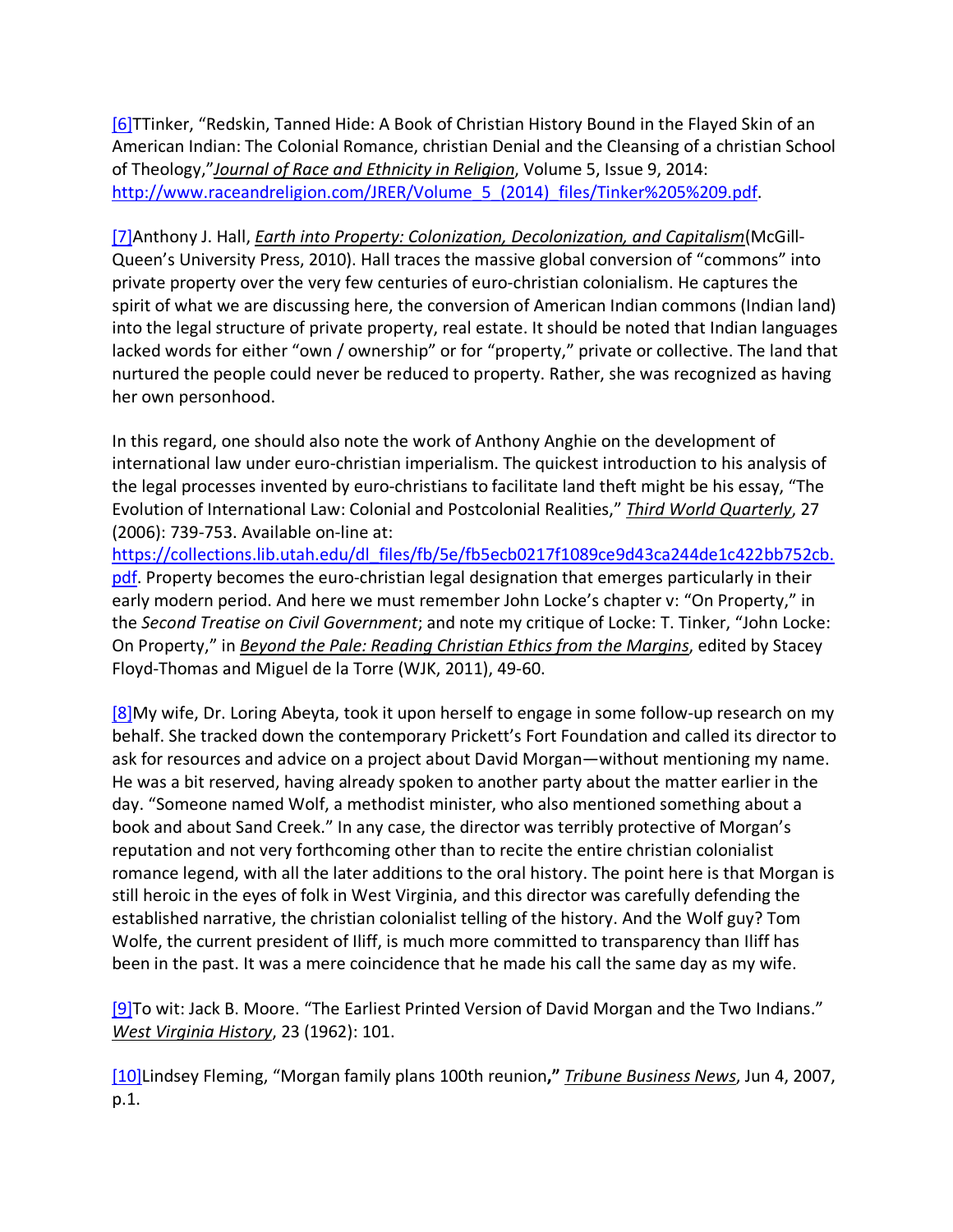[11]Interview with Stephen Morgan, *Monongalia Gazette*. At the time of the interview, Stephen Morgan was sheriff of Monongalia County and about 46 years old; and his father would have been about 87 years old. One should not think in this context of late  $19<sup>th</sup>$ century western sheriffs, but in terms of the office in english and eastern colonial political and social terms and particularly in terms of U.S. frontier military responsibilities. This would have been a position of considerable social status, as it was a generation before, when Stephen's uncle, Col. Zackquill Morgan, David's younger brother, held the comparable title of County Lieutenant.

[12]For a quick survey of different versions of the story, see: Jack B. Moore. "The Earliest Printed Version of David Morgan and the Two Indians." *West Virginia History*, 23 (1962): 101- 115.Moore continues romanticizing the narrative as we have already noted. Moore, however, does not seem to know of this 1808 report by Stephen Morgan in the *Monongalia Gazette*interview.

[13]This was only four years after the general euro-christian settlement began with the opening of the Pennsylvania land office—for granting land warrants, in 1769. Chapter One: "Old Westmoreland," in Edgar W. Hassler, *Old Westmoreland: A History of Western Pennsylvania During the Revolution*(J.R. Weldon & Co, Pittsburgh, 1900). http://www.paroots.com/westmoreland/oldwestmoreland/chapter01.html. The general settlement of the country west of the Alleghany Mountains did not begin until the Pennsylvania land office was opened for the granting of warrants, in the spring of 1769.

[14]Hannastown, located prominently on the trans-Alleghany road to Philadelphia and points east, served as the county seat until its destruction by british forces in 1882 in the last military battle of the revolutionary war. Until then, a lawyer like Huh Henry Brackenridge would travel from Pittsburgh to Hannastown to perform all courtroom duties, until 1782 when the county seat shifted to Greensburg, a few miles to the south. So the 1779 letter would have been posted from Hannastown.

[15]Interview with Stephen Morgan, *Monongalia Gazette*.

[16]Steve Inskeep, *Jacksonland: President Andrew Jackson, Cherokee Chief John Ross, and a Great American Land Grab*(Penguin, 2015).

[17]David Lee Ingram, "The History of the Fairfax Line," Surveyors Historical Society,The Virtual Museum of Surveying, 1999 on-line publication:

http://surveyhistory.org/the\_fairfax\_line1.htm#history. The Fairfax Line determined the western extent of Fairfax's Northern Neck land grant. And it should be noted that young Washington was a family friend of the Fairfax family. Indeed, his older brother Lawrence was married to a Fairfax daughter.

[18] Ingram, "History of the Fairfax Line."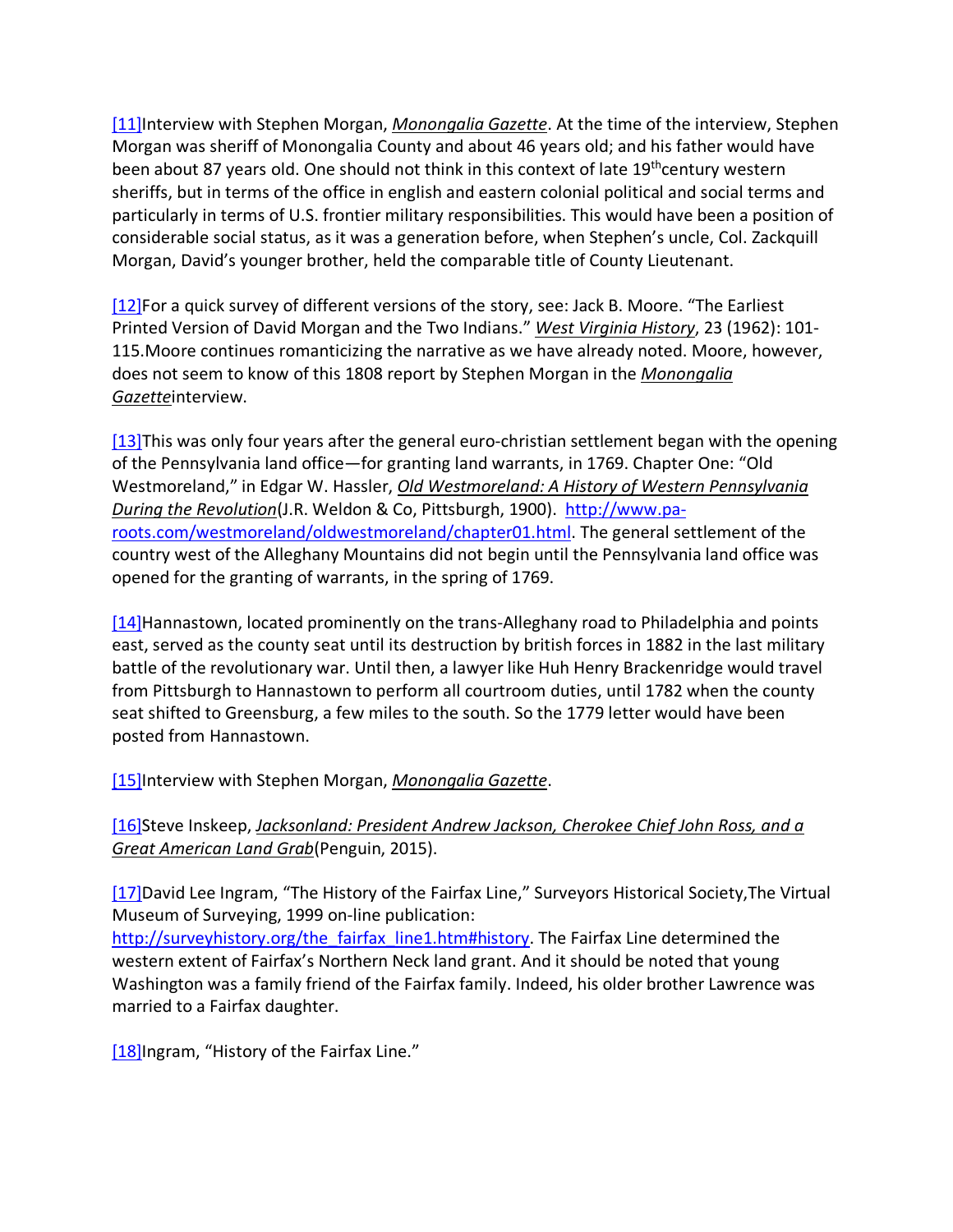[19]Roger G. Kennedy, *Mr. Jefferson's Lost Cause: Land, Farmers, Slavery, and the Louisiana Purchase*(Oxford, 2004).

[20]Note again that the use of original owners is a mere ironic usage of euro-christian colonialist languaging. See note 7 above.

[21]The initial treaty was the 1768 Ft. Stanwix Treaty, a treaty with the Six Nations of the eastern Iroquois League. It was intended to resolve conflict with Indian Peoples in what is now western New York, western Pennsylvania, West Virginia, and the Ohio Valley as far south as Kentucky. Strangely enough, the immediate conflict had been the resistance movement of an alliance in the northwest, under the leadership of the Odawa leader Pontiac. Most importantly, the Shawnee did not agree to the land cessions of this treaty and maintained their Native possession until Dunmore's victory at Point Pleasant (on the Ohio River) in 1774 and the ensuing Treaty of Camp Charolette. But even this treaty found a great many Indian communities dissenting—and choosing to re-engage resistance after the beginning of the 1776 war. See especially, Ward Churchill,*Struggle for the Land: Native North American Resistance to Genocide, Ecocide and Colonization:Indigenous Resistance to Genocide, Ecocide and Expropriation in Contemporary North America* (Common Courage Press, 1993); and Barbara Alice Mann, *George Washington's War against Native America*.

[22]Barbara Miller, "Pittsburgh Was Once Part of Washington County, But There Are Stranger stories…." *Observer-Reporter*, May 9, 2017. On-line at: http://www.observerreporter.com/20160709/pittsburgh\_was\_once\_part\_of\_washington\_county\_but\_there\_are\_st ranger stories. By 1790, following the american war victory over english colonial occupation, Pittsburgh had grown exponentially to about 1800 people. See: http://uscensus.org/pub/usgenweb/census/pa/allegheny/1790/. And by 1790, Pittsburgh was increasingly safe from further actions of Native resistance to the theft of their lands.

[23]Some insist that Sarah Morgan was David's sister and that Daniel Boone was thus David's nephew. Daniel (1734-1820) would have been only thirteen years younger than David Morgan (1721-1813). Sarah Morgan would have to have been considerably older than David were they actually siblings; yet Morgan Morgan's first child was born in 1715. Sarah would have been, at best, 19 then, but no Sarah is listed among Morgan Morgan's offspring.?????

[24]Glenn Lough, *Now and Long Ago*, 654. Lough traces several oral traditions of the Boone mishap, finally arguing for what he finds the most convincing scenario.

[25]On Morgan's involvement with this survey crew, see: James Morton Callahan, *Genealogical and Personal History of the Upper Monongahela Valley West Virginia, under the Editorial Supervision of Bernard Butcher: With an Account of the Resources and Industries of the Upper Monongahela Valley and the Tributary Region*, Volume 3. (Lewis Historical Publishing Company, 1912), 55. For Crawford's early and long relationship with Washington, see Consul Willshire Butterfield, *An Historical Account of the Expedition against Sandusky under Col.*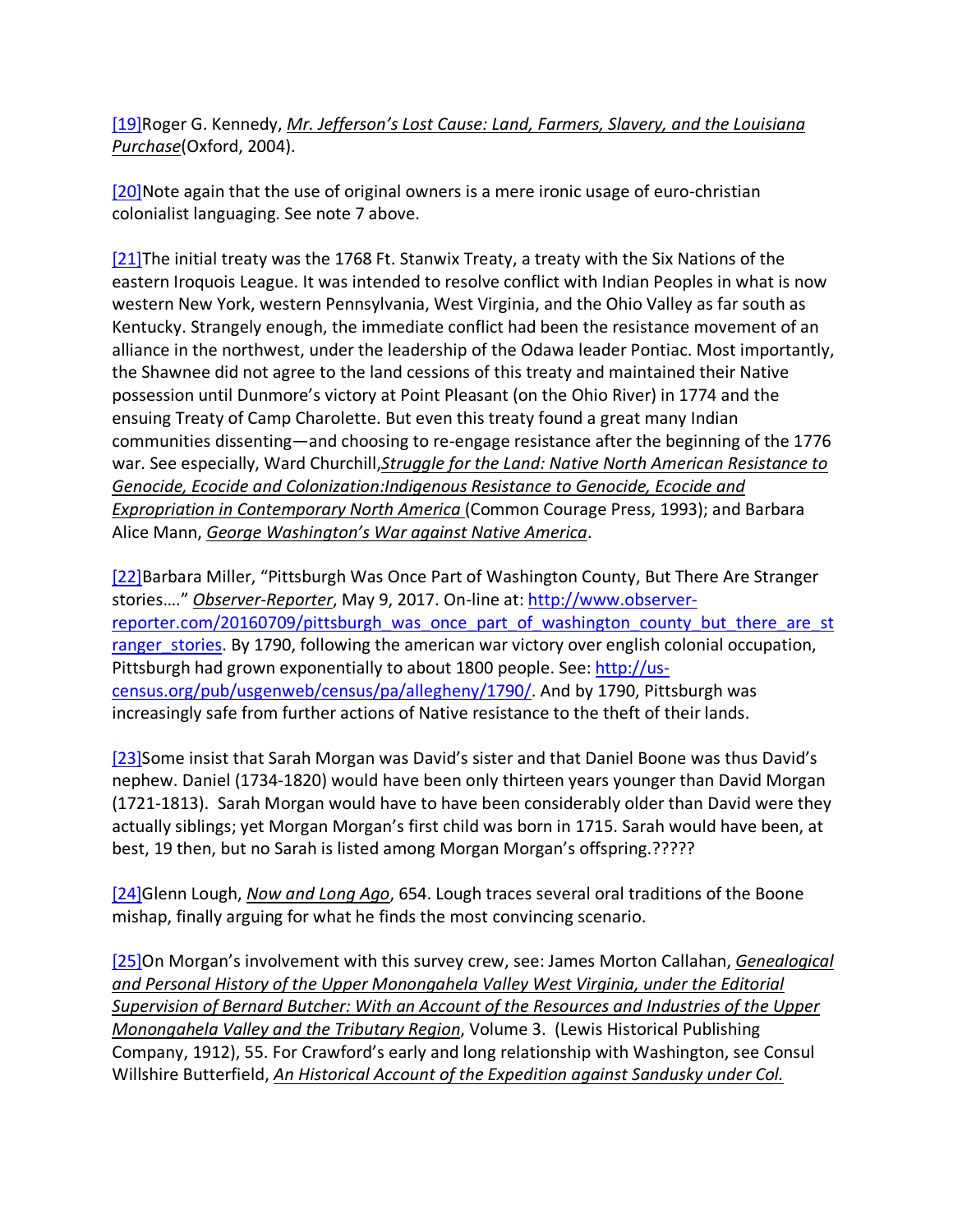*William Crawford in 1782* (Cincinnati: R. Clarke, 1873), 81ff. And note the extensive Washington-Crawford correspondence cited below.

[26]Like David Morgan, George was a second generation immigrant whose parents made the journey from Wales. Both families were undoubtedly from Glamorganshire, where the Morgan name was common. Glamorgan was the administrative seat of governance for Wales and was far and away the most prosperous and most populous county in Wales. Figuring out the connection between these two families would be a research project unto itself, but surely the two would have become acquainted during George's tenure at Ft. Pitt. .

[27]Hinshaw, *Encyclopedia of American Quaker Genealogy*. Vol. vi, p. 357.

[28]Interview with Stephen Morgan, *Monongalia Gazette*; also cited in Glenn Lough, *Now and Long Ago*, 521f.

[29]Known as the Royal Proclamation of 1763, the order was issued October 7, 1763, by George iii, king of England immediately following the english victory over France in what is known as the Seven Years War (or colloquially in the U.S. as the French and Indian War).

[30]George Washington to William Crawford, September 21, 1767, George Washington Papers, Manuscript Division, Library of Congress: George Washington Papers at the Library of Congress, 1741-1799: Series 5 Financial Papers: George Washington to William Crawford, September 21, 1767, Account Book 2. A facsimile of the autography is available on-line at: http://www.memory.loc.gov/cgi-

bin/ampage?collId=mgw5&fileName=gwpage004.db&recNum=13. A transcription is available at: https://founders.archives.gov/documents/Washington/02-08-02-0020.

Also see C. W. Butterfield, *The Washington-Crawford Letters, Being the Correspondence between George Washington and William Crawford, 1767-1781, Concerning Western Lands* (Cincinnati: R. Clarke & Co., 1877), 1-5. This is a collection of all known correspondence between Washington and both Crawford and his brother Valentine Crawford and demonstrates their close bond of friendship and business.

For a clearheaded modern analysis, see: Edward Redmond, "Washington as Land Speculator," George Washington Papers, Articles and Essays, Library of Congress, online at: https://www.loc.gov/collections/george-washington-papers/articles-and-essays/georgewashington-survey-and-mapmaker/washington-as-land-speculator/.

[31]*Ibid*., Washington to Crawford.

[32]For Washington's daily journal of this land-grabbing excursion, see: "Journal of George Washington Witten during an Expedition along the Ohio and Kanawha Rivers," in *The Writings of George Washington*, Jared Sparks, ed., Volume II (Boston: Charles Tappan, 1846), pages 516- 534, On-line at: http://www.wvculture.org/history//settlement/washingtonjournal1770.html.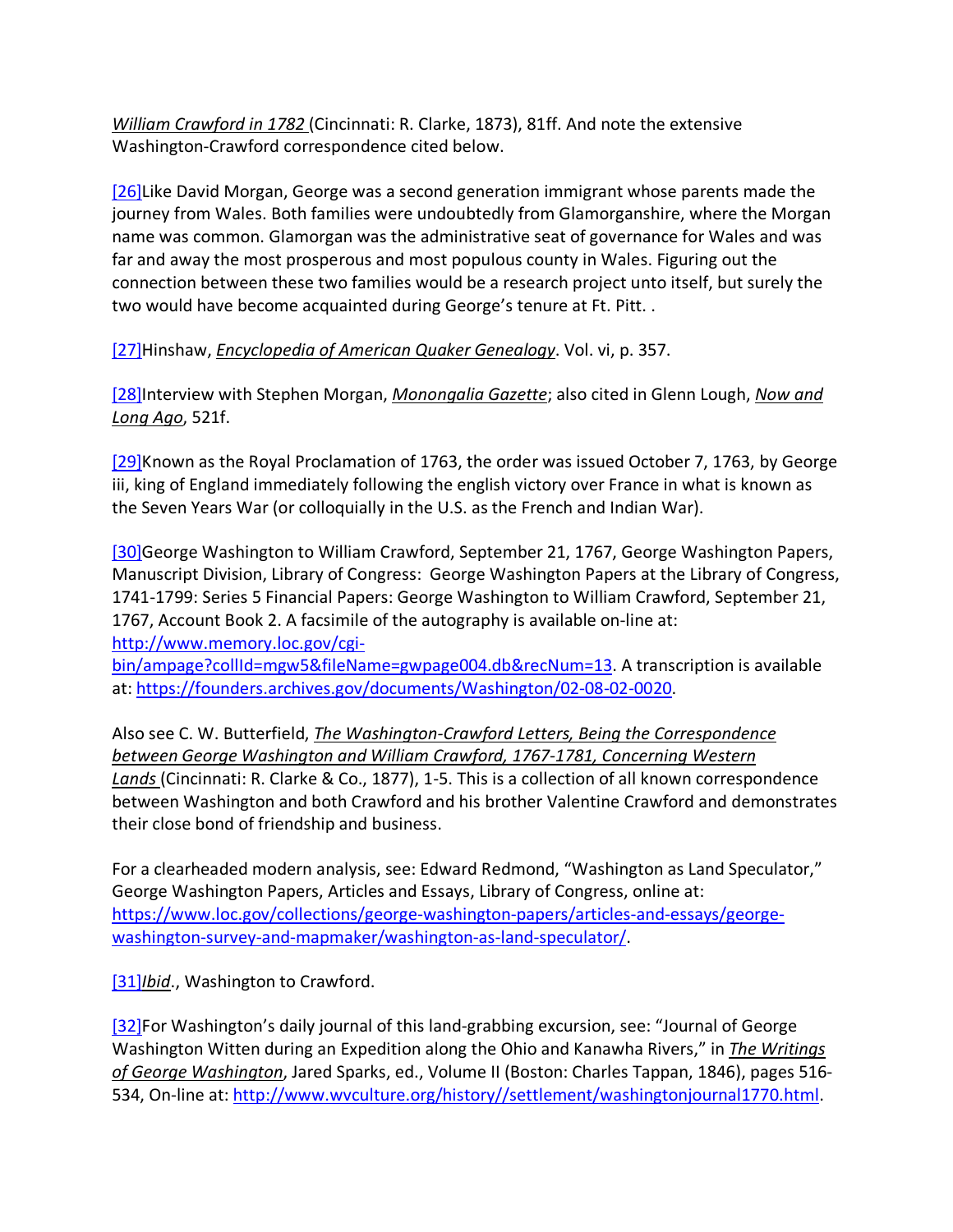[33]In a letter to Presley Neville, Washington claims that these lands were "the cream of the Country in which they are; that they were the first choice of it; and that the whole is on the margin of the Rivers and bounded thereby for 58 miles." Washington to Presley Neville, June 6, 1794, George Washington Papers, Manuscript Division, Library of Congress. Cited from Redmond, "Washington as Land Speculator."

# [34] McWhorter, p. 158.

[35]Hugh Henry Brackenridge, ed., *Indian Atrocities: Narratives of the Perils and Sufferings of Dr. Knight and John Slover during the Revolutionary War with Short Memories of Col. Crawford and John Slover and a Letter from H. Brackenridge, on the Rights of the Indians, etc.* The book was widely published and was still being published some 85 years later. The edition I am citing from is: Cincinnati: U.P. James Publishers (reprinted from the Nashville edition, 1843), 1867.

For detailed historical description on Washington's western front war against Indian Peoples, see Barbara Mann, *George Washington's War against Native America* (Greenwood, 2005). Mann talks about the media frenzy that followed Crawford's death. One of his subcommanders, Col. Harrison had been executed by the Shawnees for crimes against their community, yet that went largely unnoticed in the press as did the other detachment losses:

Although the Shawnees had quartered Colonel Harrison and left his parts rotting on a pole, his death was not sufficiently horrifying to the settlers, who were hardened to the practice of drawing and quartering, a European torture visited on their own unfortunate citizens as public spectacle. The other fifty to seventy men missing or captured—nine of whom were known to have been killed and scalped—were as nothing. Harrison et al. were surplus suffering, quickly forgotten, as Crawford's name was emblazoned across the broadsides. It was Crawford, Crawford, Crawford, his story told and retold, first in the settler press, and later in settler histories for the next century and a half, always as emblematic of Native subhumanity, but never in the context of[the March 1772 genocide at] Gnadenhutten. Mann, 174.

[36]Anonymous, "Remarkable Encounter of a white Man with two Indians. In a Letter to a Gentleman of this City [i.e., Philadelphia]." *The United States Magazine*, May, 1779, Hugh Henry Brackenridge, ed., printed and sold by F. Bailey. Pp. 210-212.

[37]Parker B. Brown, "The Historical Accuracy of the Captivity Narrative of Doctor John Knight," *Western Pennsylvania Historical Magazine*70 (January 1987): 53.

 $[38]P. 56.$ 

 $[39]P. 54.$ 

[40]Here Brown would have done well to read (anachronistically, albeit) Barbara Mann's entry, "Girty, Simon (Katepakomen) (Seneca-Wyandot), 1741-1818," in the *Encyclopedia of the Haudenosaunee (Iroquois Confederacy)*, edited by Mann and Bruce Elliott Johansen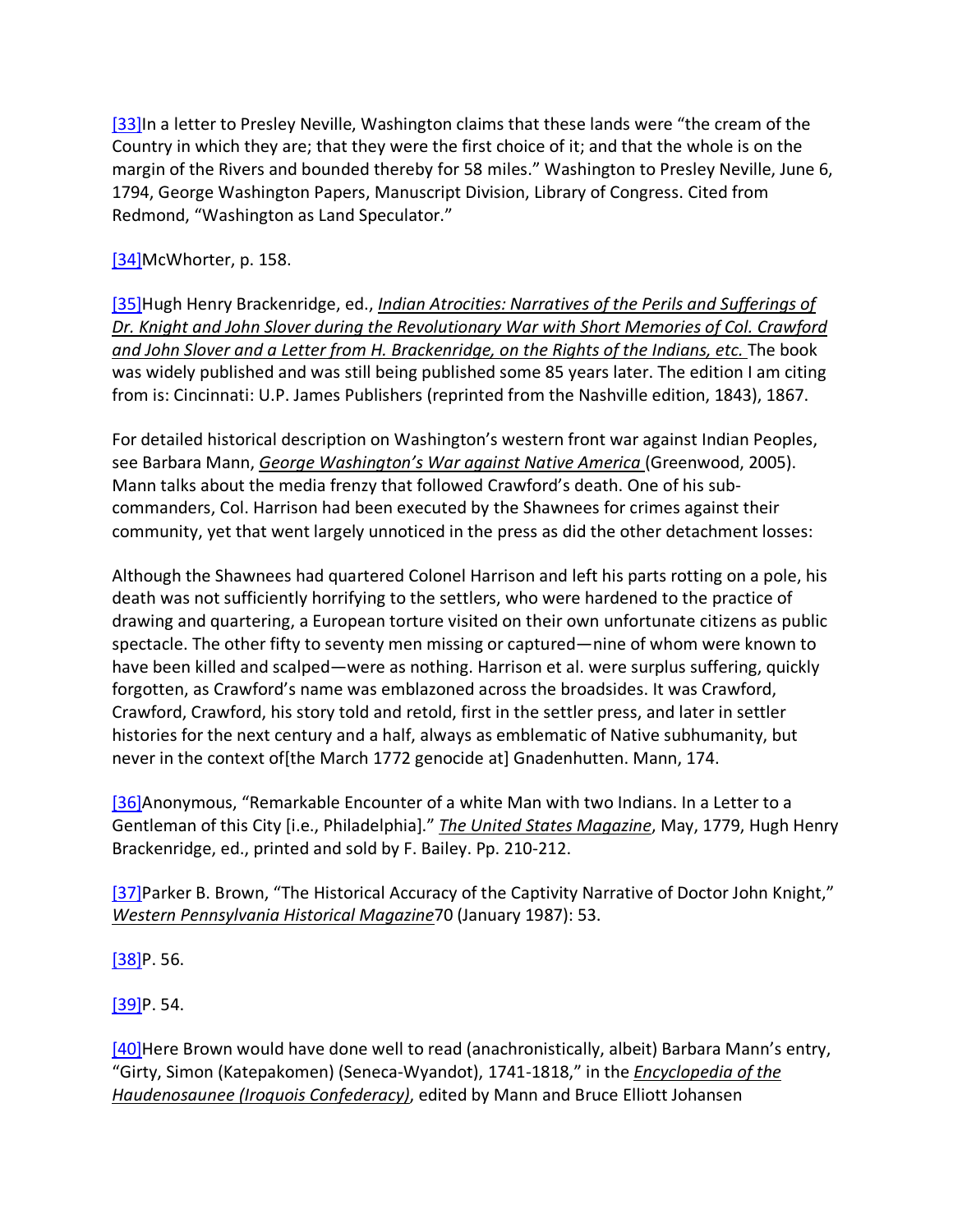(Greenwood Press, 2000), 111-118. Girty is regularly treated as something of an american racetraitor, a man who in a pique turned from an american patriot to an english spy. Mann corrects the regular amer-christian misrepresentation of fact: Katepakomen (Girty) was Native (despite a euro-christian father); he was indeed the Wyandot War Chief of Ohio during the revolution, not some reprehensible White turncoat. Parker at least tries to rescue his reputation by calling him a british agent, but this too belies the truth.

[41]Brown reports that "several detailed communications quoting Knight were on their way east within a month after Knight's return" (56), which Brown goes on to list. Butterfield, Washington-Irvine Correspondence, 249-50, 126f., and 376f.; Croghan manuscript letter, Indiana Historical Society, Indianapolis; William P. Palmer, Calendar of Virginia State Papers and Other Manuscripts (Richmond, 1884), 3:235.

[42] That Crawford's hearing was before the Clan Mothers' Council emphasizes that this is yet a traditional Indian culture that was matriarchal. See Barbara Mann's *Iroquoian Women: the Gantowisas*(Peter Lang, 2000), where Mann demonstrates the standard erasure of women and the feminine in euro-christian reports (e.g., anthropologies) of Native Peoples. She also describes the Clan Mothers' Council and its work.

[43]While accounts of the Gnadenhutten atrocities are plentiful, perhaps the best account historically is that of Barbara Mann, "Goschocking (Ohio) Massacre of 1782," *Encyclopedia of American Indian History*, Bruce E. Johansen and Barry M. Pritzker, editors (ABC-CLIO, 2007), 1: 240–43.

[44]Andrew Lee Feight, "William Crawford and the Destruction of Salt Lick Town," http://sciotohistorical.org/items/show/2. Alder's own story is published by Henry Clay Alder, *A History of Jonathan Alder: His Captivity and Life with the Indians*(University of Akron Press, 2002).

[45]Francis Bailey was the renown Philadelphia printer, an official printer for the new congress as well as for the commonwealth of Pennsylvania. He shared the anti-federalist leanings of Brackenridge, Freneau, and Madison.

[46]To wit, the "tomahawk chop" of Atlanta baseball fans. Another example

[47]Jim Cornelius, "Natural Born Killers — Part I — Lewis Wetzel," in *Frontier Partisans: The Adventurers, Rangers, and Scouts Who Fought the Battles of Empire*, Aug. 29, 2016: https://frontierpartisans.com/7987/natural-born-killers/. For Wetzel, see: George Carroll, "Lewis Wetzel: Warfare Tactics on the Frontier," *West Virginia History* 50 (1991): 79-50. On-line at: http://www.wvculture.org/HISTORY/journal\_wvh/wvh50-5.html; Joe Roxby, *Lewis Wetzel: Separating the Man from the Myth* (Precision Shooting, 1998); Clarence B. Allman, *Lewis Wetzel, Indian Fighter*(New York: Devin-Adair Co., 1971; and Barbara Mann, *George Washington's War aganst Native America*, 137-141.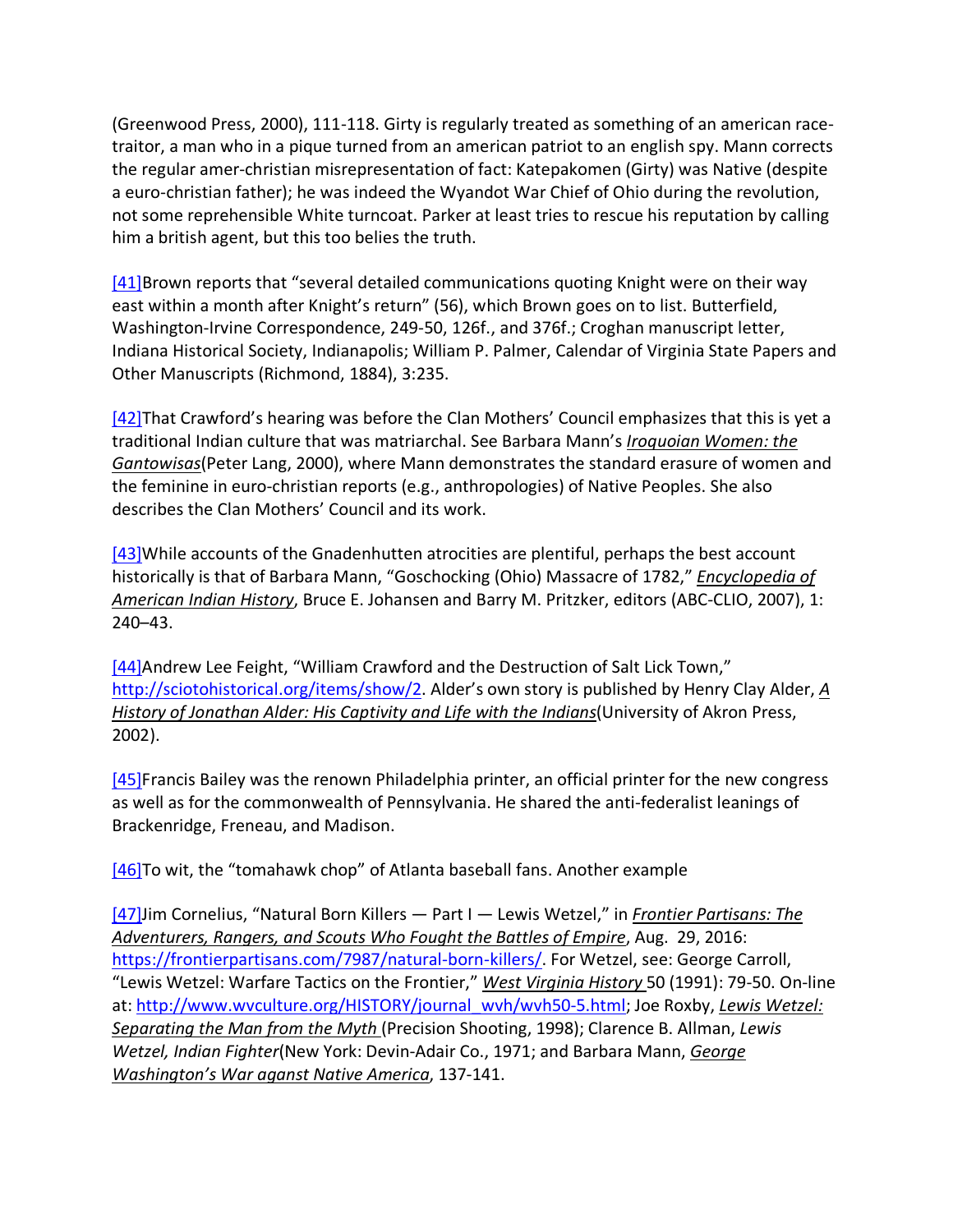General Josiah Harmer reported a similar incident ten years later (1791). Killing of Queshawsay, yet another peace emissary of the Lenape. Harmer to Harmer wrote Secretary of War Henry Knox, July 9, 1791: Note Gayle Thornbrough, ed., *Outpost on the Wabash*(Indianapolis: Indiana Historical Society, 1957), 208; Also Willis de Haas,*History of the Early Settlement and Indian Wars of Western Virginia, Embracing an Account of the Various Expeditions in the West, Previous to 1795* (King and Baird, 1851), 354-359.

[48]Clarence B. Allman, *Lewis Wetzel*, 109: After the death of his father at the hand of an Indian, Allman says, "he and his brothers now hunted for sport and vengeance."

[49]Richard Slotkin, *Regeneration through Violence: The Mythology of the American Frontier* (Middletown, CT: Wesleyan Univ. Press, 1973), 5.

[50]Carroll, quoting Hector St. John de Crevecoeur, *Letters from an American Farmer* (New York: New American Library, 1963), 195, 200-01.

[51]Zane Grey, *The Spirit of the Border* (New York: A. L. Burt Co., 1906), 4.

[52]*National Gazette*on February 2, 1792. Brackenridge's article appeared on the front page of the newspaper, published in Philadelphia by his longtime friend and associate Philip Freneau. He included his newspaper comments in his later book: *Incidents of the Insurrection*, [1795] 41– 43.

[53]Patrick Spero, *Frontier Country: The Politics of War in Early Pennsylvania* (Univ. of Pennsylvania, 2016), p.255.

[54]Brackenridge, *National Gazette*.

[55]Spero, 255.

[56]In Colorado, where I live, one can see this phenomenon at work in the body of "historical" work produced by Tom Noel, even in his

[57]David Scott, *Conscripts of Modernity:The Tragedy of Colonial Enlightenment*(Duke Univ. Press, 2004). The book is an extended historiography that focuses centrally on C.R.L. James' *Black Jacobin:Toussaint L'Ouverture and the San Domingo Revolution*and James' shift from the wholesale romance of his 1938 first edition to the much more tragedic 1962 revised edition.

[58]Lawrence, *Studies in Classic American Literature(1923; reprinted Cambridge Univ. Press, 2003), chapter 5—the chapter on James Fennimore Cooper. Here we must remember that Natty Bumppo, Cooper's protagonist in the Leather Stocking Tales, is a romanticized stereotypical frontiersman—modeled after Boone, in particular.*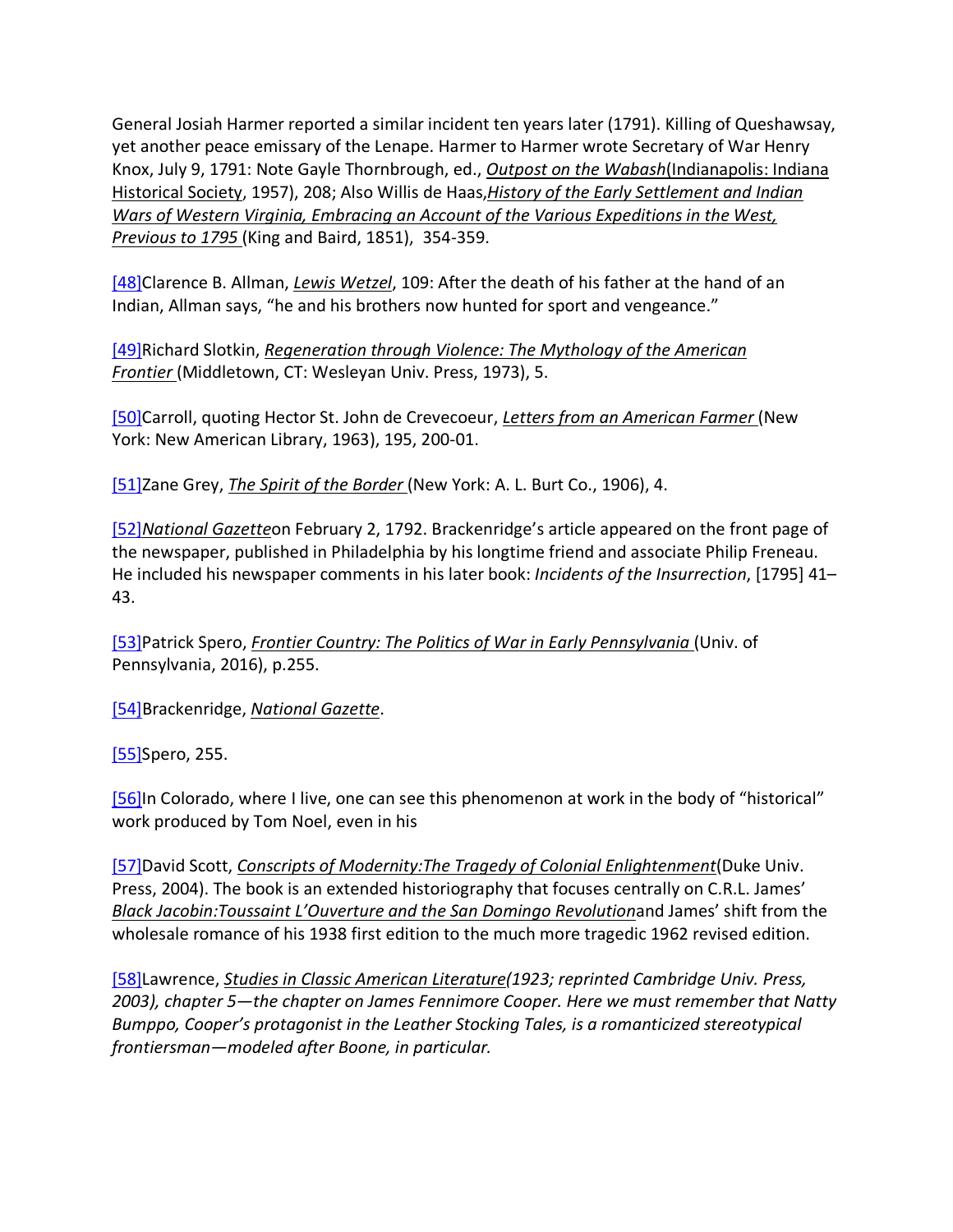[59]Glenn Lough, *Now and Long Ago*, p. 682: First converts of these men in the upper Monanghela Valley were organized into Methodist societies, in 1786, in the homes of Col. Charles Martin, near Morgan town, Calder Haymond, near Pricketts Fort, and Jonathan Shinn, in present Shinnston, and in homes in Clarksburg, Buckhannon, etc. Among the charter members of the Pricketts creek society were Jacob Prickett, St., and family, David Morgan and family, the Boners (Bunners), Merrifields, etc. Calder Haymond was lay preacher of this society. It is known that Bishop Asbury visited this society at least twice, and was a guest in the Calder Haymond home.

[60]David Stannard, *American Holocaust: The Conquest of the New World*(Oxford, 1993); Ward Churchill, *A Little Matter of Genocide:Holocaust and Denial in the Americas, 1492 to the Present*(City Lights Press, 1995).

[61]Steve Newcomb, *Pagans in the Promised Land: Decoding the Doctrine of Christian Discovery*(Fulcrum Publishers, 2008).

[62]Lindsey Fleming, "Morgan family plans 100th reunion**,"** *Tribune Business News*, Jun 4, 2007, p.1.

[63]To wit, Barbara Mann's point in *George Washington's War against Native America*, or in *Iroquoian Women*, where she protests the persistent scholarly erasure of important aspects of our cultures in what have become the standard secondary sources (even now taking on status as primary sources) for understanding Indian cultures.

[64]Mike Males, "Who Are Police Killing?" *Center on Juvenile and Criminal Justice* (August 26, 2014): http://www.cjcj.org/news/8113.

[65]Mary Burnside, "Celebrating Heritage," *Times West Virginian*(August 5, 2007): http://colmorganmorganreunion.org/PDF/timeswv1.pdf.

[66]The song has its own web-site, where it can be heard and downloaded: http://www.colmorganmorganreunion.org/miscpage/myriver.htm.

[67]Lindsey Fleming, "**Morgan family plans 100th reunion,"** *The Dominion Post*, Morgantown, W.Va., Jun 4, 2007; McClatchy – Tribune Business News ; Washington [Washington]04 June 2007: 1. Retrieved from

http://du.idm.oclc.org/login?url=https://search.proquest.com/docview/462273435?accountid= 14608. Robert Ellis claims a ninth-generation direct descendency from Col. Morgan Morgan, David's father. He is a church musician (catholic) and a sometime academic teaching at local colleges. He has published a "scholarly" article in an "academic" journal, yet his writing is a mere re-warming of the old but ever growing fantasy legend of Morgan and David Morgan: Robert Ellis, "Col. Morgan Morgan and His Descendants" in *Traditions: A Journal of West Virginia Folk Culture and Educational Awareness*.